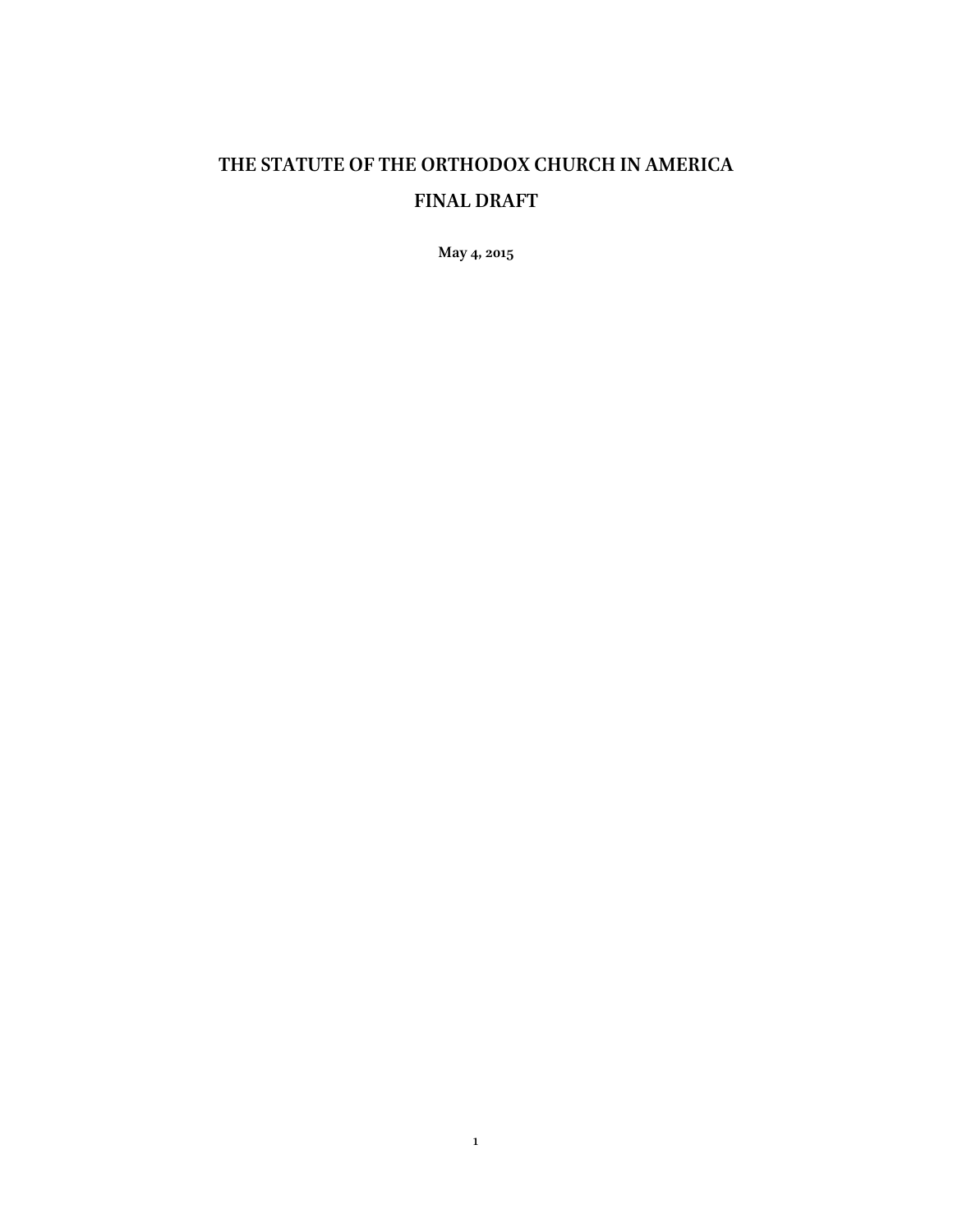# **PREAMBLE**

+ IN THE NAME OF THE FATHER, AND OF THE SON, AND OF THE HOLY SPIRIT. AMEN.

The Orthodox Church in America, as a local autocephalous Orthodox Church, belongs to the worldwide communion of Orthodox Churches. It unites in its fold Orthodox Christians of various national backgrounds and traditions. It grew from the Alaskan mission established in 1794 by the Church of Russia. Expanding across the United States and Canada, it became a Diocese of that Church. In 1924 this Diocese was reorganized as an autonomous Metropolitanate under the title "the Russian Orthodox Greek Catholic Church of North America." On April 10, 1970, the Patriarch and the Holy Synod of the Church of Russia granted autocephaly to the Metropolitanate. The Metropolitanate accepted and affirmed its new status and reorganized under the title "The Orthodox Church in America" at sessions of the All-American Council held in October, 1970, at Saint Tikhon's Monastery in South Canaan, Pennsylvania.

The Orthodox Church in America is governed by Holy Tradition, that is, the whole body of teaching and practice of the One, Holy, Catholic, and Apostolic Church. That Tradition is expressed first of all in Holy Scripture; in the dogmatic decisions and canons of the seven Ecumenical Councils, the canons of the local councils, the canons and writings of the Holy Fathers; in the liturgical life of the Church; and in this Statute of The Orthodox Church in America (hereafter, "the Statute"). The purpose of the Statute is to apply Holy Tradition to the organization and daily life of The Orthodox Church in America.

The Orthodox Church in general and The Orthodox Church in America in particular are hierarchical in structure.

The Statute consists of this Preamble and the Eighteen (18) Articles that follow.

# **ARTICLE I – THE ORTHODOX CHURCH IN AMERICA**

The Orthodox Church in America is an autocephalous Church with territorial jurisdiction in the United States of America and in Canada. The Orthodox Church in America also exercises jurisdiction over its Diocese within the United Mexican States.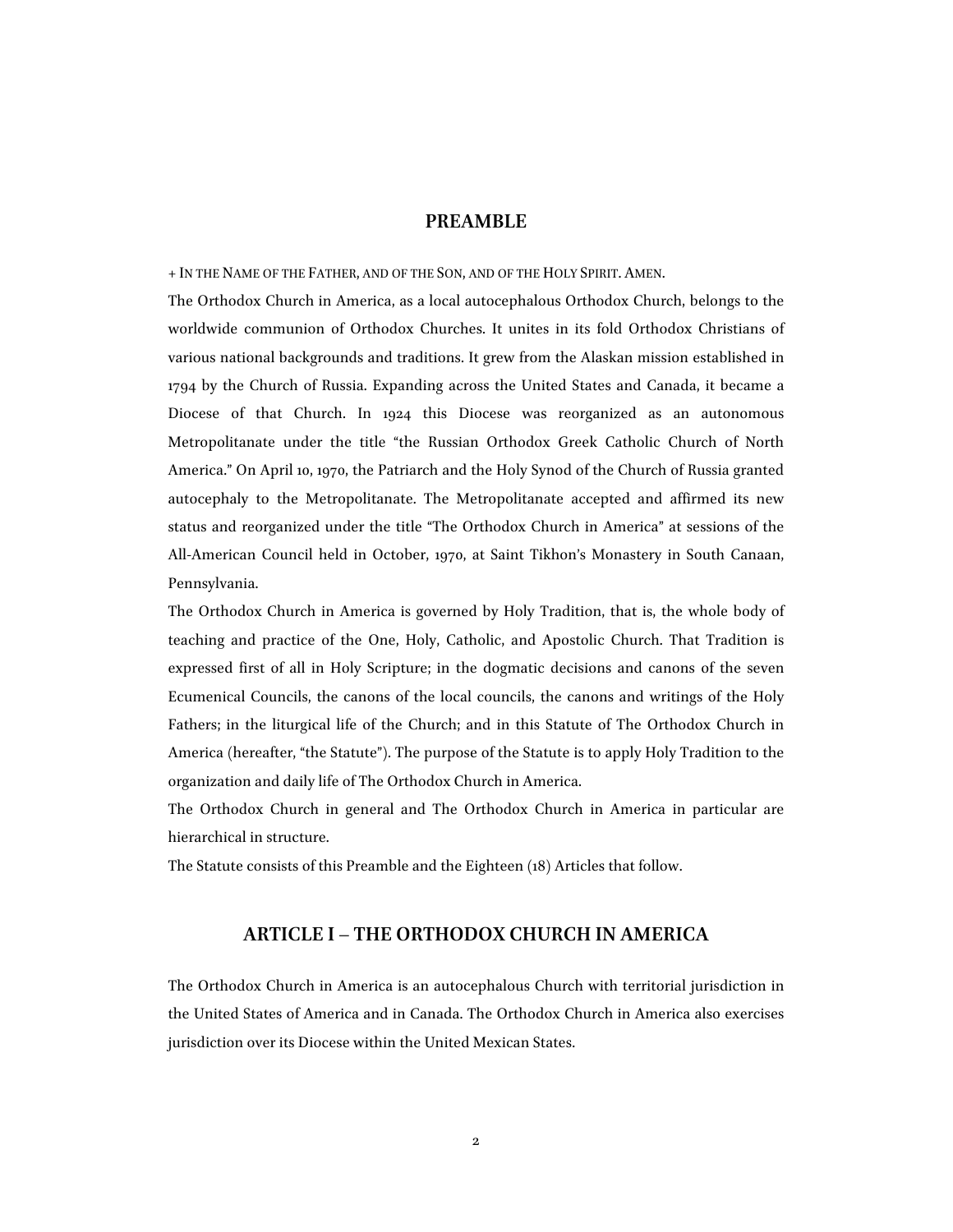The Statute of The Orthodox Church in America conforms to Holy Scripture, Holy Tradition, the Sacred Canons of the Ecumenical and Local Councils, those of the Holy Fathers, and the canonical tradition of the Orthodox Church.

In the Statute, The Orthodox Church in America is referred to as "the Church" unless otherwise noted.

# **ARTICLE II – THE HOLY SYNOD**

#### *Section 1: Definition*

The Holy Synod is the supreme canonical authority in the Church. The full Holy Synod consists of all the Diocesan Bishops of the Church under the ex officio presidency of the Primate (hereafter, "the Metropolitan"). The Metropolitan shall preside at all regular and special sessions of the Holy Synod.

# *Section 2: Regular Sessions*

The Metropolitan shall convene regular sessions of the Holy Synod twice annually, in the autumn and in the spring.

#### *Section 3: Special Sessions*

Special sessions may be called by the Metropolitan on his own initiative or at the written request of at least three Diocesan Bishops.

#### *Section 4: Quorum*

The quorum required for a regular or special session of the Holy Synod is two-thirds of its membership.

## *Section 5: Competence*

The following matters are included within the jurisdiction and competence of the Holy Synod:

- a. All matters involving doctrine, canonical order, morals, and liturgical practice;
- b. All canonical matters pertaining to the declaration of a vacancy in the Office of a Diocesan Bishop, and to the election and ordination of a bishop as provided by Article VIII, Sections 5-7;
- c. The transfer of a bishop;
- d. The acceptance of a bishop from another Orthodox Church or the release of a bishop to another Orthodox Church;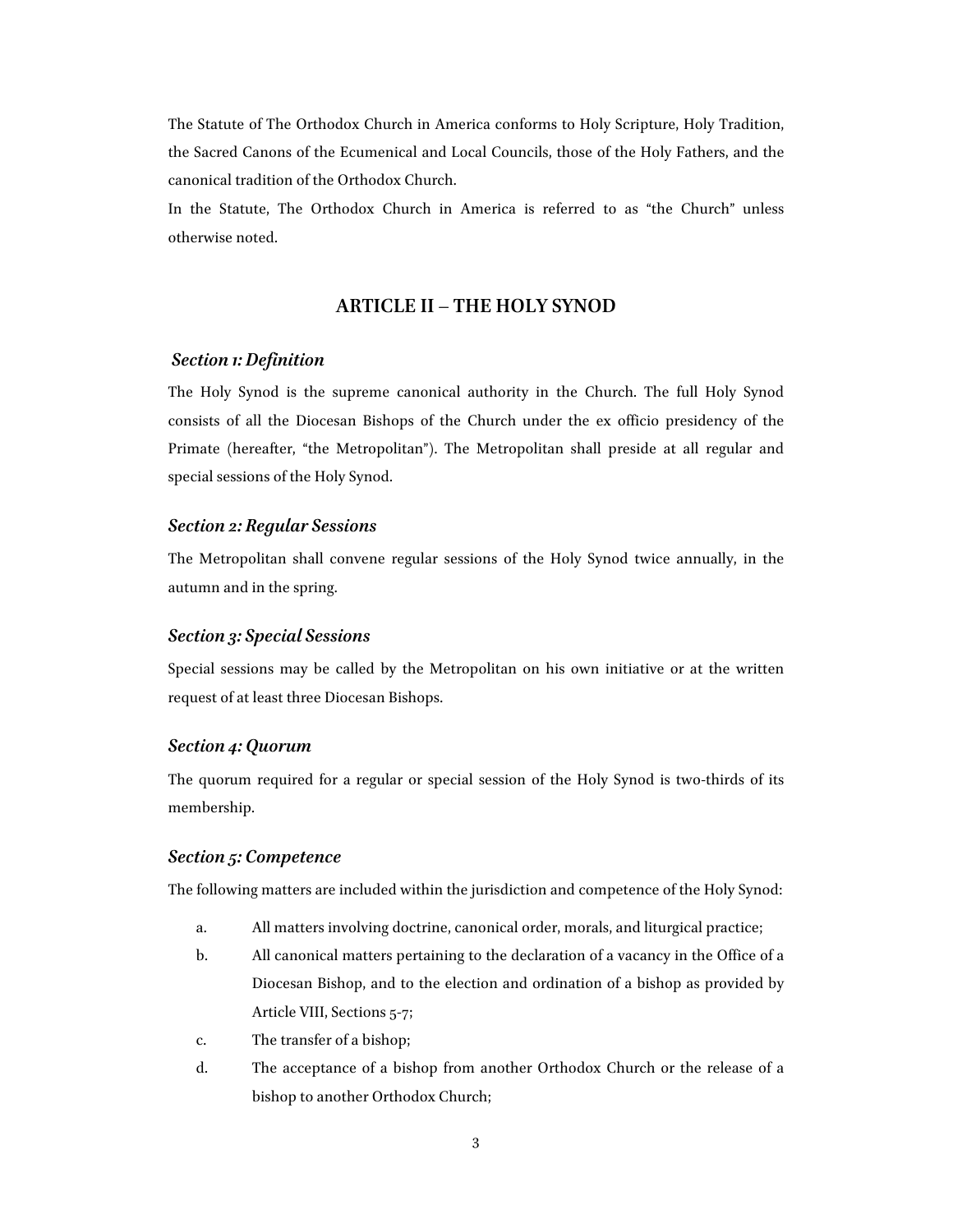- e. The reconciliation of a schismatic bishop;
- f. The grant of any leave of absence to a bishop;
- g. The bestowal of honors upon bishops and of Synodal Awards upon priests, deacons, and laity;
- h. The procedures and normative standards for retirement of the Metropolitan, Diocesan Bishops, and Auxiliary Bishops;
- i. Canonical matters pertaining to the discipline of a bishop;
- j. Initial consideration of any complaint or accusation involving a bishop;
- k. Acting as Court of first instance in all cases involving an accusation against a bishop in accordance with Article XV, Section 8, and as regular Court of final instance in matters involving bishops, clergy, and laity in accordance with Article XV, Sections 7-8;
- l. Deposition of clergy;
- m. Establishment of new Dioceses, the definition of Diocesan boundaries, and the acceptance of Dioceses into the jurisdiction of The Orthodox Church in America;
- n. Upon referral of the Metropolitan, resolution of problems arising within a Diocese that require the judgment of the Holy Synod;
- o. Examination of annual reports from the Metropolitan and the bishops on the fulfillment of their pastoral duties;
- p. Examination of regular reports from the Church Officers, Stavropegial Institutions, departments, commissions, committees, offices, and boards of the Church;
- q. Establishment of standards for ordination;
- r. Establishment of general policies regarding relations with other Orthodox Churches, non-Orthodox religious bodies, civil authorities, and secular entities;
- s. General oversight and guidance of:
	- i. Stavropegial Institutions;
	- ii. Monasteries and monastic life;
	- iii. Theological schools and programs of theological education;
	- iv. Military and institutional chaplaincies;
	- v. Organizations of the Church;
	- vi. Missionary, educational, and social programs of the Church; and
	- vii. Ecclesiastical arts, such as iconography, liturgical music, architecture, and other applied arts;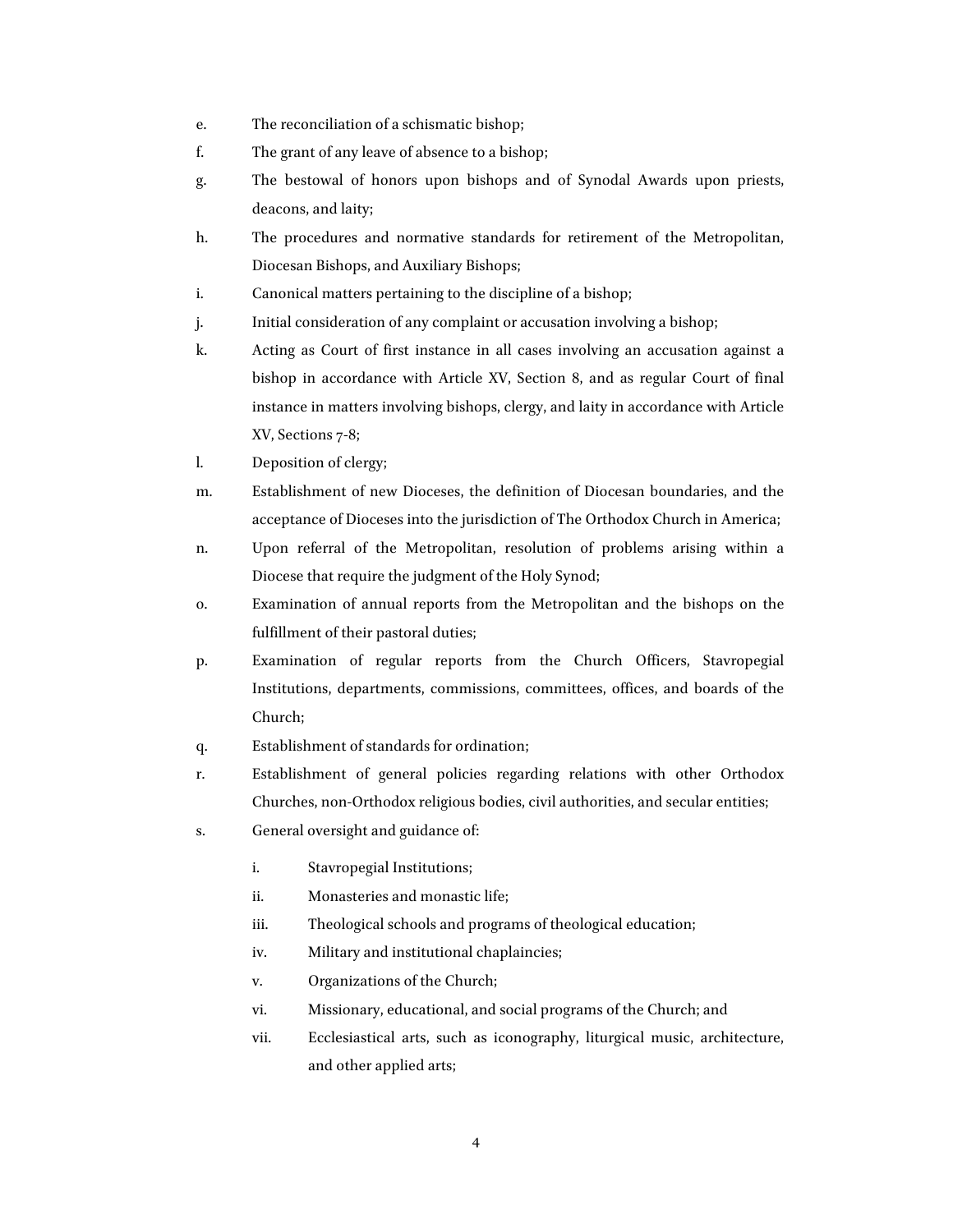- t. Appointment and supervision of departments, commissions, committees, offices, and boards of the Church;
- u. Confirmation of the Metropolitan's nomination of the Chancellor, Secretary, Treasurer, and other officers of the Church whose competence or service extend beyond the boundaries of a single Diocese;
- v. Determination in consultation with the Metropolitan Council of the dates, location, and theme of the All-American Council;
- w. Appointment of a Preconciliar Commission upon nomination by the Metropolitan Council;
- x. Confirmation of agenda and rules of procedure for the All-American Council;
- y. Approval or rejection of legislation, resolutions, and initiatives of the All-American Council as provided for in Article III, Section 1:5;
- z. The glorification of saints of the local autocephalous Church; and
- aa. Establishment of rules and procedures as appropriate for the conduct of the operation of the Holy Synod.

The Holy Synod has authority necessary and proper to conduct matters within its competence.

# *Section 6: Standing Synod*

The Holy Synod shall establish a Standing Synod which the Metropolitan convenes between sessions of the Holy Synod and over which he presides. It is composed of the Metropolitan and the Secretary of the Holy Synod, ex officio, and at least two additional Diocesan Bishops. The Holy Synod shall delegate authority to the Standing Synod to make necessary decisions on specific matters that do not require the judgment of the full Holy Synod. The Holy Synod may also delegate authority to the Standing Synod to make provisional decisions on other matters subject to subsequent ratification by the Holy Synod. The Standing Synod may formulate proposals for consideration by the Holy Synod. All measures adopted by the Standing Synod shall be reported in writing by the Secretary of the Holy Synod to the members of the Holy Synod within thirty days, but in no event later than the next session of the Holy Synod.

# *Section 7: Extraordinary Sessions*

In the absence of the Metropolitan, the Holy Synod may meet in Extraordinary Session in the following circumstances: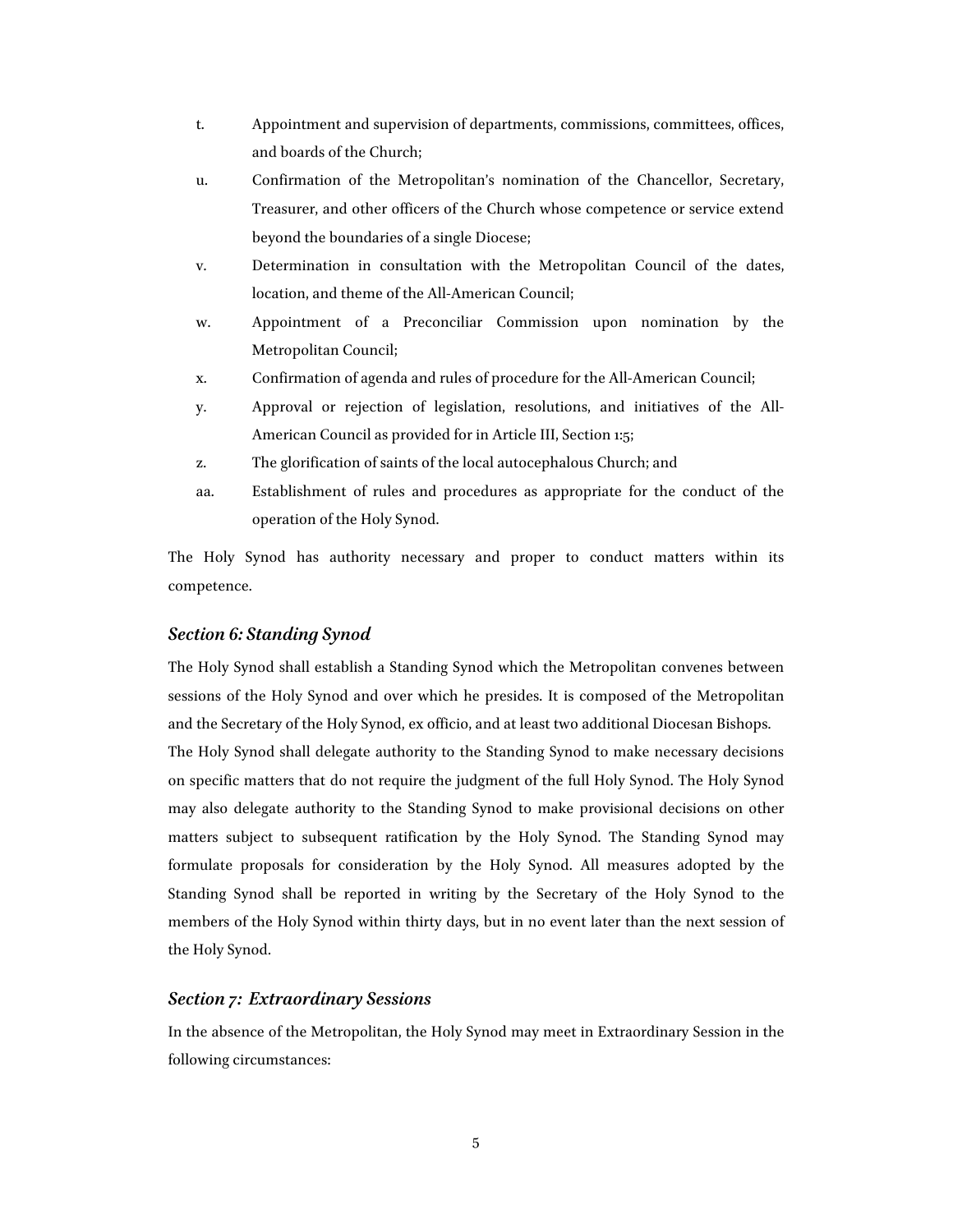- a. If the absence of the Metropolitan arises from death, retirement or resignation accepted by the Holy Synod, deposition by canonical process, or medical incapacity accepted by the Holy Synod, the member of the Holy Synod senior by rank and date of episcopal ordination shall convene the Holy Synod, which shall proceed in accordance with the provisions of Article IV, Sections 3-4.
- b. If the Metropolitan is impeded from attending a Regular or Special Session of the Holy Synod because of temporary circumstances, such as a medical emergency or travel difficulties, and if he is able to communicate, he may authorize the Holy Synod to proceed in Extraordinary Session, under the presidency of a member of the Holy Synod whom he shall designate. In such circumstances, the Extraordinary Session of the Holy Synod has the authority to make necessary provisional decisions on matters that do not require the judgment of the full Holy Synod, subject to subsequent approval by the Metropolitan.
- c. If the Metropolitan is impeded from attending a Regular or Special Session of the Holy Synod because of grave circumstances that make it impossible for him to communicate, such as unconsciousness following a medical emergency, the Holy Synod shall meet in Extraordinary Session, under the presidency of the member of the Holy Synod senior by rank and date of episcopal ordination. In such circumstances, the Extraordinary Session of the Holy Synod has the authority to make necessary provisional decisions on matters that do not require the judgment of the full Holy Synod, subject to subsequent approval by the Metropolitan if he is able to consider them.
- d. If the Metropolitan is unable to fulfill his primatial and episcopal responsibilities, whether because of illness, injury, infirmity, or disabling condition, or because of some other grave circumstance, and if the prognosis for his recovery, recuperation, or return to active service is uncertain in outcome or indeterminate in duration, rather than declare the office of Metropolitan vacant, the Holy Synod meeting in Extraordinary Session may appoint a Temporary Administrator from among the bishops of the Church to assume the affected responsibilities. During a Temporary Administration there shall be no innovations in matters affecting the basic structures and administration of the Church. During a Temporary Administration the Holy Synod shall continue to monitor the condition and circumstances of the Metropolitan, so that appropriate measures may be taken to assure his personal well-being as well as the good estate of the Church. The Holy Synod may terminate a Temporary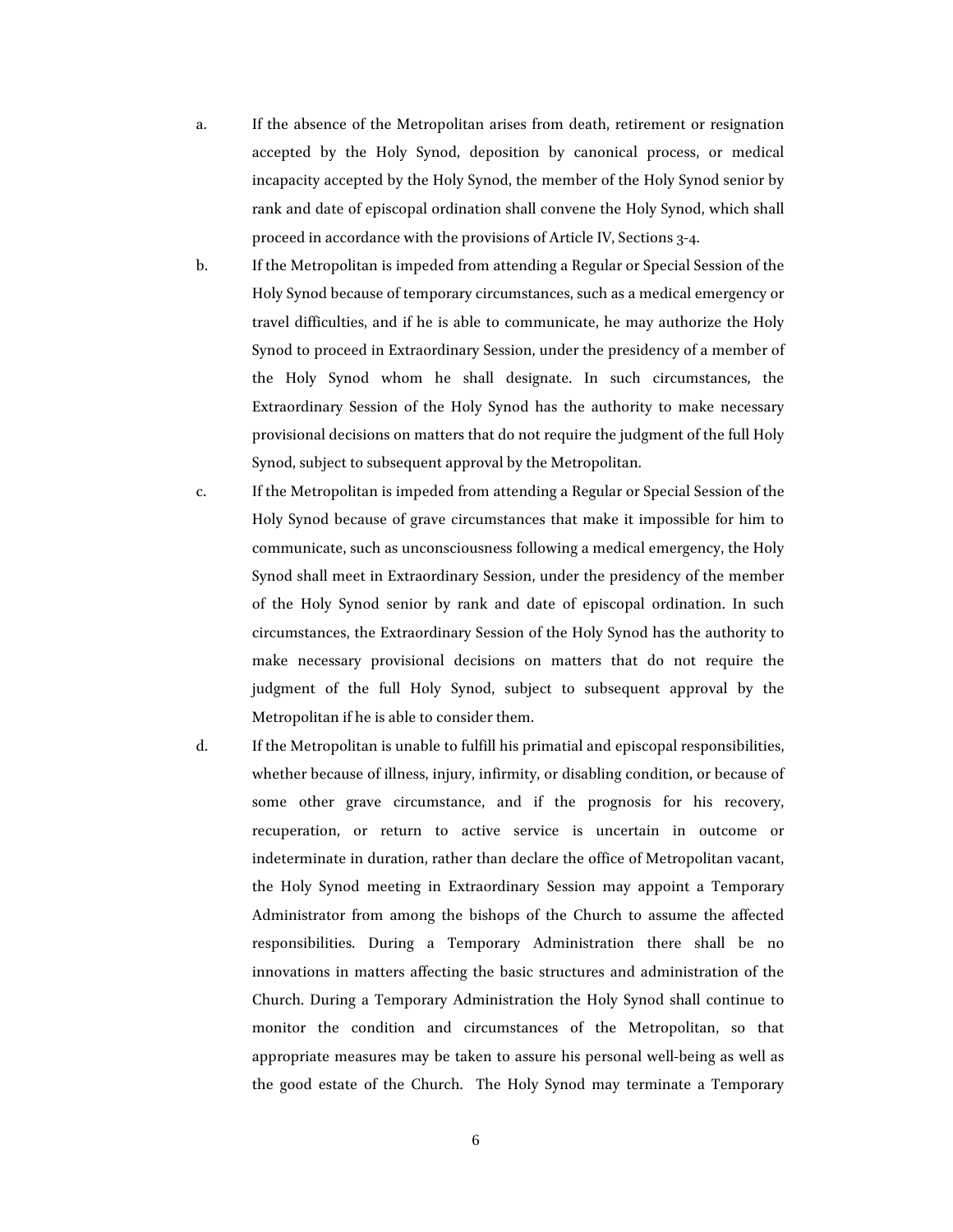Administration either by dissolving the Temporary Administration if the Metropolitan is able to return to active service, or by declaring the Office of the Metropolitan vacant in accordance with paragraph a of this section and Article IV, Sections 3-4.

# **ARTICLE III – THE ALL-AMERICAN COUNCIL**

### *Section 1: Definition*

The All-American Council is the highest legislative and administrative authority within the Church. The Council brings together the various elements of the Church to bear witness to her identity, unity, and mission.

# *Section 2: Composition*

Members of the All-American Council are delegates, observers, and guests. Delegates are:

- a. The Metropolitan and the other members of the Holy Synod;
- b. Auxiliary bishops;
- c. The Parish Priest and Associates Priests, if any, of each Parish and an equal number of lay delegates from that Parish;
- d. Military chaplains;
- e. One Assigned Deacon per Parish;
- f. One lay delegate from each Parish not having an assigned priest;
- g. The members and alternates of the Metropolitan Council;
- h. The members of the Auditing Committee of the Church;
- i. One priest or deacon and one layperson, from each theological institution;
- j. The superiors of monasteries, if accredited by their Bishop; and
- k. Members of the Preconciliar Commission.

Observers may be admitted to the Council following the registration procedures established by the Preconciliar Commission, without voice or the right to vote. An attached or retired priest or deacon, if accredited by his bishop, may be seated with delegates to the All-American Council, with voice but without the right to vote.

Additional persons may be invited by the Preconciliar Commission with the approval of the Metropolitan to attend one or more sessions of the All-American Council as guests, and, if requested, to address the Council, but without the right to vote.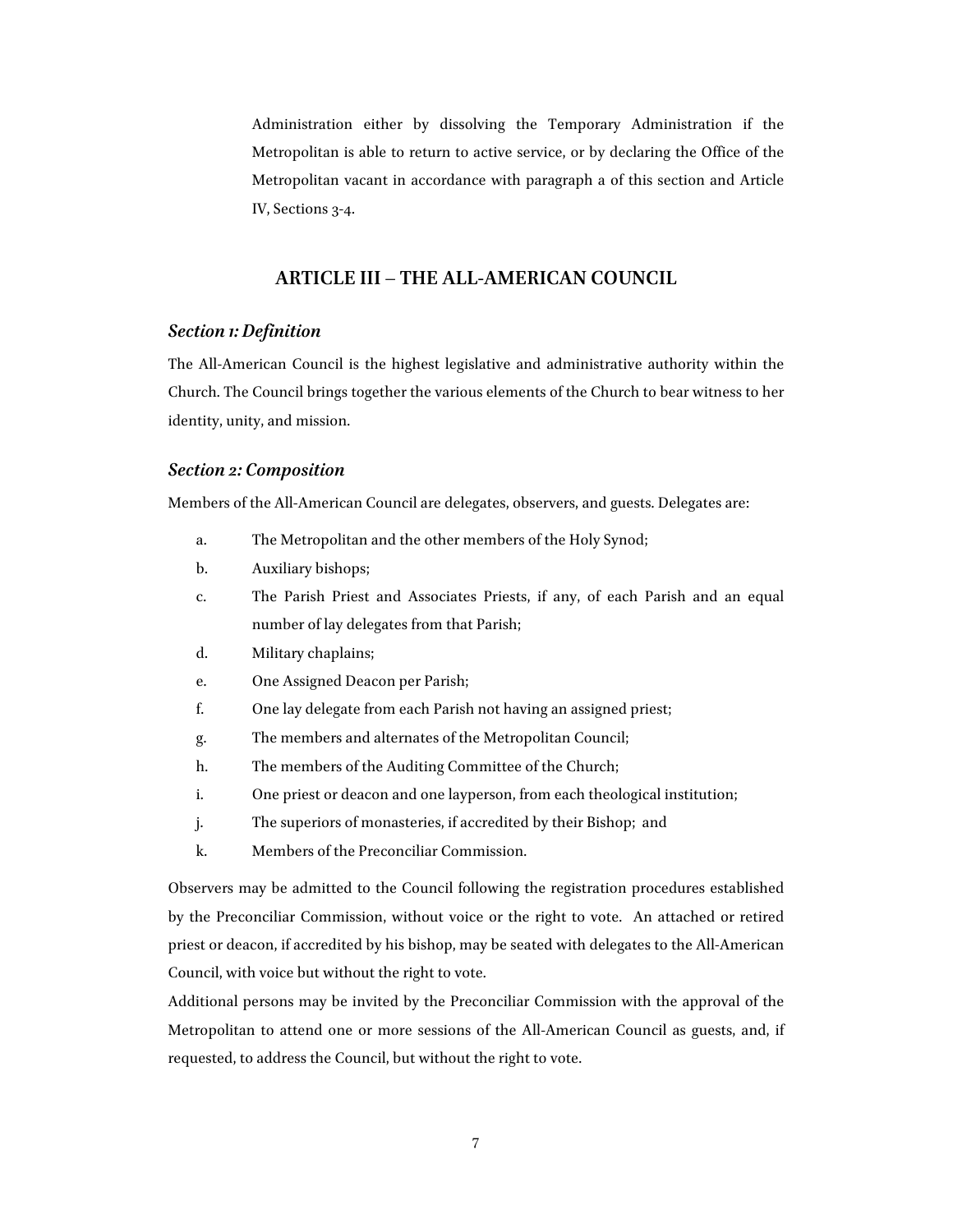## *Section 3: Periodicity*

The All-American Council shall be convened periodically, normally at intervals of three years. In extraordinary circumstances, such as the unexpected vacancy in the office of the Metropolitan, for which provisions are made in Article IV, Section 3, an extraordinary All-American Council shall be summoned. The place and precise time of the next meeting of the All-American Council shall be determined by action of the Metropolitan Council with the approval of the Holy Synod.

# *Section 4: Competence*

The following matters are within the competence of the All-American Council. The All-American Council shall:

- a. Adopt and amend the Statute;
- b. Nominate candidates for the Office of Metropolitan as outlined in the Statute (cf. Article IV, Section 4);
- c. Approve and implement Church-wide initiatives with regard to the missionary, educational, financial, and philanthropic activities of the Church;
- d. Provide for financial support of the Church;
- e. Consider and act upon resolutions properly brought before the All-American Council;
- f. Receive reports from the Metropolitan, Church Officers, Stavropegial Institutions, departments, commissions, committees, offices, and boards of the Church;
- g. Elect six (6) at-large members of the Metropolitan Council and two alternates; and
- h. Elect members of the Pension Board and alternates.

# *Section 5: The Preconciliar Commission*

The Holy Synod shall appoint a Preconciliar Commission, nominated by the Metropolitan Council. The Preconciliar Commission shall:

- a. Recommend to the Metropolitan Council and Holy Synod, for their approval and confirmation, the dates, location, and theme of the All-American Council;
- b. Establish such committees as may be necessary for the proper operation of the All-American Council, such as a local functioning committee, a resolutions committee, a credentials committee, and a translations committee;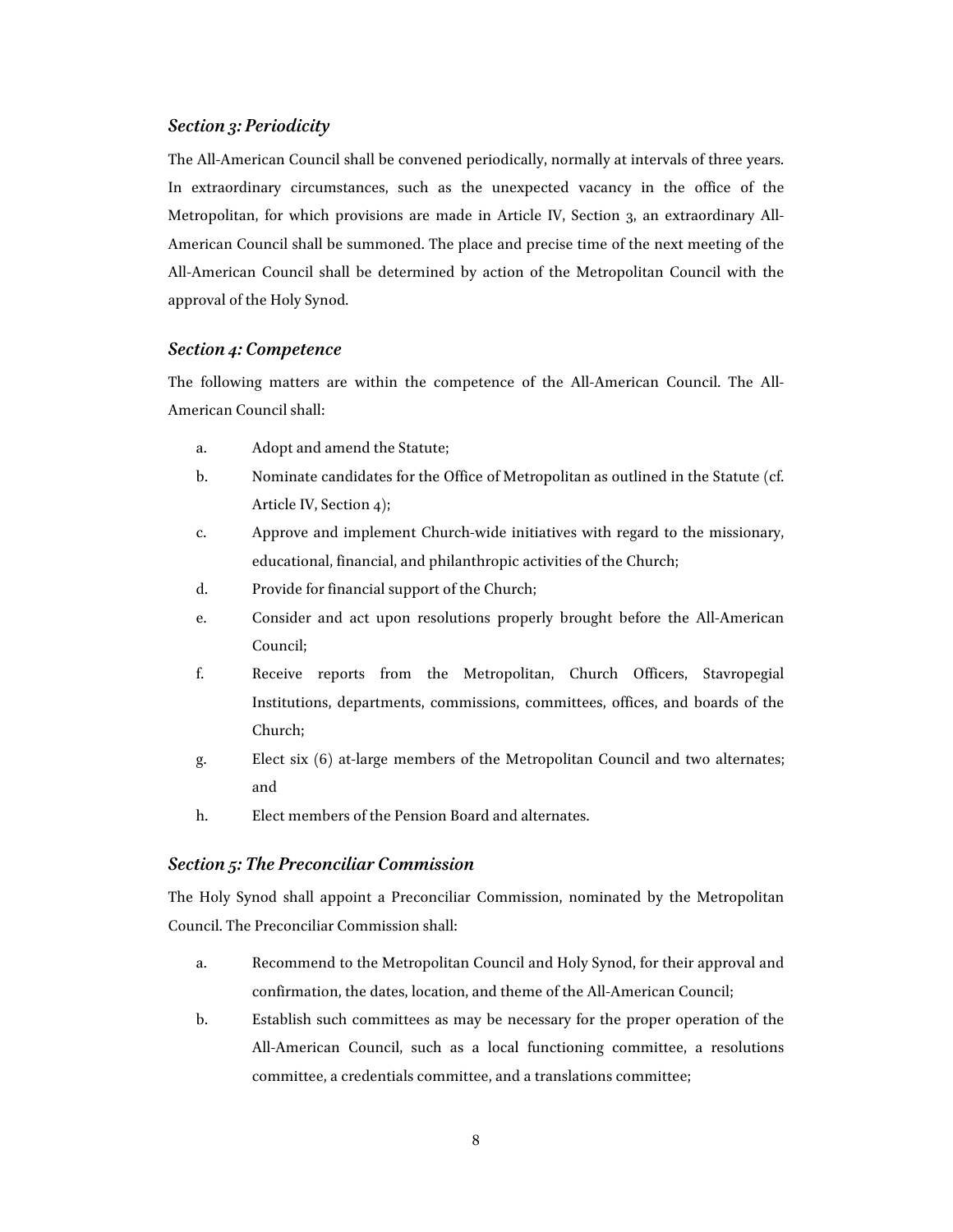- c. Propose an agenda and rules of procedure for the All-American Council and submit them to the Metropolitan Council for approval and confirmation by the Holy Synod, it being understood that the agenda may be changed by vote of the All-American Council;
- d. Establish and oversee procedures for registration and certification of members at the All-American Council;
- e. Establish All-American Council assessments and fees;
- f. Publish the agenda, notices, and arrangements for the All-American Council at least sixty (60) days prior to the date set for the convening of the All-American Council;
- g. Ensure that proposed amendments to the Statute, together with recommendations of the Commission on Canons and Statute, are published at least sixty (60) days prior to the date set for the convening of the All-American Council;
- h. Notify members of their certification at least thirty (30) days prior to the date set for the convening of the All-American Council; and
- i. Assure that all reports to the All-American Council are in written form and that they are published at least thirty (30) days prior to the date set for the convening of the council.

# *Section 6: Requirements for Parish Representation at the All-American Council*

Each Parish which has fulfilled its financial obligations to the Church as established by the All-American Council and by its Diocese is entitled to representation at the All-American Council.

#### *Section 7: Qualification, Election, and Accreditation of Lay Delegates*

a. Each Parish shall elect at a Parish Assembly lay delegates equal to the number of priests as defined in Article III, Section 2.c, and a single alternate. In order to be validly elected and accredited, the lay delegates and alternate to the All-American Council from Parishes must be Voting Members of the Parish as defined in Article XII, Section 5.d of the Statute.

b. The Parish Priest shall attest to the qualification and election of the delegates and alternate in the manner determined by the Preconciliar Commission. In case the office of the Parish Priest is vacant or the Parish Priest is incapacitated or otherwise prevented from making such an attestation, this responsibility shall be assumed by the District Dean or Diocesan Bishop.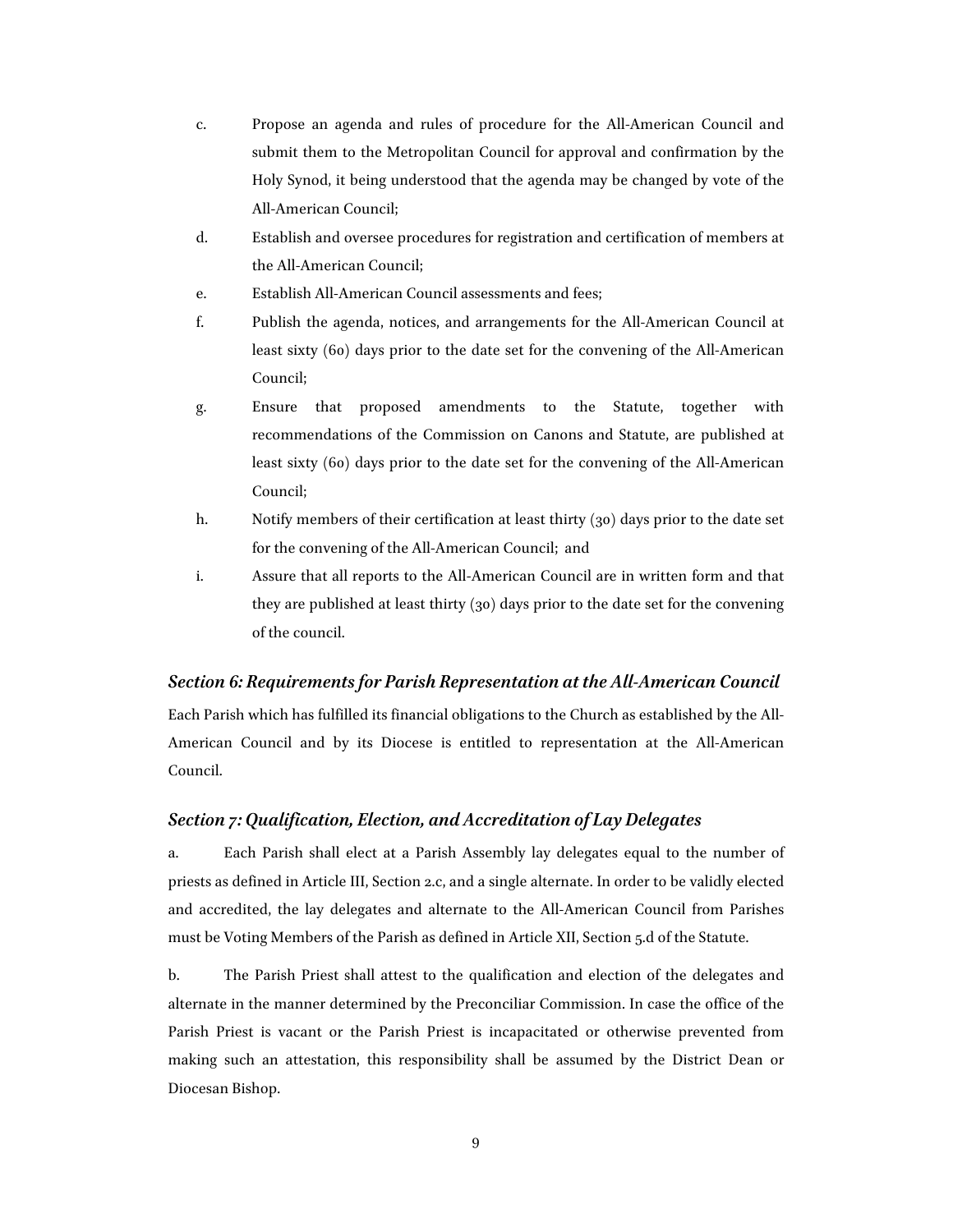c. Provisions for the qualification and accreditation of lay delegates from Stavropegial Institutions and other Church-recognized institutions shall be substantially similar to those in Article XII, Section 5, as determined by the institution in consultation with the bishop with canonical oversight. They shall be appropriately accredited by the abbot, rector or superior of the Stavropegial Institution they represent.

#### *Section 8: Divine Services*

The order of liturgical services at the All-American Council shall be determined in advance by the Holy Synod.

#### *Section 9: Language*

The official texts and communications of the All-American Council shall be published in the English language. Proceedings and texts shall be translated to and from English as necessary.

# *Section 10 Presiding Officers*

a. The presiding officer of the All-American Council shall be the Metropolitan. If the Metropolitan is unable to attend a session of the All-American Council because of temporary circumstances, he may delegate a member of the Holy Synod to preside in his absence. If the Metropolitan is unable to preside for grave circumstances (Article II, Section 7c-d) and unable to appoint a presiding officer, the member of the Holy Synod senior by rank and date of episcopal ordination shall preside. In the case of a vacancy in the Office of Metropolitan, the Locum Tenens shall preside, in accordance with the provisions of Article IV, Section 3 of the Statute.

b. The All-American Council shall elect two delegates, one priest or deacon and one layperson to serve as vice-chairpersons.

#### *Section 11: Secretariat*

The Council shall elect a Secretariat sufficient for its needs. It shall also elect the chairperson of the Secretariat.

# *Section 12: Minutes*

The official minutes of each session of the All-American Council shall be prepared by the Secretariat, signed by its chairperson, and submitted to the presiding officer of the Council for review and approval by the Holy Synod. This review shall take place within twenty-four (24) hours of the adjournment of the session. Upon approval by the Holy Synod, the minutes shall be distributed to the Council at its next session. Any disagreements or disputes relating to the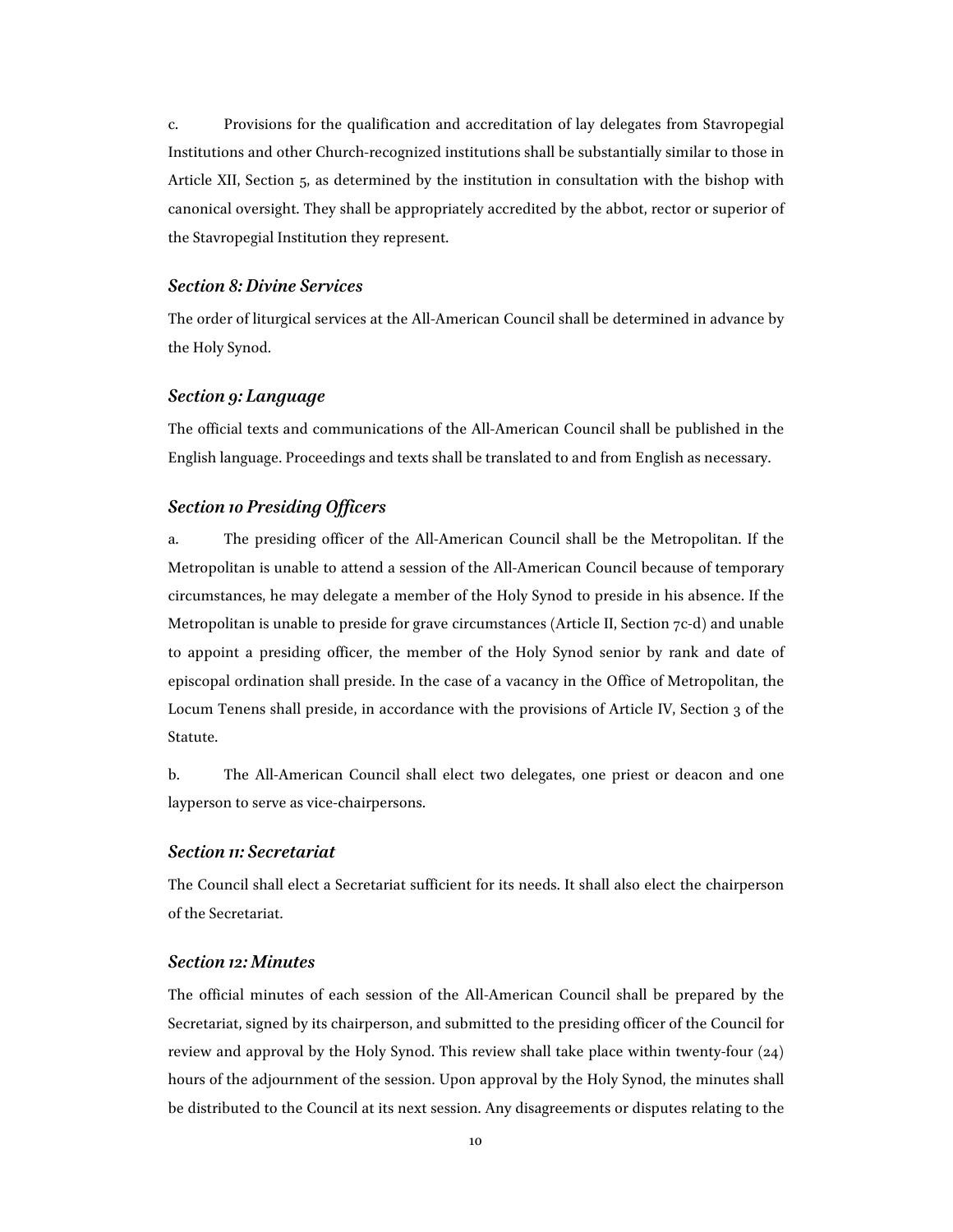minutes of that session shall be raised at that time. If the final session of the Council has adjourned, disagreements or disputes concerning that session's minutes shall be referred to the newly-elected Metropolitan Council for consideration at its first meeting. Within a period of not more than sixty (60) days after the conclusion of the All-American Council, the official text of the minutes shall be transmitted to each member of the Council.

# *Section 13: Quorum*

A majority of the delegates to the All-American Council who have been accredited and registered shall constitute a quorum.

# *Section 14: Procedures and Voting*

As its first order of business, the Council shall adopt rules of procedure for the conduct of its business as proposed by the Preconciliar Commission and approved by the Metropolitan Council and confirmed by the Holy Synod.

Resolutions and decisions made in plenary sessions of the All-American Council shall require a majority vote, except for the election of the Metropolitan, which is governed by special provisions (cf. Article IV, Section 4), and amendments to the Statute (cf. Article XVII, Section 4).

# *Section 15: Approval by the Holy Synod*

Every resolution or decision made in a plenary session of the All-American Council shall be reviewed by the Holy Synod within twenty-four (24) hours of the adjournment of that session. The Holy Synod's approval or rejection of a resolution or decision shall be reported to the presiding officer of the All-American Council and transmitted to the All-American Council at the beginning of the following session. In case the Holy Synod does not accept a resolution or decision adopted by a plenary session of the All-American Council, it shall explain its reasons for not accepting the resolution or decision. At the final session of the All-American Council, a recess shall be taken for an appropriate period prior to final adjournment to allow the Holy Synod to have an opportunity to act on any resolutions or decisions made at that session.

#### *Section 16: Pension Board*

### a. Definition

The Pension Board is an autonomous executive body, established by the All-American Council, that supervises administration of The Orthodox Church in America Pension Plan, which is a retirement plan established and mandated by the Church for all eligible clergy and lay employees. The assets of the Pension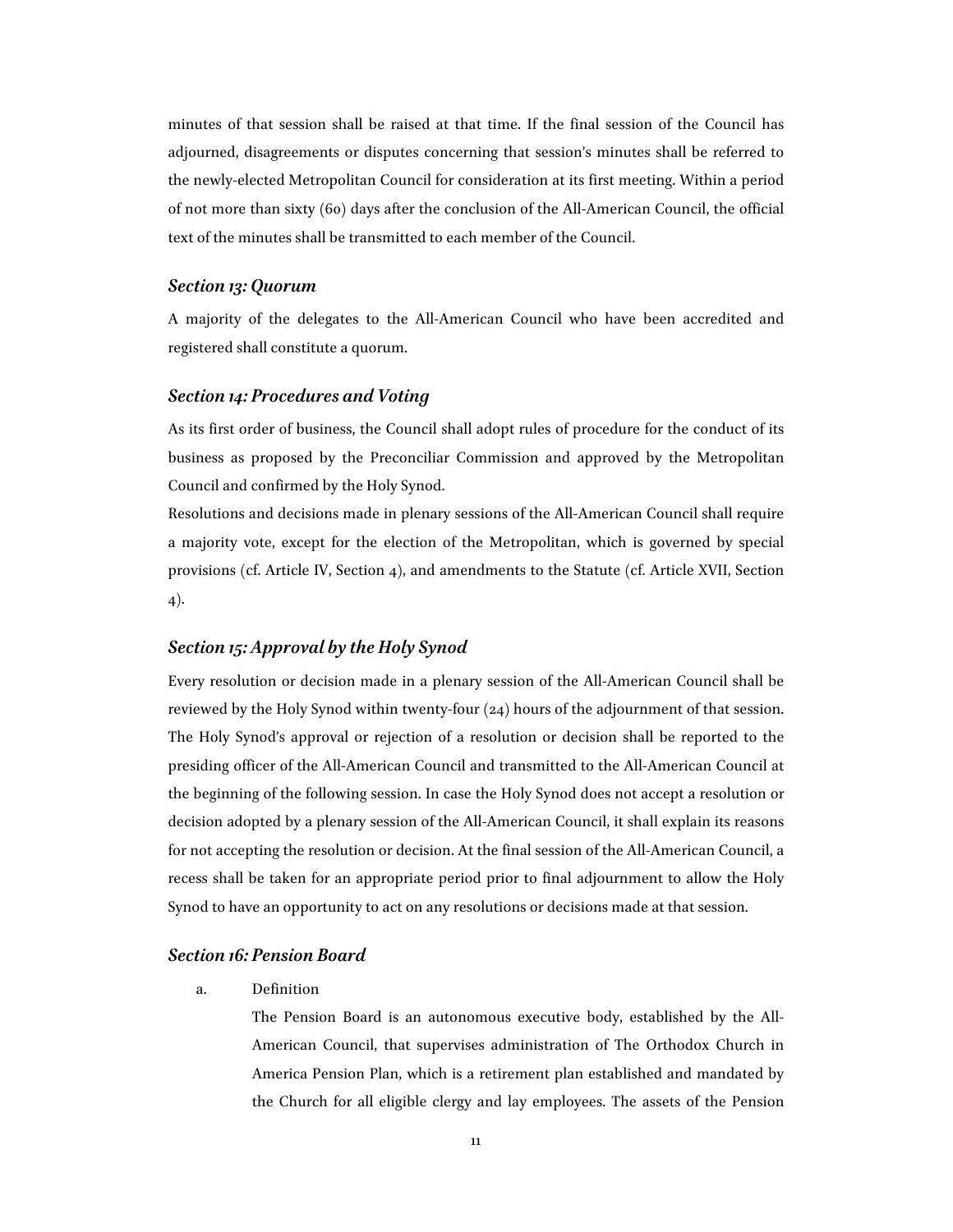Plan constitute property held in trust for beneficiaries of the Pension Plan and are not assets of The Orthodox Church in America.

- b. Composition
	- i. The Board consists of seven (7) members. The Holy Synod appoints one bishop to membership on the Pension Board; the All-American Council elects the remaining members.
	- ii. The Pension Board appoints one or more trustees from its membership.
- c. Terms of Office

The bishop appointed to the Pension Board shall serve at the pleasure of the Holy Synod. The other members of the Pension Board are priests or deacons and laypersons in equal number, with relevant professional experience, elected as follows:

- i. At each All-American Council, if there are vacancies on the membership of the Pension Board to be filled by election by the All-American Council, the priest or deacon and the layperson who receive the highest number of votes are elected for a term from one All-American Council through the next two All-American Councils excluding any extraordinary All-American Council.
- ii. The priest or deacon and the layperson who receive the next highest number of votes are elected for a term from one All-American Council through the next All-American Council excluding any extraordinary All-American Council.
- iii. The All-American Council also elects two alternates, one priest or deacon and one layperson. The priest or deacon and the layperson who receive the next highest number of votes are elected as alternates for a term from one All-American Council through the next All-American Council excluding any extraordinary All-American Council.
- iv. An alternate shall fill a permanent vacancy on the Pension Board, complete the balance of the vacated term of the person whom he or she replaces, and assume all member duties and privileges relating to reelection.

Members of the Pension Board may continue to be eligible for re-election by the All-American Council.

d. Periodicity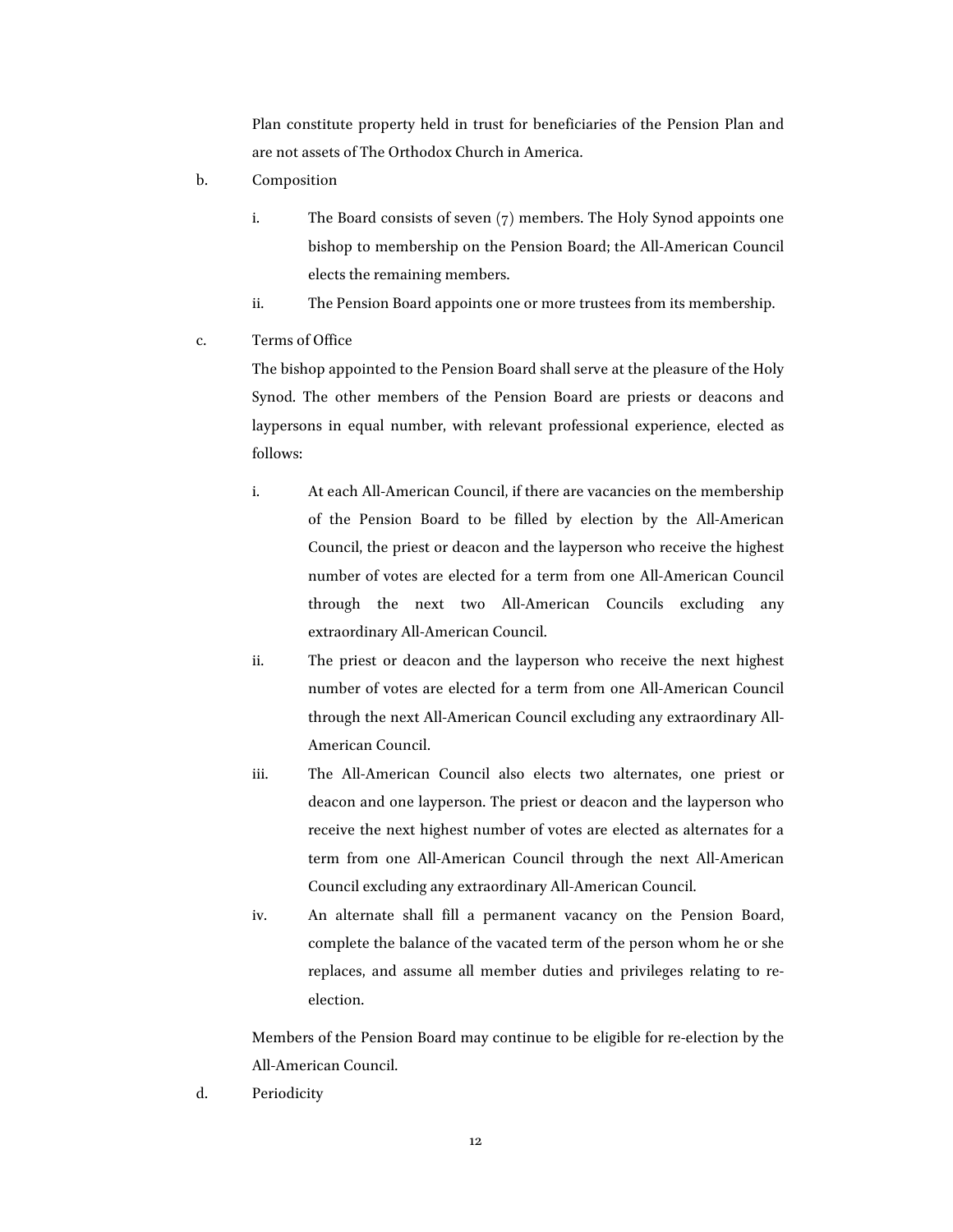The Pension Board shall meet quarterly, or as often as is necessary to accomplish effective, professional, and prudent administration.

e. Competence

The following matters are within the competence of the Pension Board. The Pension Board shall:

- i. Submit the Pension Plan and any proposed amendments to the Pension Plan to the Metropolitan Council for adoption;
- ii. Uphold the provisions of the Pension Plan as defined by the Plan Document and comply with United States Internal Revenue Service regulations and any other applicable regulations that qualify it for favorable tax exempt status as a qualified pension plan;
- iii. Consult on a regular basis with professional investment, legal, actuarial, accounting and auditing providers, as it deems appropriate in order to evaluate plan provisions and capabilities, while securing the stability, financial security and viability of the Pension Plan, with a goal of providing optimum benefits for plan participants; and
- iv. Report to the All-American Council on the activities and status of the plan and each year to the Metropolitan Council.

# **ARTICLE IV – THE METROPOLITAN**

#### *Section 1: The Metropolitan*

The Metropolitan enjoys primacy of honor among the bishops of The Orthodox Church in America. As Primate, he shows concern for the internal and external welfare of the entire Church. He is the president of the Holy Synod. He is the ruling archbishop of the Archdiocese of Washington and bears the title "Metropolitan of All America and Canada." The Metropolitan is commemorated by all bishops during liturgical services.

#### *Section 2: Competence*

The following matters are included within the competence of the Metropolitan. The Metropolitan shall:

- a. Uphold the unity of the bishops of the Church;
- b. Convene and preside over all regular and special sessions of the Holy Synod and all sessions of the Standing Synod;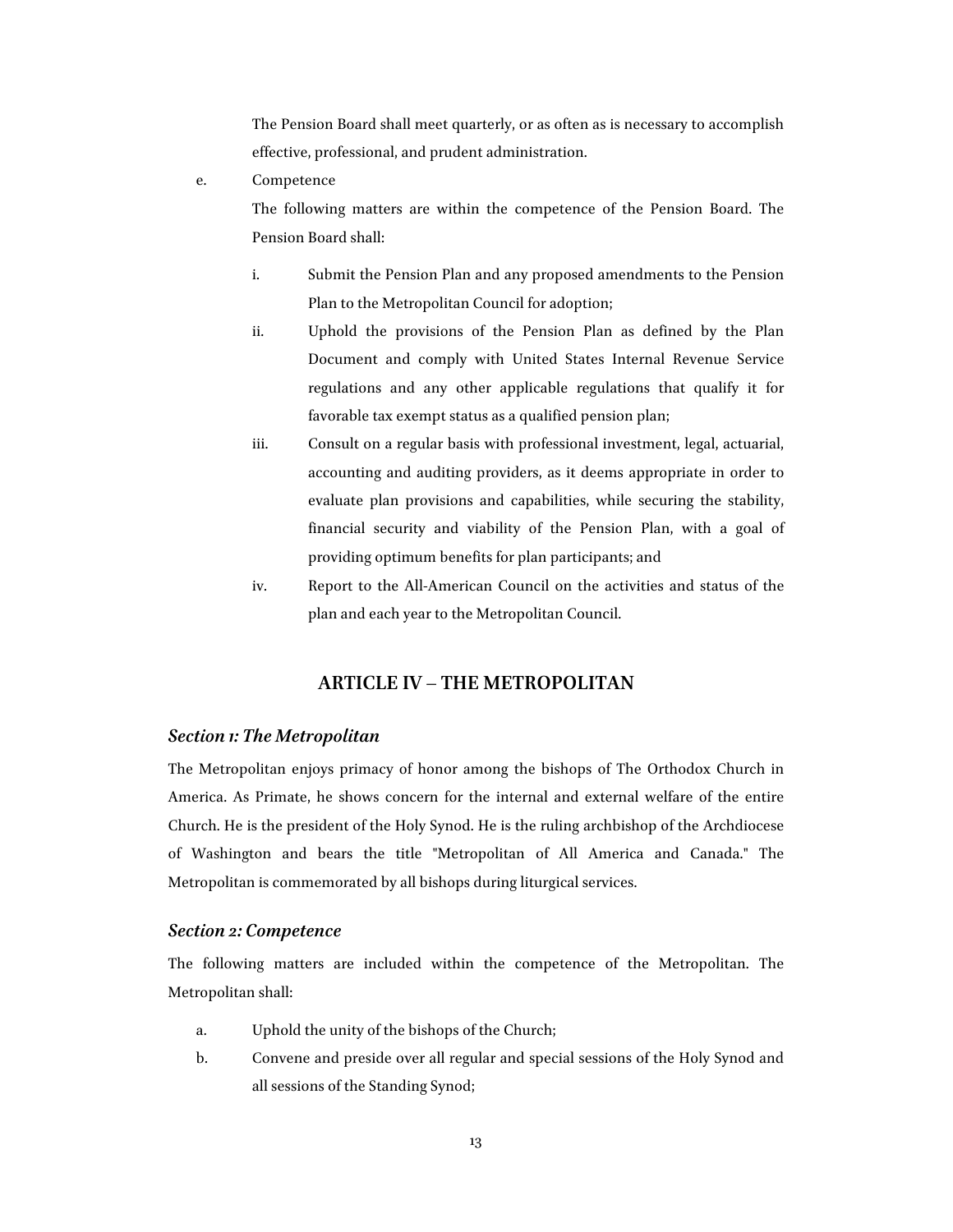- c. Supervise implementation of decisions of the Holy Synod;
- d. Appoint a Locum Tenens in the event of a vacancy in the office of a Diocesan Bishop;
- e. Initiate action to fill a vacancy in the office of Diocesan Bishop, confirm the election by the Holy Synod, and preside, or delegate another bishop to preside, at the enthronement;
- f. Preside, or delegate another bishop to preside, at the ordination of all bishops;
- g. Confirm the election by the Holy Synod of an auxiliary bishop;
- h. Give fraternal counsel to a brother bishop as necessary regarding his personal life or the exercise of his archpastoral ministry, and if the bishop disregards this counsel, the Metropolitan may submit the matter to the Holy Synod;
- i. Receive and, in consultation with the other members of the Holy Synod, act upon petitions of priests and deacons from other Orthodox Churches seeking acceptance into the ranks of the clergy of The Orthodox Church in America;
- j. Receive and, in consultation with the other members of the Holy Synod, act upon petitions of non-Orthodox clergy seeking reception into the ranks of the clergy of The Orthodox Church in America;
- k. Represent the Church in its relations with other Orthodox Churches, other religious bodies and organizations, and secular authorities;
- l. Commemorate the Primates of other autocephalous Churches in liturgical services;
- m. Consecrate and distribute Holy Chrism to the Diocesan Bishops;
- n. Provide Diocesan Bishops with Holy Relics necessary for the consecration of Church altars and Holy Antimensia;
- o. Maintain in conjunction with the Holy Synod and appropriate Officers of the Church the patrimony of the Office of the Metropolitan;
- p. Convene and preside over the All-American Council, report to it on the life of the Church, and promulgate its decisions;
- q. Convene and preside over meetings of the Metropolitan Council;
- r. Serve as president of the Church as a civil corporation;
- s. Nominate the Chancellor, Secretary, Treasurer, and any other officers of the Church for endorsement by the Metropolitan Council and subsequent confirmation by the Holy Synod;
- t. Supervise Church Officers and receive regular reports from them;
- u. Supervise and have pastoral care of Stavropegial Institutions;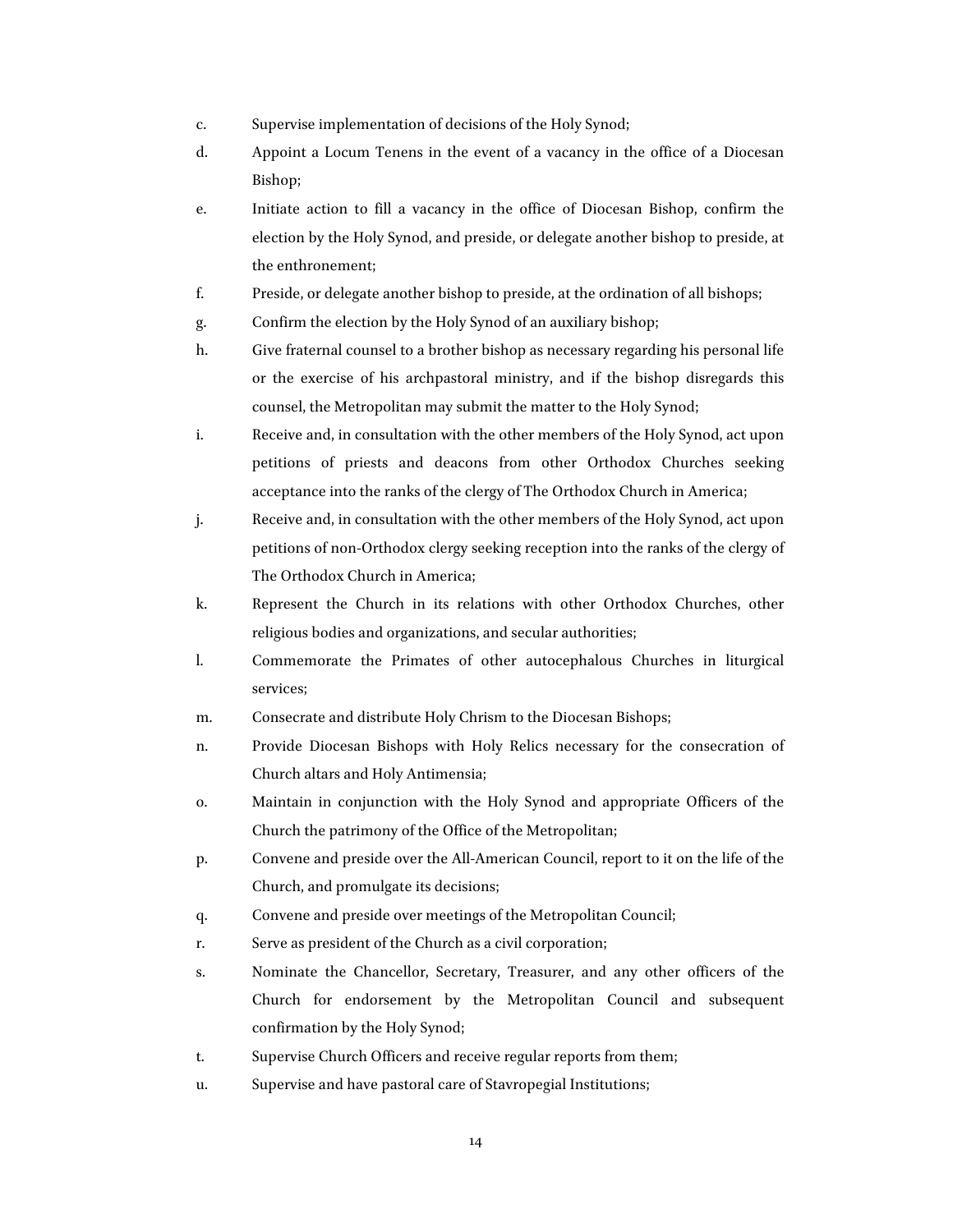- v. Supervise the ministry of military and institutional chaplaincies and act as the Church's ecclesiastical endorser of chaplains;
- w. Issue pastoral letters addressed to bishops, clergy, monastics, and laity of the Church; and
- x. Exercise pastoral care with the right of initiative and pastoral intervention in all matters concerning the life of the Church within the framework of the Sacred Canons.

The Metropolitan possesses the authority necessary to exercise his primatial ministry within the Church in conformity with the Holy Canons.

# *Section 3: Vacancy in Office*

In the event of the Metropolitan's death, retirement or resignation accepted by the Holy Synod, medical incapacity, or deposition by canonical process, the member of the Holy Synod senior by rank and date of episcopal ordination shall convene the Holy Synod in extraordinary session to declare the office of the Metropolitan vacant and proceed with the selection of a Locum Tenens. Within a period of three months, unless some unavoidable necessity forces a prolongment of this period, but not to exceed six months, the Locum Tenens shall convene an extraordinary All-American Council at which a new Metropolitan shall be elected. During a vacancy there shall be no innovations in matters affecting the basic structures and administration of the Church. The Chancellor shall safeguard the particular patrimony of the Office of the Metropolitan until a new Metropolitan is elected.

#### *Section 4: Election*

A nominee for the Office of Metropolitan must have at least three years of episcopal ministry in The Orthodox Church in America.

The election shall take place according to the following order:

- a. The All-American Council, without previous discussion of names, proposes nominees by secret ballot. An official paper ballot shall be distributed to each delegate of the Council present at that session.
- b. On the first vote, a single name shall be written on each ballot. If a name of a person is written on a number of ballots equal to or in excess of at least twothirds of the total number of Voting Members in attendance at that session of the Council, this nominee shall be presented to the Holy Synod for canonical election. If the Holy Synod does not elect the nominee, a member of the Holy Synod shall formally state the reason for which the nominee was not elected.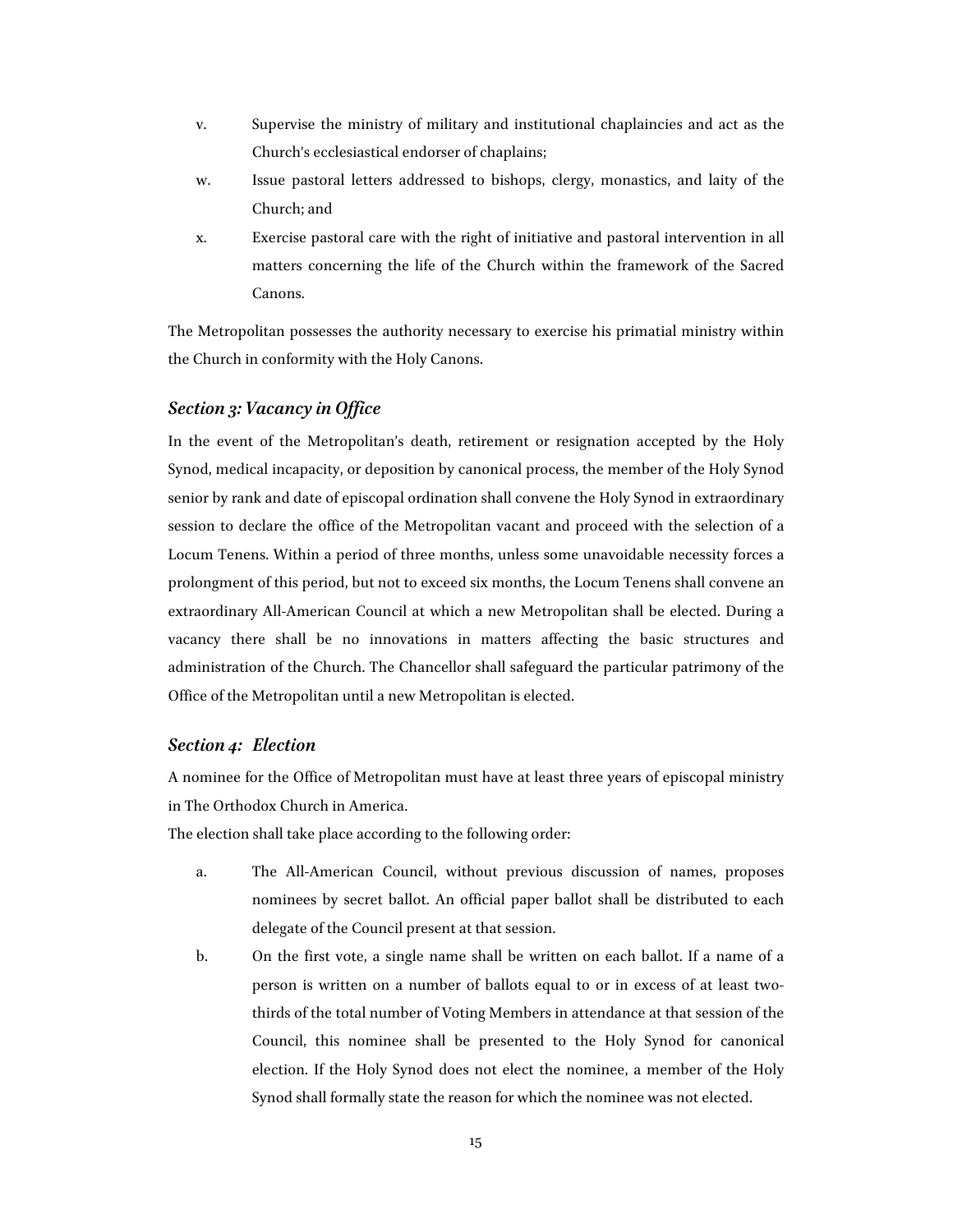- c. If no canonical election results from the first vote, a second vote shall be taken by the All-American Council. An official paper ballot shall be distributed to each delegate of the Council present at that session.
- d. On the second vote, two names shall be written on each ballot. The tellers shall not count any ballot on which fewer or more than two names are written. The names of the two nominees who receive the highest number of ballots on the second vote shall be submitted to the Holy Synod for canonical election of one of these nominees.
- e. With his acceptance of the canonical election by the Holy Synod, the new Metropolitan has full authority and prerogatives as Archbishop of Washington and Metropolitan of All America and Canada, and he is immediately invested with the insignia of his Office.

# **ARTICLE V – THE METROPOLITAN COUNCIL**

#### *Section 1: Definition*

The Metropolitan Council is the permanent executive body of the Church administration which exists for the purpose of implementing the decisions of the All-American Council and continues the work of the Council between its sessions. The Metropolitan serves as the chairman of the Council.

# *Section 2: Composition*

The Metropolitan Council shall consist of:

- a. The Metropolitan;
- b. The Chancellor, the Secretary, and the Treasurer of The Orthodox Church in America, ex officio;
- c. Two representatives from each Diocese, one priest or deacon and one layperson, elected by the Diocesan Assembly unless otherwise provided for by Diocesan Bylaws; and
- d. Six (6) members elected at-large by the All-American Council, three priests or deacons and three laypersons.

An alternate elected at the All-American Council becomes a member of the Metropolitan Council only when a permanent vacancy in an at-large membership occurs.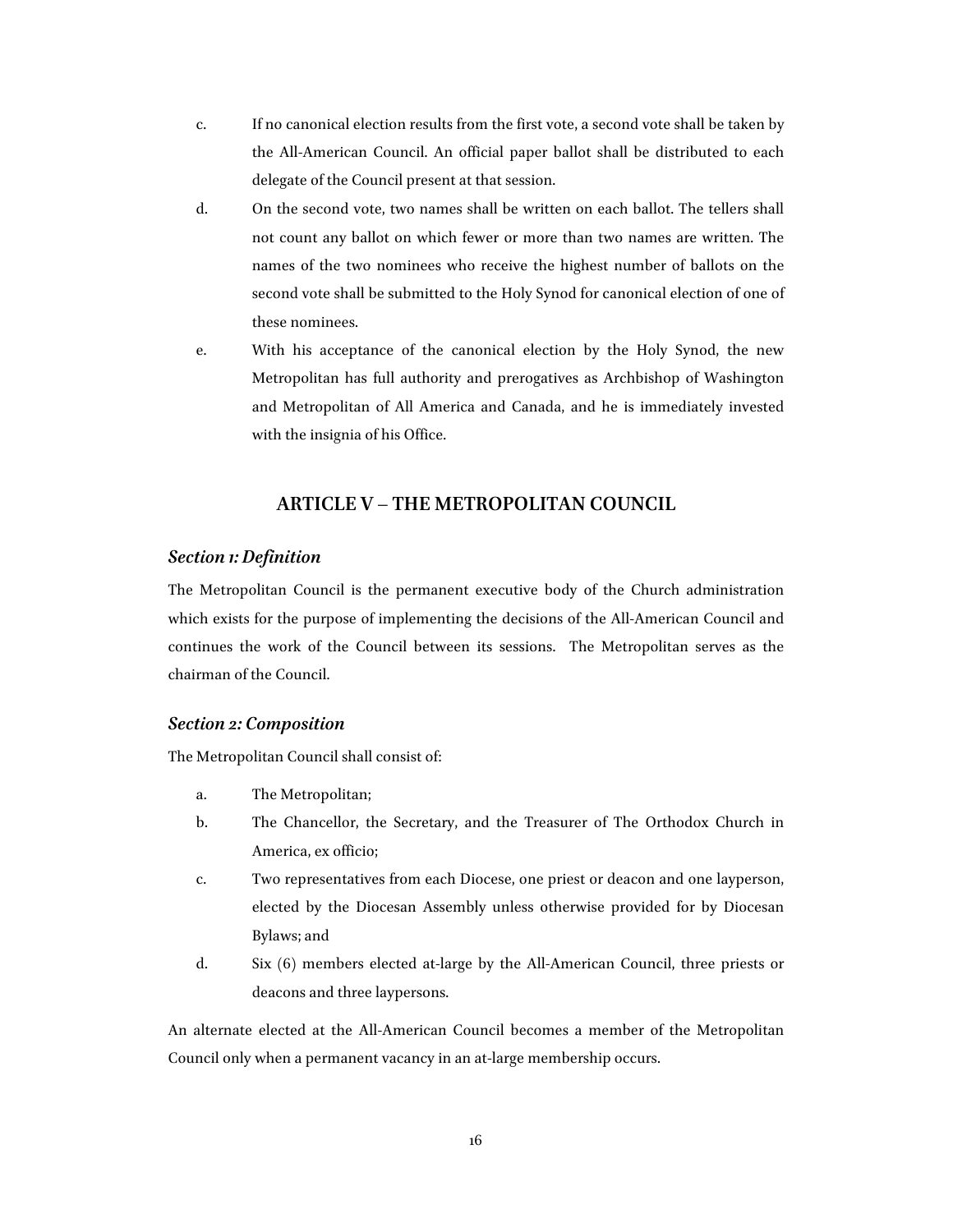# *Section 3: Terms of Office*

- a. Ex officio members of the Metropolitan Council serve for the duration of their term in office.
- b. Diocesan Representatives to the Metropolitan Council are elected for a term of three  $(3)$  years.
- c. At-large members of the Metropolitan Council and alternates are elected for a term from one All-American Council through the next, excluding any extraordinary All-American Council.
- d. Elected members of the Metropolitan Council, whether Diocesan or at-large, may serve no more than two successive terms.

# *Section 4: Periodicity*

The Metropolitan Council shall meet at least twice each year, once in the fall quarter and once in the spring quarter of each year.

### *Section 5: Vacancies in Office*

- a. Unless provided for by Diocesan Bylaws, permanent vacancies occurring among Diocesan Representatives are filled by the next Diocesan Assembly, with permanent vacancies occurring in the interim being filled by appointment of the Diocesan Council.
- b. In those cases in which a Diocesan Representative is temporarily unable to attend meetings of the Metropolitan Council, the Diocesan Authority may designate a substitute to attend as a guest of the Metropolitan Council, with right of voice but not the right to vote.
- c. Permanent vacancies occurring among at-large members are filled by alternates who have been elected by the All-American Council, one priest or deacon and one layperson.

#### *Section 6: Quorum and Voting*

A majority of the members of the Metropolitan Council will constitute a quorum. All decisions of the Metropolitan Council are made by a majority vote of those present; in case of a tie, the deciding vote shall be cast by the Chairperson. The decisions of the Metropolitan Council shall become effective upon approval by the Metropolitan or the Holy Synod, depending on the nature of the decision.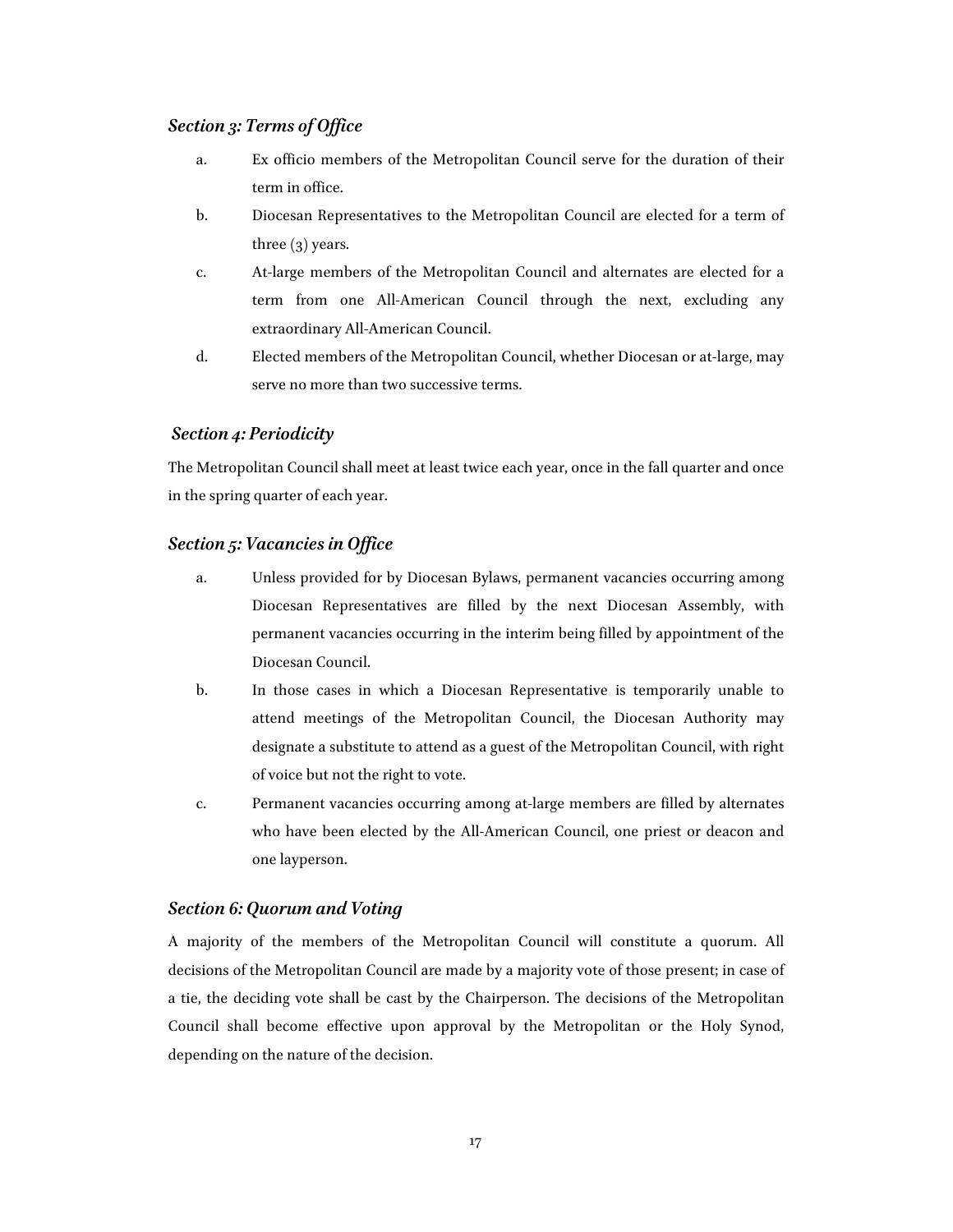Guests may be invited to attend sessions of the Metropolitan Council by any member, with the approval of the Metropolitan. Guests shall have no right to vote but may address the Council if requested.

#### *Section 7: Competence*

The following matters are within the competence of the Metropolitan Council. The Metropolitan Council shall:

- a. Implement the decisions of the All-American Council and continue the work of the All-American Council between sessions in the areas of its competence;
- b. Assist the Metropolitan and the Holy Synod in implementing decisions within its competence;
- c. Establish and implement the annual budget for the operations of the Church;
- d. Supervise and review the audit of all financial reports and records of the Church and see to their prompt and transparent publication;
- e. Supervise the collection of revenues as authorized by the All-American Council;
- f. Develop and implement programs of planned giving for support of the Church, including gifts, grants, bequests, and other contributions;
- g. Oversee the management of Church properties and investments;
- h. Consider and authorize the purchase, rental, sale, mortgaging, or alienation of the real and personal property of the Church, except in cases covered in Article XII, Section 9;
- i. Conserve the spiritual and cultural patrimony of the Church including not only real property but also personal property owned or bequeathed to the Church, particularly items of religious, spiritual, liturgical, cultural, historic, and artistic significance;
- j. Maintain an inventory of all properties of the Church both real and personal;
- k. Initiate, prosecute, and defend all legal matters affecting the interests of the Church;
- l. Endorse for confirmation by the Holy Synod the Metropolitan's selection of the Chancellor, Secretary, Treasurer, and other officers of the Church whose competence or service extends beyond the boundaries of a single Diocese;
- m. Provide for publication and dissemination of materials for promoting the Orthodox Faith;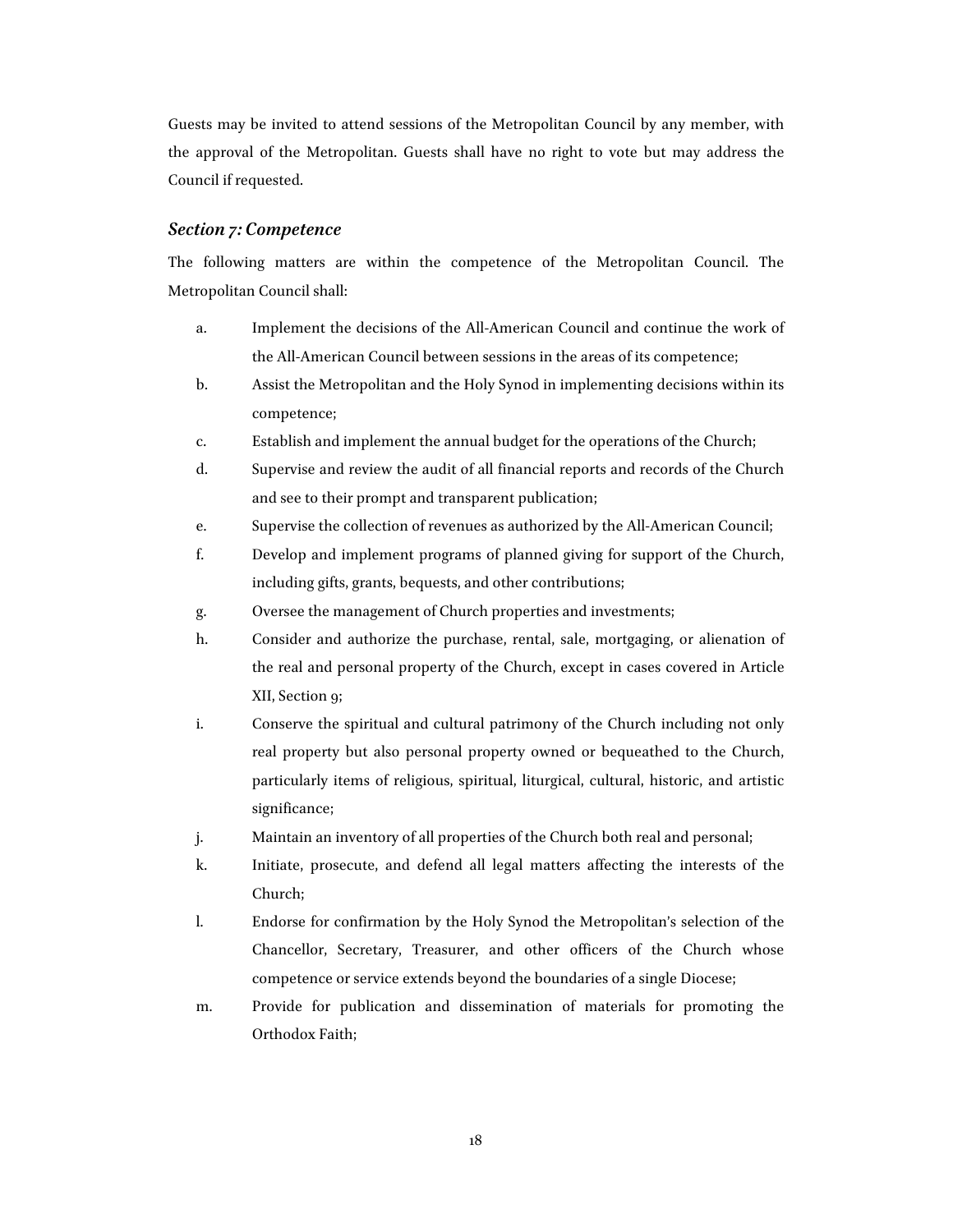- n. Determine the data and means necessary for collecting and reporting on the state of the Church, and direct the appropriate Church Officers to collect, preserve, and report on the results;
- o. Receive and act upon reports from the Church Officers, Church institutions, departments, commissions, committees, offices, and boards in areas within its competence;
- p. Appoint committees and officers in areas within its competence, determine the scope of their activities, and receive their reports in a timely fashion;
- q. Nominate a Preconciliar Commission for appointment by the Holy Synod;
- r. Assist the Holy Synod in determining the dates, location, and theme of the All-American Council;
- s. Nominate and appoint members of the Auditing Committee and receive written reports from it in accordance with Article V, Section 9;
- t. Adopt and amend the Pension Plan of The Orthodox Church in America upon recommendation of the Pension Board, in accordance with Article III, Section 1:6; and
- u. Resolve disputes regarding the minutes of the All-American Council, as provided for in Article III, Section 1:2.

# *Section 8: Administrative Committee*

The Metropolitan Council may appoint a committee consisting of the Chancellor, Secretary, Treasurer, and two additional members of the Metropolitan Council to meet with the Standing Synod of Bishops upon its invitation, for discussion of routine administrative matters. This committee shall present a written report to the Metropolitan Council concerning all discussions and actions.

# *Section 9: Auditing Committee*

An Auditing Committee, consisting of three persons with relevant professional experience, shall be appointed by the Metropolitan Council at its first meeting following adjournment of a normally convened All-American Council. Members of the Auditing Committee shall serve for a term from one All-American Council through the next, excluding any extraordinary meetings of the All-American Council. The Committee's duties shall be to audit all accounts of The Orthodox Church in America on a semiannual basis, to review the audited accounts of all Stavropegial Institutions on an annual basis and to present written reports to the Metropolitan Council. The Chair of the Auditing Committee shall attend sessions of the Metropolitan Council solely to make the Committee's reports. An Auditing Committee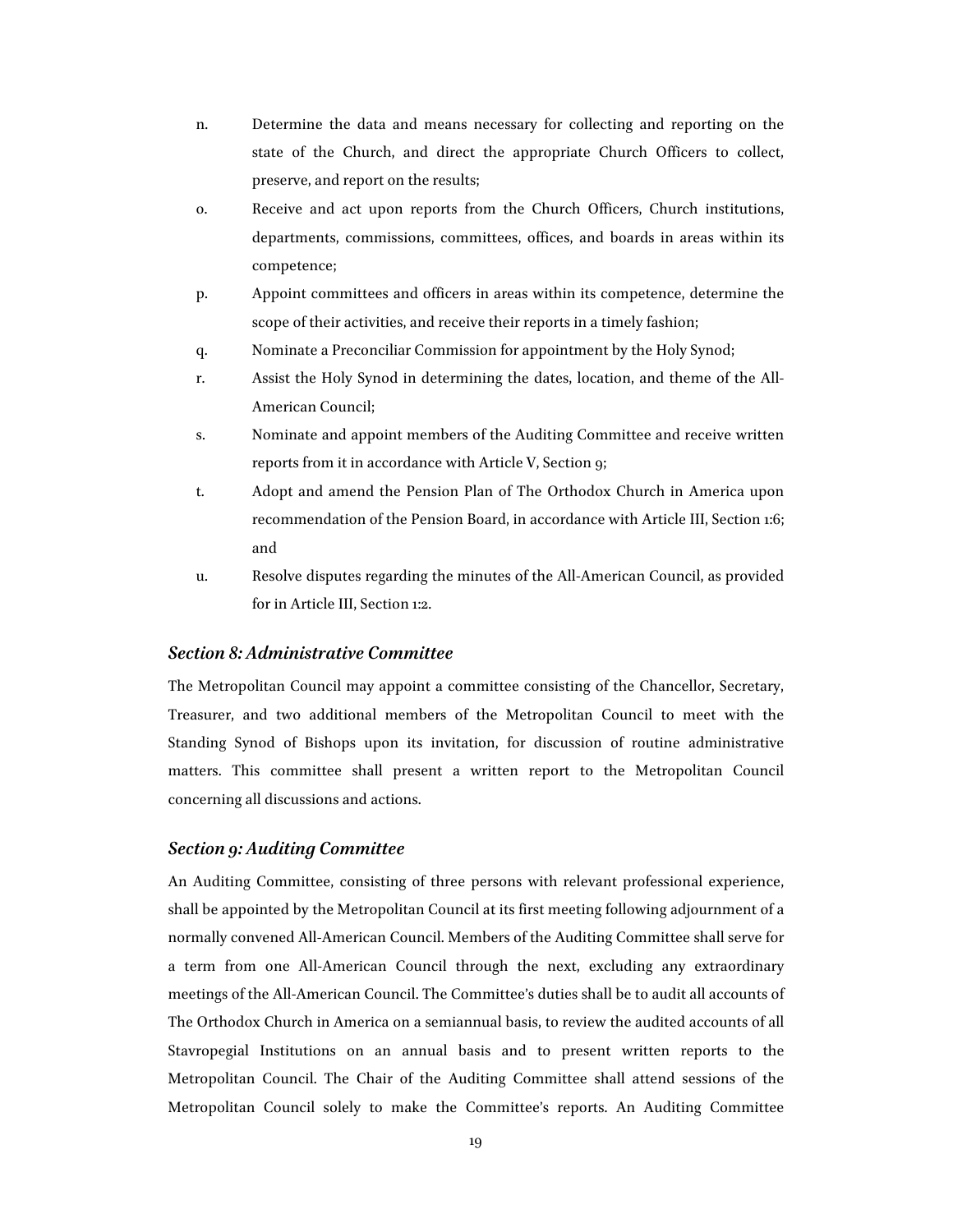member may succeed himself/herself for one additional term, and may be removed only for cause by a two-thirds vote of the Metropolitan Council. Any vacancy in the Auditing Committee shall be filled in a timely fashion by the Metropolitan Council.

# **ARTICLE VI – CHURCH OFFICERS**

#### *Section 1: Definition*

The Church Officers shall be a Chancellor, a Treasurer, and a Secretary. Church Officers assist the Metropolitan and the Holy Synod in the administration of the Church and work with the Metropolitan Council in carrying out its particular competence. The Chancellor, Treasurer, and Secretary, together with the Metropolitan, also serve as corporate officers of the Church. Those holding additional positions may be designated as Church Officers by the Holy Synod and the Metropolitan Council, as needed.

The Church Officers work under the direct supervision of the Metropolitan and report to him, the Holy Synod, and to the Metropolitan Council of which they are ex officio members.

# *Section 2: Terms of Office*

The Church Officers are nominated by the Metropolitan and confirmed in their positions by the Holy Synod, upon endorsement by the Metropolitan Council. The Metropolitan Council establishes the compensation and benefits for the Church Officers.

Church Officers are employees terminable without legal cause and can be dismissed by the Metropolitan with agreement of the Holy Synod and the Metropolitan Council. The affected Church Officer shall not vote when the Metropolitan Council considers matters concerning his or her dismissal.

Upon the election of a new Metropolitan, Church Officers remain in their positions for no less than six (6) months after the election in order to assure a smooth transition in the administration of the Church.

#### *Section 3: Competencies*

The following matters are within the competencies of the Church Officers. The Church Officers shall:

- a. Assist the Metropolitan and the Holy Synod in the administration of the Church;
- b. Serve as official representatives of the Metropolitan when so designated;
- c. Serve as ex officio members of the Metropolitan Council;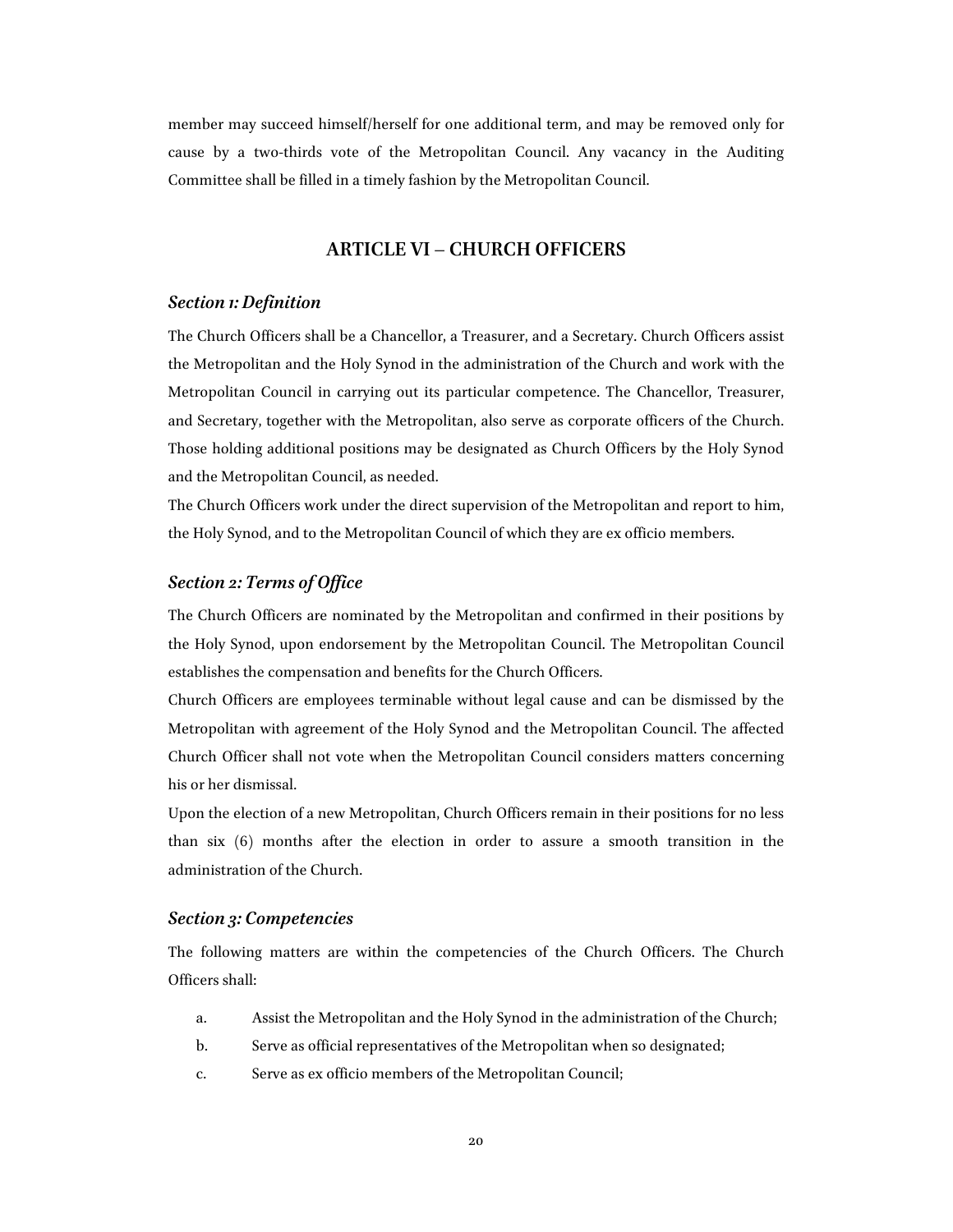- d. Report on all aspects of their duties to the Metropolitan, the Holy Synod, the All-American Council, and the Metropolitan Council at regular intervals and as directed;
- e. Discharge their fiduciary responsibilities in a clear and transparent manner;
- f. Manage the financial resources of the Church responsibly and with integrity and report on their activities in a clear and transparent manner;
- g. Assure the proper maintenance of both the active and archival records of the Church;
- h. Have direct oversight over departments, commissions, committees, offices, and boards of the Church; and
- i. Perform such duties as assigned to them by the Metropolitan, the Holy Synod, and the Metropolitan Council.

When the Office of the Metropolitan is vacant, the Chancellor shall safeguard the particular patrimony of the Office of the Metropolitan until a new Metropolitan is elected.

# **ARTICLE VII – THE DIOCESE**

#### *Section 1: Definition*

The Diocese is the basic Church body which unites Parishes and institutions, usually in a defined geographical area, under the authority of a Diocesan Bishop. He governs with the assistance of a Diocesan Assembly and a Diocesan Council. For purposes of the Statute, the Diocesan Bishop, the Diocesan Council and the Diocesan Assembly, each acting in its proper capacity, shall constitute the Diocesan Authority.

### *Section 2: Establishment of and Modification to a Diocese*

a. The Holy Synod may modify the boundaries of an existing Diocese, erect new Dioceses and determine their boundaries, and suppress or merge Dioceses according to the needs of the Church.

b. The Holy Synod may establish Dioceses that are not defined by a specific geographical area, but rather are composed of Parishes and institutions that are characterized by a particular identity, as recognized and defined by the Holy Synod. Parishes and institutions affiliated with such Dioceses shall be governed by their own Diocesan Bishop, who shall exercise within his Diocese the same authority as the Diocesan Bishop of a geographical Diocese.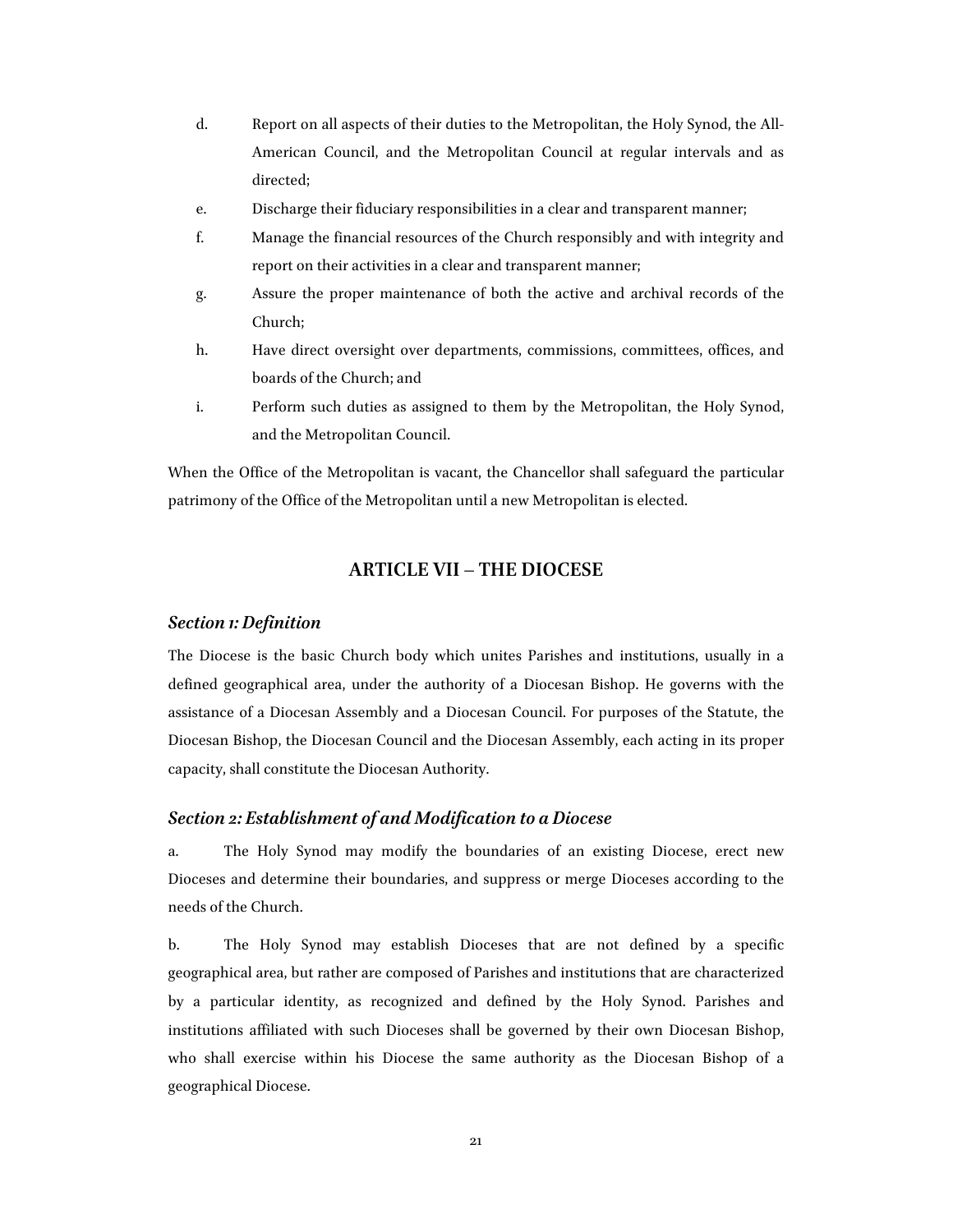# *Section 3: Diocesan Bylaws*

Each Diocese shall have Bylaws adopted by and subject to amendment by the Diocesan Authority.

The Bylaws, among other provisions, shall provide for:

- a. The nomination of a Diocesan Bishop in accordance with Article VIII, Sections 5- 7;
- b. The composition and election of the Diocesan Council;
- c. The appointment, dismissal, and duties of Diocesan Officers;
- d. The terms of office, method of election, and duties of the Diocesan Auditing Committee, and,
- e. The amendment of the Diocesan Bylaws.

# *Section 4: Deaneries*

The Diocese may be divided into Deaneries, each headed by a District Dean, who is selected according to the provisions of Article XI, Section 2, unless otherwise provided for in the Diocesan Bylaws. The number, names, and delineation of the Deaneries shall be determined by the Diocesan Authority.

# **ARTICLE VIII - THE DIOCESAN BISHOP**

#### *Section 1: Definition*

By virtue of his canonical election by the Holy Synod and episcopal ordination, the Diocesan Bishop possesses full canonical authority within his Diocese, and shall exercise it with the assistance of Diocesan clergy and laity. He is the Chief Shepherd of his Diocese.

The Diocesan Bishop is a member of the Holy Synod in accordance with Article II, Section 1:. He shall participate in its sessions and provide a regular report to the Holy Synod on the state of his Diocese. The Diocesan Bishop shall have the title of a principal city within his Diocese, his title being determined by the Holy Synod. He shall reside within the limits of his Diocese. In all matters, the decisions and pronouncements of the Diocesan Bishop are final, except insofar as they are subject to appeal as provided in the Sacred Canons and the Statute.

#### *Section 2: Competence*

The following are within the competence of the Diocesan Bishop. The Diocesan Bishop shall: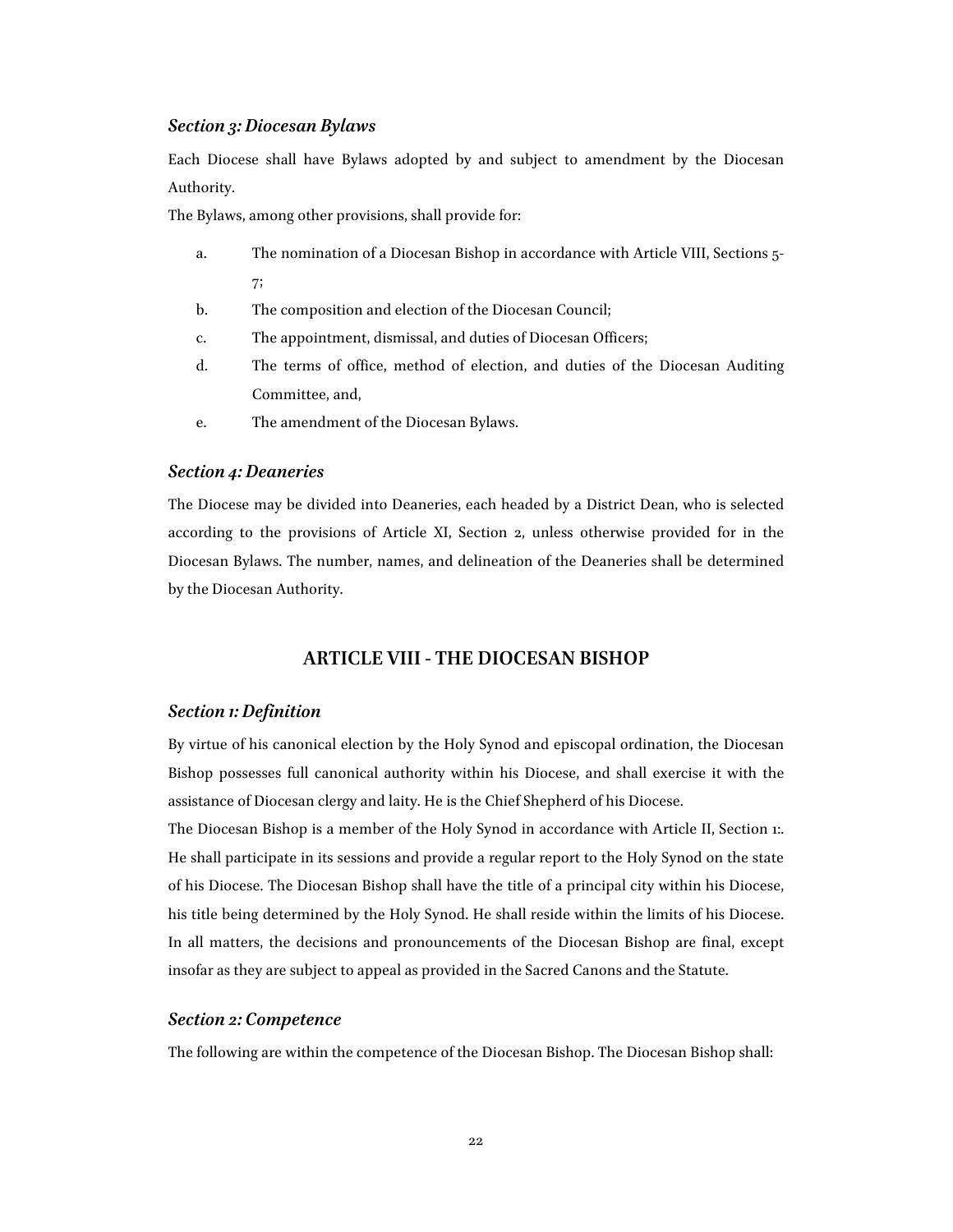- a. Expound the Faith and moral teaching of the Orthodox Church and guide his flock in accordance with Church doctrine;
- b. Have the right of initiative and authoritative guidance in all matters concerning the life of his Diocese, and may issue pastoral letters, instructions and regulations for the guidance of clergy and laity;
- c. Establish Parishes, missions, provisional missions, mission stations, chapels, and monasteries in his Diocese;
- d. Consecrate churches and chapels, erect permanent altars, and consecrate and provide Holy Antimensia within his Diocese;
- e. Distribute Holy Chrism consecrated by the Metropolitan;
- f. Maintain custody, with the appropriate Officers of the Diocese, of the patrimony of the Diocese;
- g. Assume possession, with the appropriate Officers of the Diocese, of the sacred and untouchable items, as well as all official records and archives, in all cases of the dissolution of a Parish or monastery in the Diocese;
- h. Ensure that his Diocese and its Parishes and institutions are properly organized in accordance with local civil law and that they hold clear and unambiguous title to their real property with the exception of encumbrances incurred in normal course with the permission of the Bishop;
- i. Convene and preside over the Diocesan Assembly and Diocesan Council;
- j. Approve or disallow the decisions of the Diocesan Assembly, Diocesan Council, and Deanery and Parish meetings;
- k. Appoint or confirm Diocesan Officers, as provided in the Diocesan Bylaws, and maintain general oversight of and bear general responsibility for the efficient administration of his Diocese;
- l. Ordain qualified graduates of Orthodox seminaries to the priesthood and diaconate as well as lower clergy for his Diocese;
- m. Ordain candidates to the priesthood and diaconate for his Diocese otherwise qualified, with the approval of the Holy Synod;
- n. Appoint, transfer, remove, and grant retirement to Parish Clergy of his Diocese;
- o. Accept clergy at his discretion from another Diocese of The Orthodox Church in America, receiving their personal dossier and a canonical release;
- p. Release clergy at his discretion to another Diocese of The Orthodox Church in America, at the request of its Diocesan Bishop, issuing a canonical release and conveying their personal dossier and other appropriate documentation;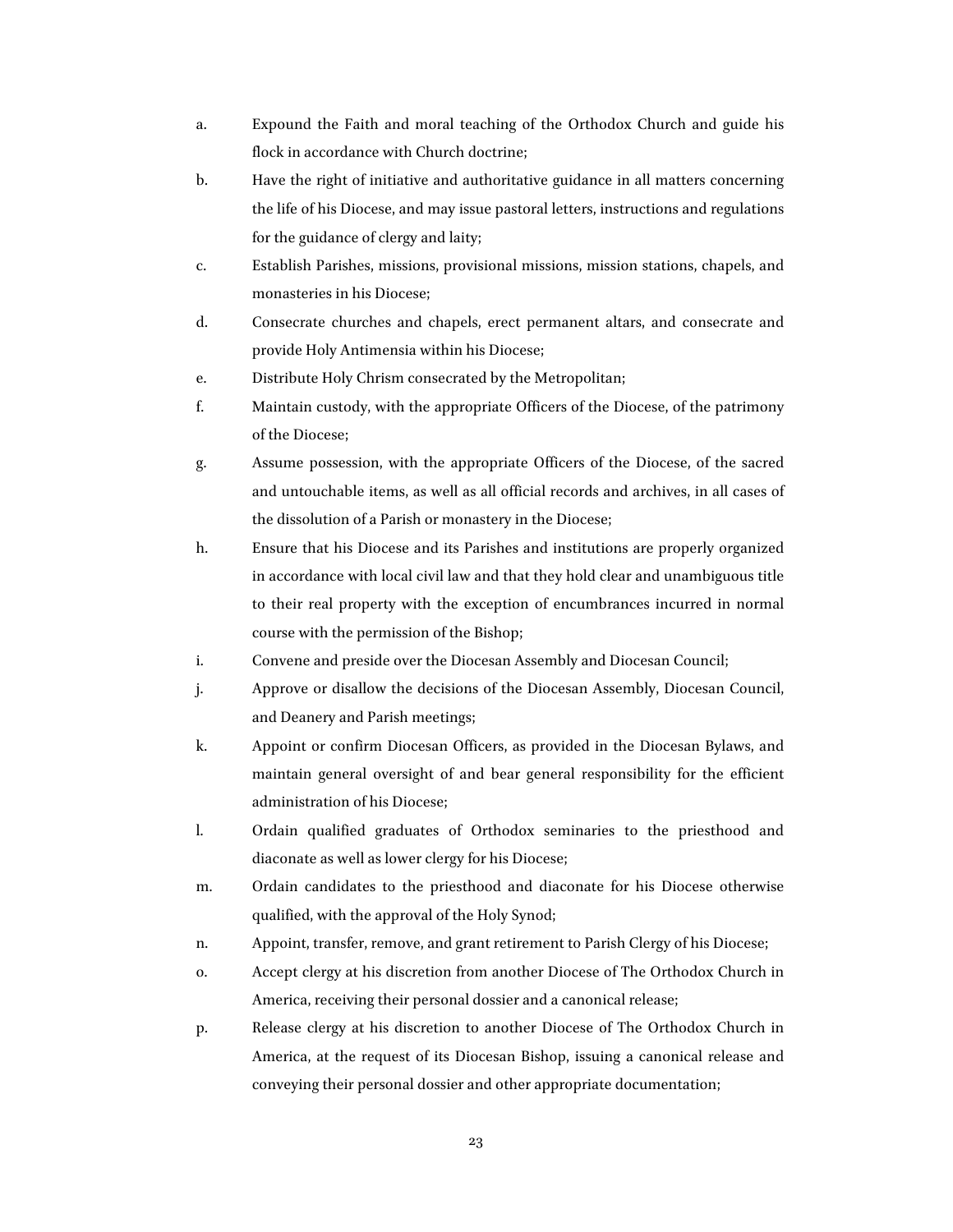- q. Exercise discipline over Diocesan clergy and laity in all cases not requiring the action of a Church Court;
- r. Appoint the members of Diocesan Courts and exercise final authority regarding acceptance of their decisions and action upon their findings; in matters in which final judgment has been reserved to the Holy Synod by the Statute or by resolution of the Holy Synod, convey to the Synod the finding of a Diocesan Court and all relevant documentation relating to the case and the Court's finding;
- s. Honor worthy clergy and laity of his Diocese with Diocesan awards, or request the Holy Synod to confer synodal awards in the prescribed manner;
- t. Make canonical visits to the Parishes, monasteries, and institutions of his Diocese on his own initiative;
- u. Grant charters and exercise general oversight over Diocesan monastic communities and, in consultation with the particular community, confirm its superior; and
- v. Establish Diocesan educational or philanthropic institutions according to the needs of his Diocese, issue their charters, and appoint officers as provided in their charters.

The Diocesan Bishop possesses the authority necessary to exercise his episcopal ministry within the Church in conformity with the Sacred Canons.

# *Section 3: Compensation*

The Diocesan Bishop shall receive appropriate compensation commensurate with his position and responsibilities, a suitable retirement plan, and a residence or a housing allowance, as determined by norms and practices of the Diocese.

# *Section 4: Auxiliary Bishop*

An Auxiliary Bishop may be appointed to the Diocese, with a city in the Diocese as his titular see, upon nomination by the Diocesan Bishop in consultation with the Diocesan Council, and canonical election by the Holy Synod, confirmed by the Metropolitan.

An Auxiliary Bishop shall have his duties, responsibilities, and rights defined by the Diocesan Bishop and the Diocesan Bylaws. He shall be an ex officio member of the Diocesan Council and the Diocesan Assembly.

He shall receive adequate and proper compensation to be determined by norms and practices of the Diocese.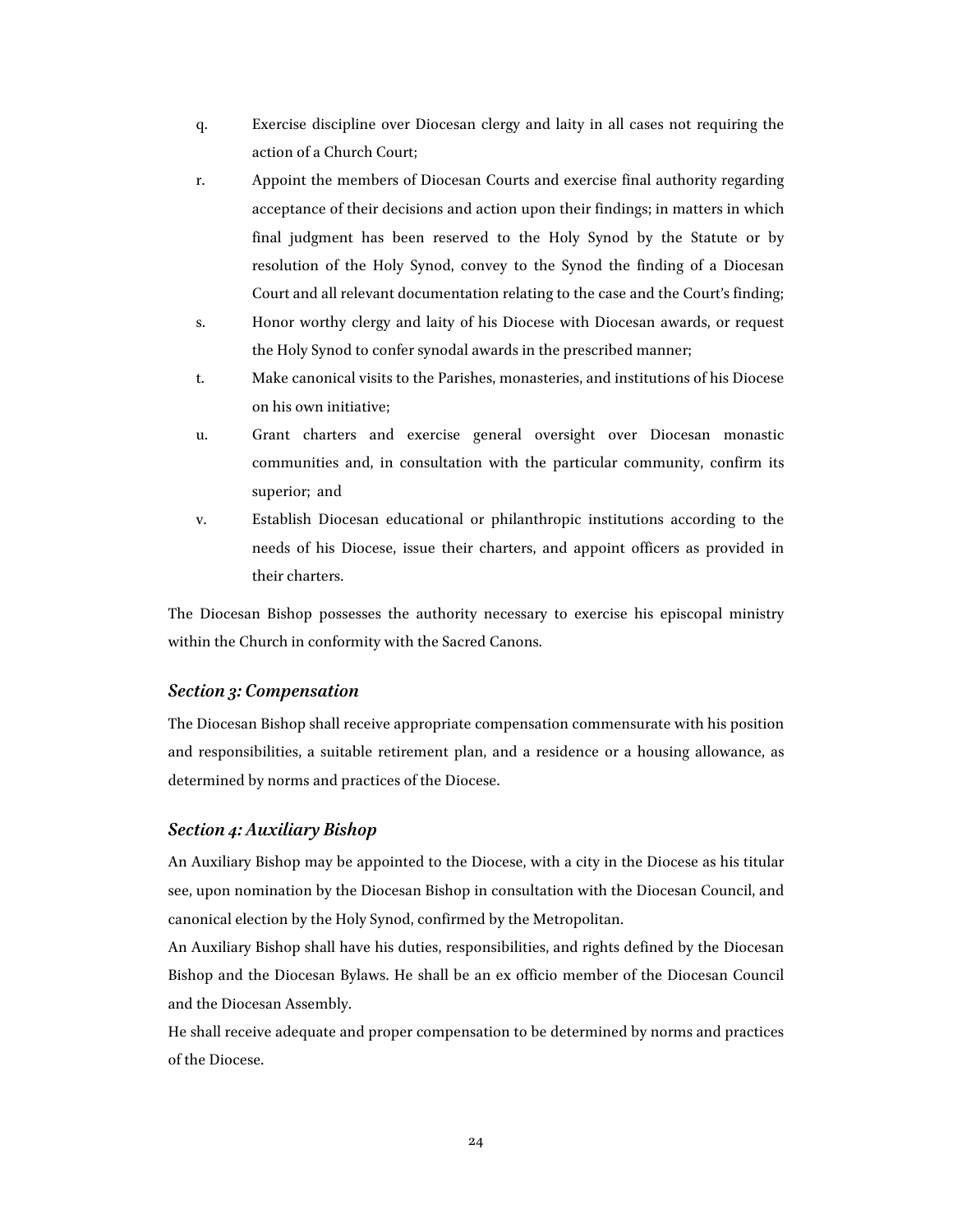# *Section 5: Vacancy in Office*

The office of Diocesan Bishop shall be declared vacant by the Holy Synod in the event of the incumbent's death, retirement or resignation accepted by the Holy Synod, medical incapacity accepted by the Holy Synod, transfer, or deposition by canonical process.

# *Section 6: Qualifications*

a. If he is not already a bishop, the candidate for the office of bishop shall be nominated from among the clergy or laity, monastic, celibate, or widowed.

b. To receive episcopal ordination, the nominee must satisfy all the requirements of the Sacred Canons pertaining to this highest of all ecclesiastical offices.

c. It is preferable that the candidate have completed a course of study in a graduate school of Orthodox theology.

d. He should be conversant in the English language and, as appropriate, in another language commonly spoken among the faithful of the Diocese.

e. If at the time of his nomination he is a layman or a celibate or widowed priest, he shall pronounce at least the first monastic vows (rasophore), if he has not already pronounced such vows.

f. Diocesan bishops shall not be eligible for nomination for another Diocese.

#### *Section 7: The Vacant See*

a. In the event of a vacancy in the office of Diocesan Bishop, a Locum Tenens, appointed by the Metropolitan, shall convoke and preside over a special Diocesan Assembly for the sole purpose of nominating a candidate as Diocesan Bishop.

b. Should the election of a new Diocesan Bishop be delayed for an extraordinary length of time, the Holy Synod may authorize the Locum Tenens to assume additional authority proper to a Diocesan Bishop, as required by the best interests and continuing welfare of the Diocese.

c. The special Diocesan Assembly shall conduct the nomination in accord with the provisions of the Diocesan Bylaws, and the Locum Tenens shall submit the nominee to the Holy Synod according to procedures established by the Holy Synod.

d. Upon the acceptance of the nomination by the Holy Synod, the candidate shall be summoned to a session of the Holy Synod for canonical election.

25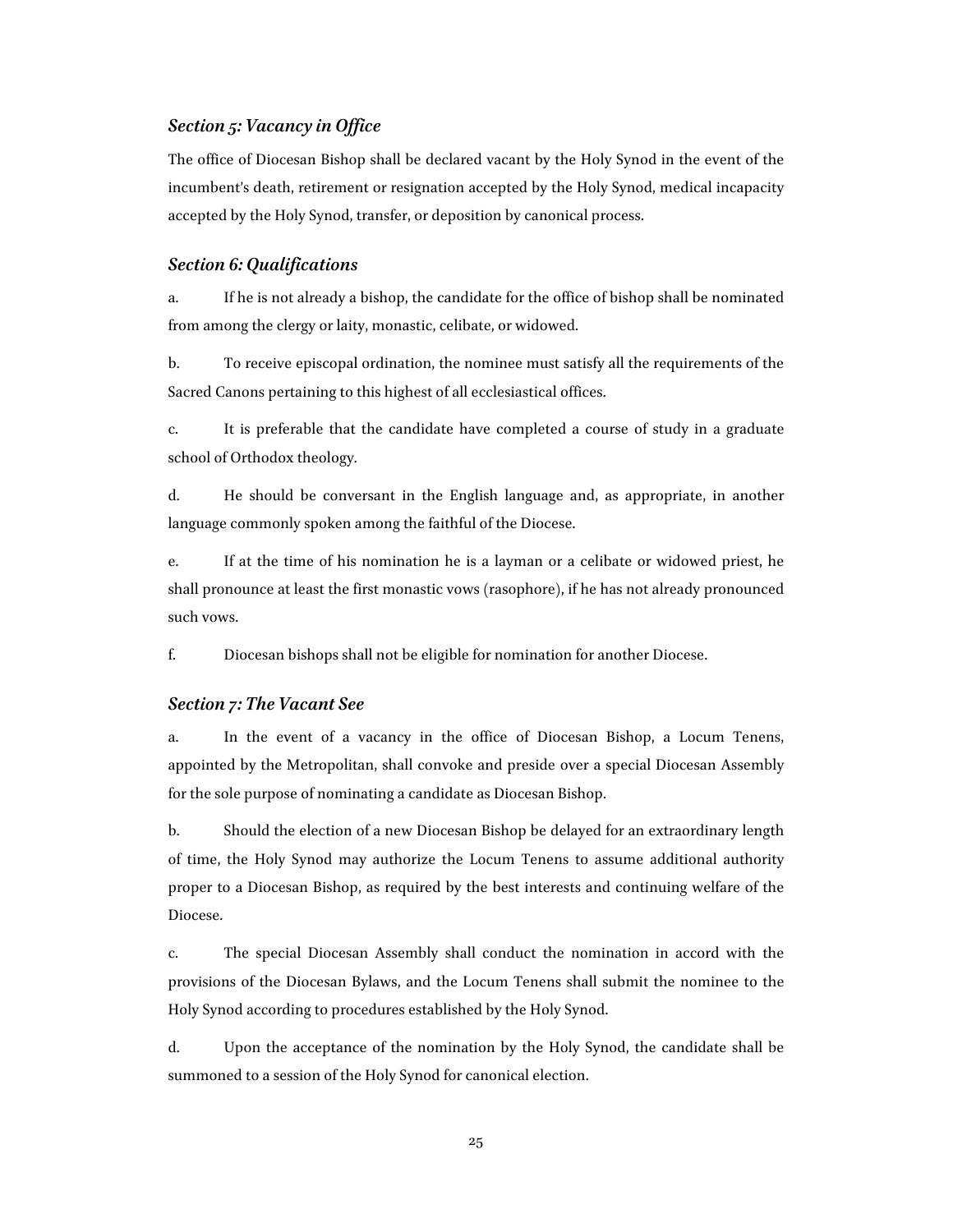e. If the special Diocesan Assembly fails to nominate a candidate acceptable to the Holy Synod, the Synod may elect another qualified candidate as Diocesan Bishop, or they may authorize another Diocesan Assembly to nominate.

f. With his acceptance of the canonical election by the Holy Synod, the new Diocesan Bishop, if already of episcopal rank, has full authority and prerogatives as Diocesan Bishop of the Diocese to which he has been elected.

g. If the Bishop-Elect is not yet of episcopal rank, his ordination should occur within thirty (30) days after his canonical election by the Holy Synod. The Metropolitan, or a senior hierarch of the Holy Synod whom he may delegate, shall preside.

h. The new Diocesan Bishop's enthronement in his Diocese shall occur within two (2) weeks following his ordination or, if he is already of episcopal rank, his canonical election to the Diocese. The enthronement shall take place in the Diocese, preferably in the Diocesan cathedral. The Metropolitan, or a senior hierarch of the Holy Synod whom he may delegate, shall preside.

#### *Section 8: Mission Activity*

The Diocesan Bishop shall propagate and expound the Faith and moral teaching of the Orthodox Church among all people within the boundaries of his Diocese, both Orthodox Christians and those not members of the Orthodox Church.

The Diocesan Bishop shall:

- a. Ensure that his clergy witness to the Orthodox faith in their communities;
- b. Direct Parish Clergy also to extend their pastoral activity to the unchurched;
- c. Establish missions for the purpose of propagating the Orthodox Faith; and
- d. Ensure that necessary funds are provided for missionary activity within his Diocese.

# **ARTICLE IX - THE DIOCESAN ASSEMBLY**

# *Section 1: Definition*

The Diocesan Assembly is the highest legislative and administrative authority within the Diocese, and assists the Diocesan Bishop in its governance. The Assembly brings together the various elements of the Diocese to bear witness to her identity, unity, and mission.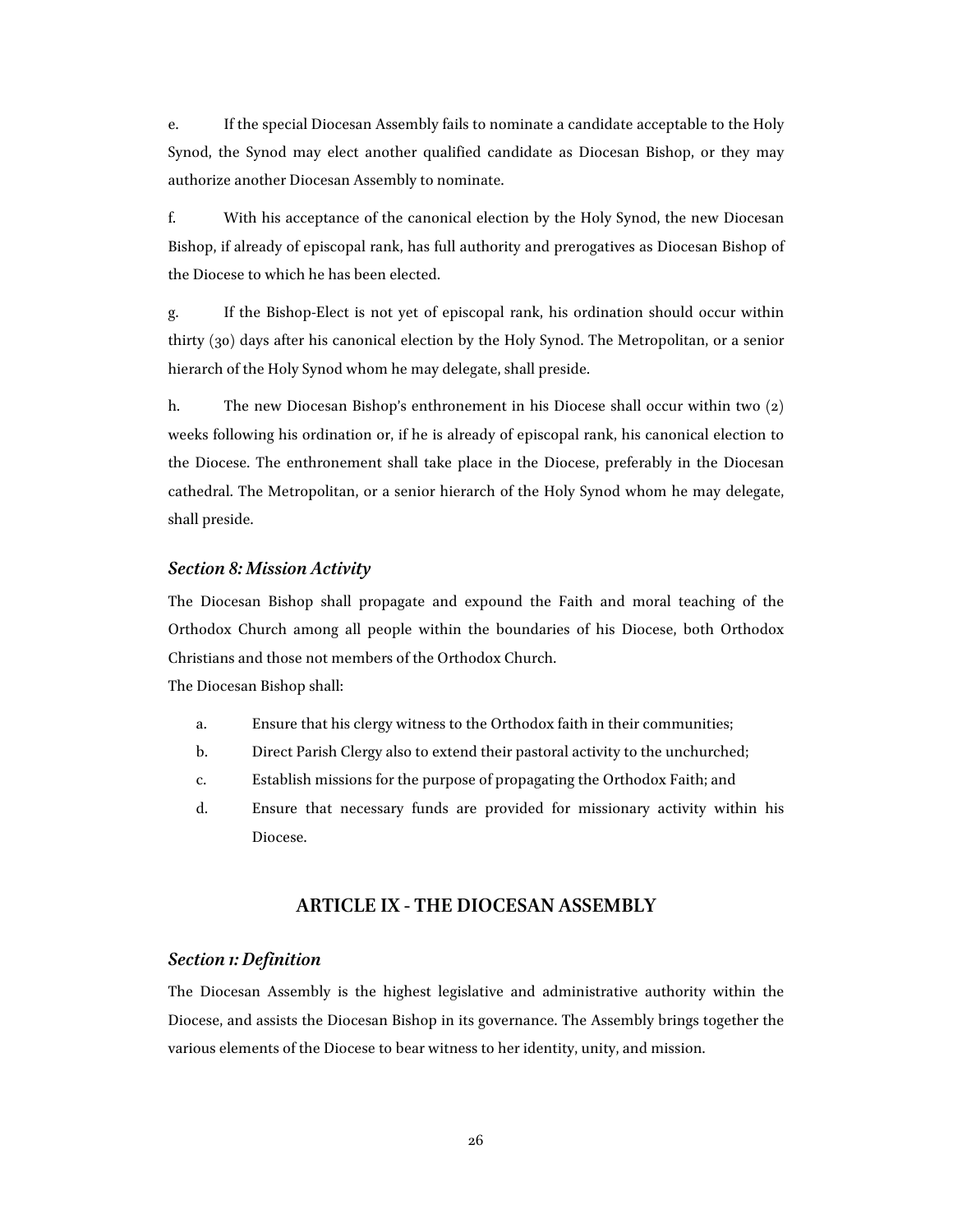#### *Section 2: Composition*

The Diocesan Assembly shall be composed of:

- a. The Diocesan Bishop;
- b. The Auxiliary Bishop(s);
- c. The superiors of Diocesan monasteries;
- d. The priests and deacons of each Parish, ex officio, and an equal number of lay delegates from each Parish, elected as provided in Section 7 of this Article;
- e. One lay delegate from each Parish not having a priest;
- f. The members of the Diocesan Council and the members of its Auditing Committee, if not otherwise qualified to attend;
- g. Two delegates, one priest or deacon and one layman, from the faculty and senior staff of each Diocesan theological institution, appointed by the appropriate authority of the institutions;
- h. Attached clergy, if accredited by the Diocesan Council, with the permission of the Diocesan Bishop, with the right to attend and to speak from the floor of the Assembly, but without the right to vote;
- i. Retired bishops and other clergy resident in the Diocese, if accredited by the Diocesan Council, with the permission of the Diocesan Bishop, with the right to attend and to speak from the floor of the Assembly, but without the right to vote;
- j. Members of special committees invited by the Diocesan Council to attend and participate in the discussions of the subject of their work; and
- k. Additional persons invited by the Diocesan Council with the permission of the Diocesan Bishop, to attend sessions of the Diocesan Assembly with or without the right to participate in the discussions, but without the right to vote.

Members of a Parish of the Diocese, having been accredited in a manner to be determined by the Diocesan Council, may attend the Diocesan Assembly as Observers and, with the agreement of the majority of the delegates, may be permitted to address the Assembly, but not to vote.

# *Section 3: Periodicity*

a. The Diocesan Assembly shall be convened at least once each calendar year, or as otherwise provided for in Diocesan Bylaws. The place of the meeting is to be determined by the previous Diocesan Assembly; however, in case of necessity, the Diocesan Council may change the place of meeting.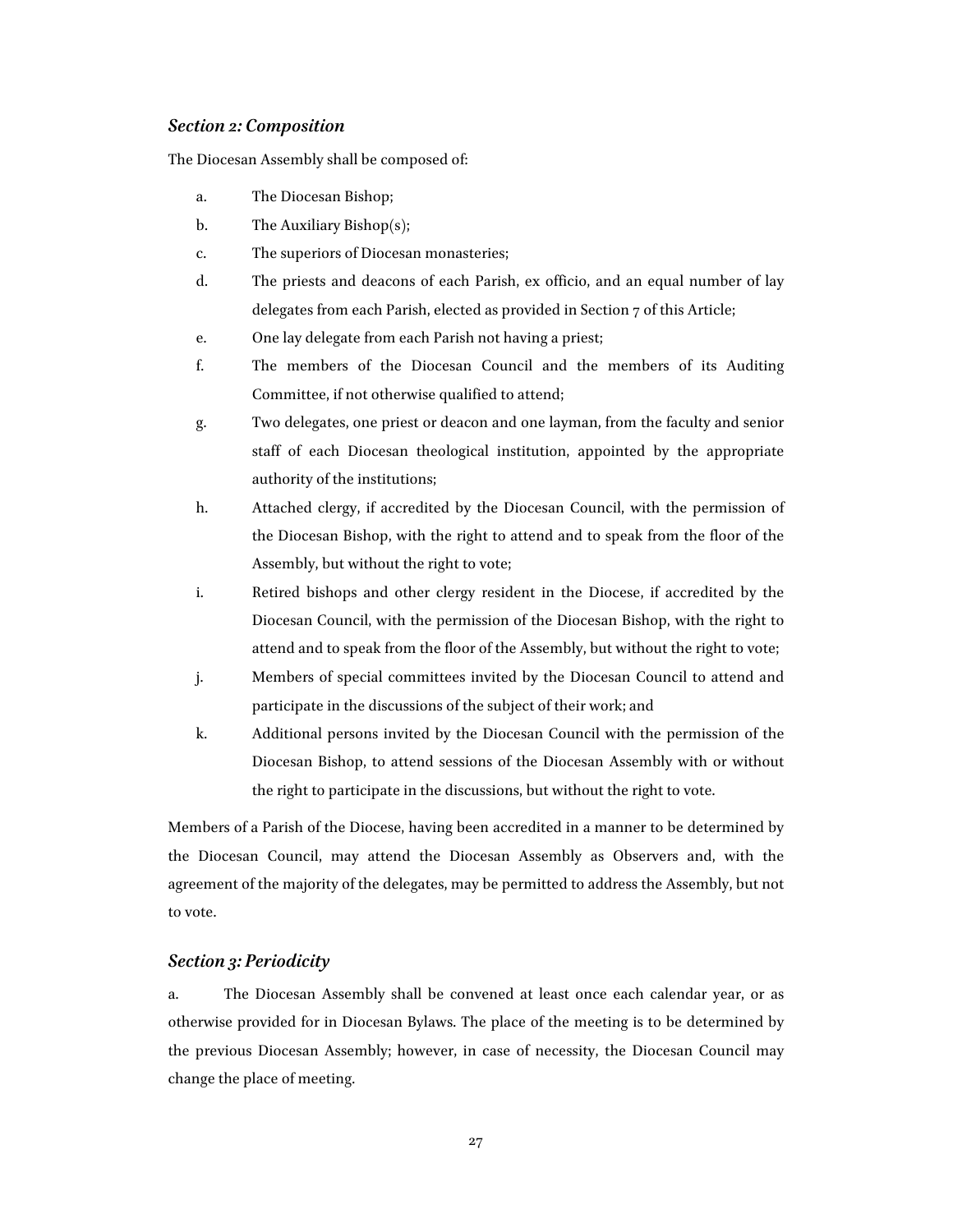b. Special Diocesan Assemblies may be convoked by the Diocesan Bishop in consultation with the Diocesan Council, or by the Locum Tenens for the election of a Diocesan Bishop as specified in Article VIII, Section 7.

### *Section 4: Competence of the Diocesan Assembly*

The following are within the competence of the Diocesan Assembly. The Diocesan Assembly shall:

- a. Consider and approve measures to strengthen the life of the Diocese and encourage the growth of her Parishes and faithful people in Orthodox Faith and piety through the establishment and maintenance of educational, philanthropic and other necessary institutions, organizations and programs;
- b. Establish means for securing revenue necessary to fulfill these aims, to fund the Diocesan administration, and to fulfill the Diocesan financial obligations to the Church as determined by the All-American Council;
- c. Receive reports on the operation and activities of the Diocesan Administration and Diocesan institutions, the Deaneries, the Auditing Committee, and organizations and programs;
- d. Authorize the Diocesan Council to acquire, encumber, or dispose of Diocesan properties;
- e. Approve the Diocesan budget and otherwise allocate and encumber Diocesan resources;
- f. Propose matters for consideration by the Metropolitan and Church Officers, the All-American Council, or the Metropolitan Council, as appropriate;
- g. In the event of a vacancy in the office of Diocesan Bishop, and constituted as a Special Assembly, nominate a candidate for that office to the Holy Synod, in accordance with Article VIII, Section 7.
- h. Elect the members of the Diocesan Council and Auditing Committee as provided in the Diocesan Bylaws;
- i. Elect Diocesan Representatives and alternates to the Metropolitan Council as provided in Article V, Section 2; and
- j. Cooperate in implementing decisions of the Holy Synod, the All-American Council, the Metropolitan Council, and other Church authorities on the Diocesan and parochial levels.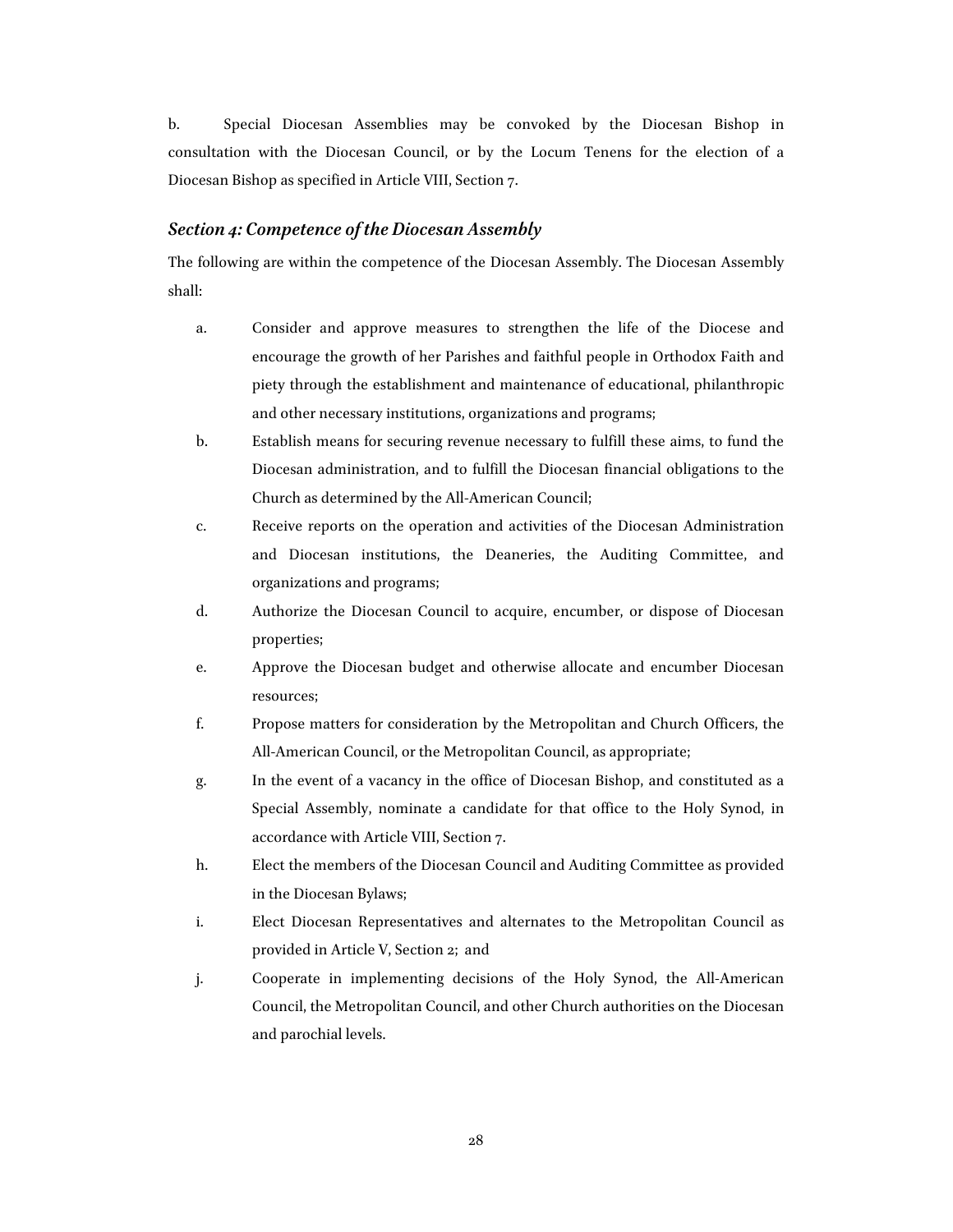# *Section 5: Requirements for Representation at the Diocesan Assembly*

Every Parish in the Diocese which has remitted all financial obligations determined by the All-American Council and all financial obligations determined by previous Diocesan Assemblies is entitled to representation as outlined in Section 2.d-e of this Article.

The Parish shall assume the expenses incurred by its delegates in attending the Assembly.

#### *Section 6: Reports*

The Diocesan Council, acting with the approval of the Diocesan Bishop, shall determine the reports which are to be presented at the Diocesan Assembly and, if necessary, shall appoint the persons or committees to make such reports.

# *Section 7: Election and Accreditation of Delegates*

The lay delegates of the Diocesan Assembly must meet the following requirements to be elected and accredited:

- a. Be elected by a Parish Assembly or by the Parish Council in accordance with the requirements and procedures established for such an election in Diocesan or Parish Bylaws;
- b. Be a Parishioner in accordance with Article XII, Section 5;
- c. The elected delegates shall be accredited to the Assembly in accord with procedures and documentation established by the Diocesan Authority; and

The Parish Priest shall submit the proper documentation to the Diocesan Authority. If the Parish or mission has no Parish Priest the District Dean shall oversee the election and submit the documentation. The delegates from a theological institution, if laymen, shall be accredited by the appropriate authority of the institution.

# *Section 8: Credentials Committee*

A Credentials Committee, appointed by the Diocesan Council with the approval of the Diocesan Bishop, or the Locum Tenens in the case of a Special Diocesan Assembly, shall verify the credentials of all members of the Diocesan Assembly and of additional persons invited by the Diocesan Council.

### *Section 9: Divine Services*

The order of liturgical services at the Diocesan Assembly shall be determined in advance by the Diocesan Bishop in consultation with the Diocesan Council.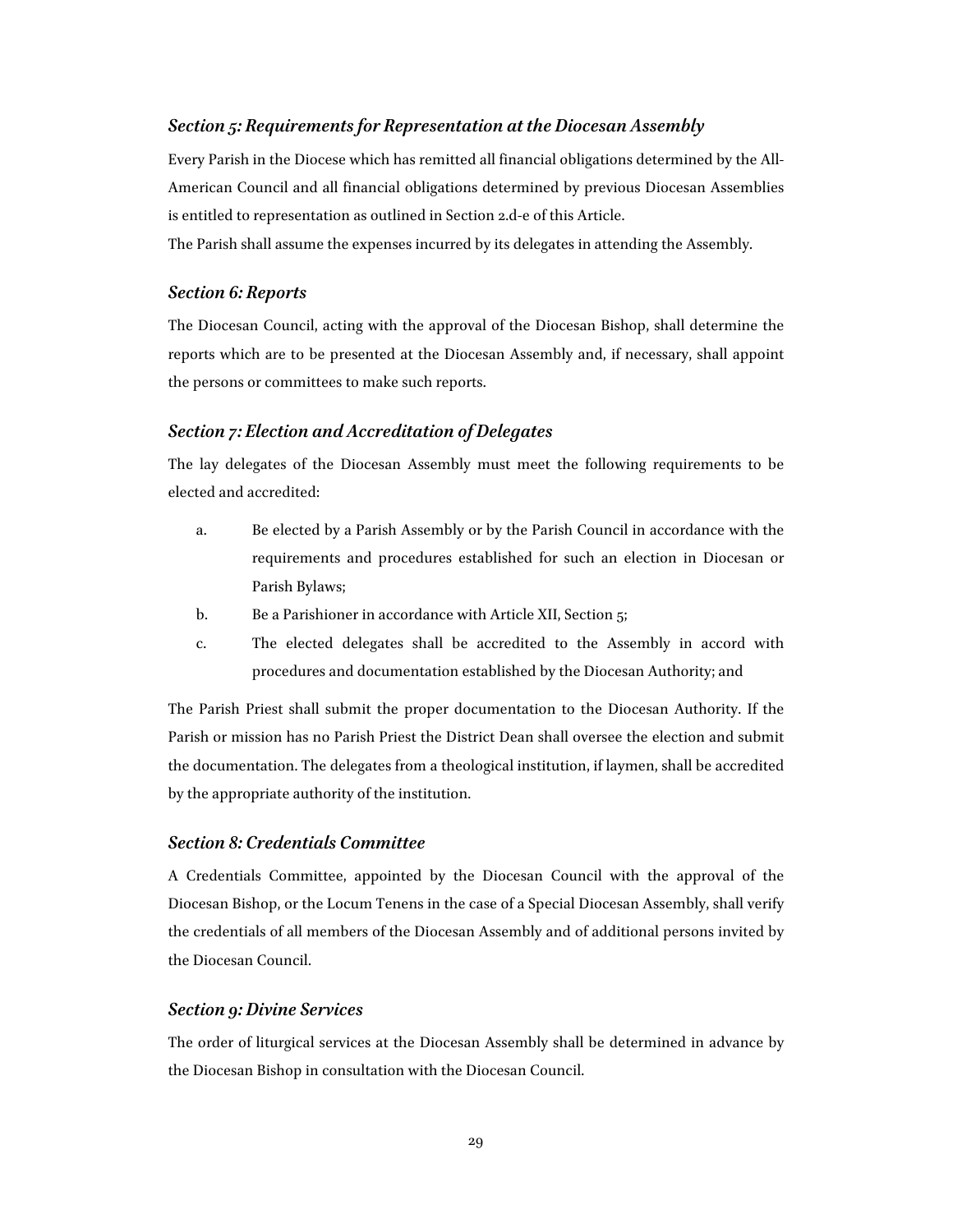# *Section 10: Agenda*

The agenda for the Diocesan Assembly shall be fixed in advance by the Diocesan Council with the approval of the Diocesan Bishop, and shall be provided to all delegates at least three (3) weeks prior to the date set for the convening of the Assembly. The agenda may be changed by vote of the Assembly.

# *Section 11: Presiding Officers*

a. The presiding officer of the Diocesan Assembly shall be the Diocesan Bishop, or an Auxiliary Bishop or priest specifically appointed by the Diocesan Bishop.

b. Two vice-chairpersons, one priest or deacon and one layperson, shall be elected by the Diocesan Assembly and shall perform such functions as may be assigned to them by the presiding officer.

# *Section 12: Secretariat*

The Diocesan Assembly shall elect a Secretariat according to its needs.

#### *Section 13: Minutes*

The minutes of the Assembly shall be prepared and signed by the Secretariat and submitted to the presiding officer for his written acceptance as to form and accuracy. Within a period of not more than sixty (60) days after the final adjournment of the Assembly, the minutes, approved by the presiding officer, shall be published and distributed to each delegate. The minutes shall be approved by the Diocesan Authority no later than the next Diocesan Assembly.

#### *Section 14: Committees*

The Diocesan Council shall establish such committees as may be necessary for the proper operation of the Assembly, and shall define their membership and responsibilities.

#### *Section 15: Quorum*

A majority of the members of the Diocesan Assembly who have been accredited and registered shall constitute a quorum.

# *Section 16: Voting*

a. As its first order of business, the Assembly shall adopt rules of procedure for the conduct of its business, unless otherwise provided for in the Diocesan Bylaws.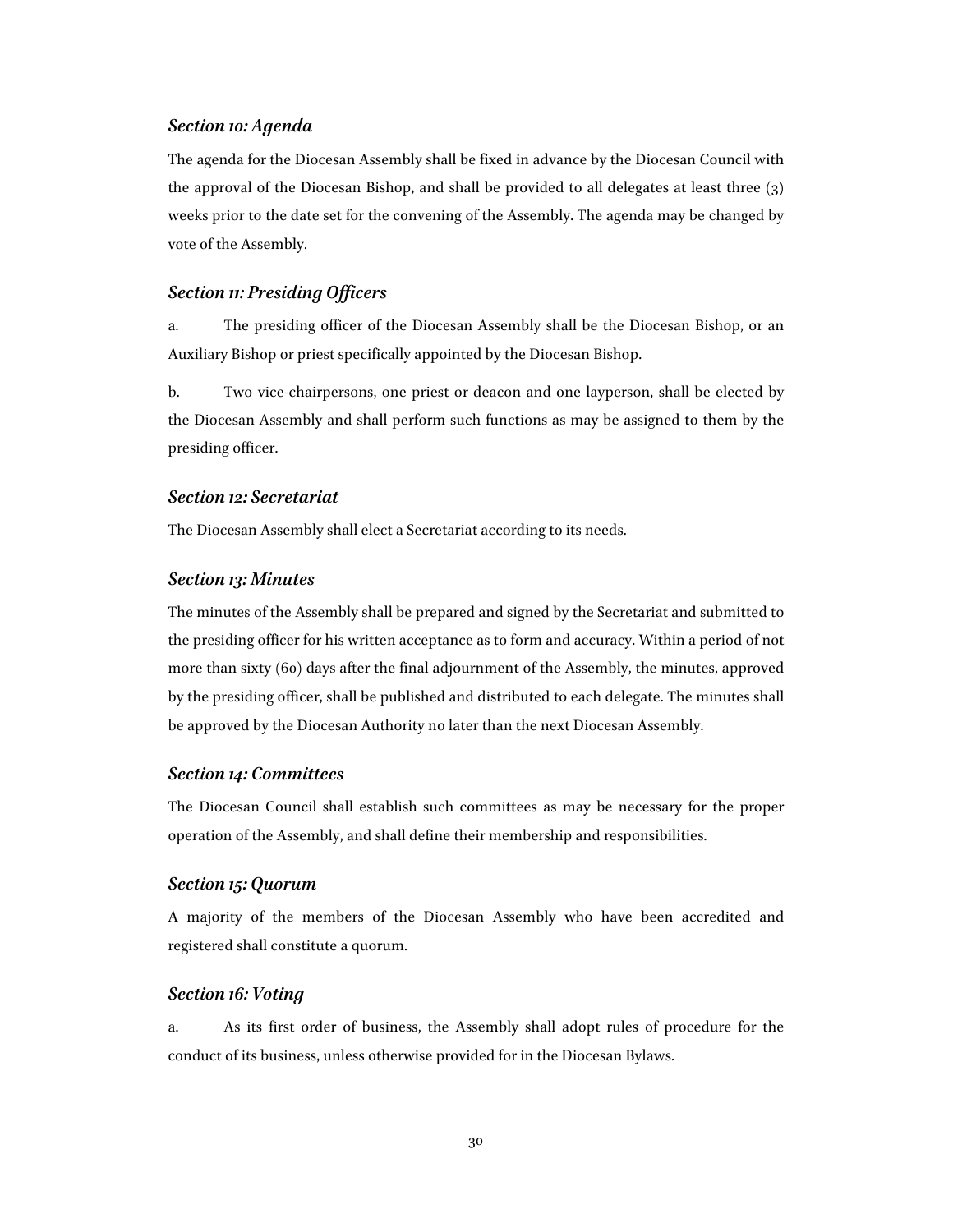b. All resolutions and other decisions of the Diocesan Assembly shall be approved by majority vote, unless otherwise required by the Diocesan Bylaws.

# *Section 17: Approval by the Diocesan Bishop*

No resolution or other action of the Diocesan Assembly shall be effective until it is approved by the Diocesan Bishop, or the Locum Tenens in the case of a Special Diocesan Assembly. Approval or disapproval shall in the normal course be announced before the adjournment of the Diocesan Assembly.

#### *Section 18: Auditing Committee*

The Auditing Committee, consisting of no fewer than three (3) members, shall be elected by the Diocesan Assembly. The members of the Diocesan Auditing Committee shall not be members of the Diocesan Council or be Diocesan Officers. Members of the Auditing Committee shall be members ex officio of the Diocesan Assembly. Their relevant professional experience, the terms of office, the method of their election, and their duties shall be as defined in Article X, Section 8, and in the Diocesan Bylaws.

# **ARTICLE X - THE DIOCESAN COUNCIL**

### *Section 1: Definition*

The Diocesan Council, normally meeting under the presidency of the Diocesan Bishop, is the permanent executive body of the Diocesan administration which exists for the purpose of implementing the decisions of the Diocesan Assembly and continues the work of the Assembly between its sessions.

#### *Section 2: Composition*

The Diocesan Council shall consist of:

- a. The Diocesan Bishop, or Locum Tenens, ex officio;
- b. Auxiliary Bishop(s);
- c. The Diocesan Officers, ex officio;
- d. The Diocesan Representatives to the Metropolitan Council, ex officio; and
- e. Additional members as determined by the Diocesan Bylaws.

The Diocesan Bylaws may provide for the appointment of non-voting members to the Council.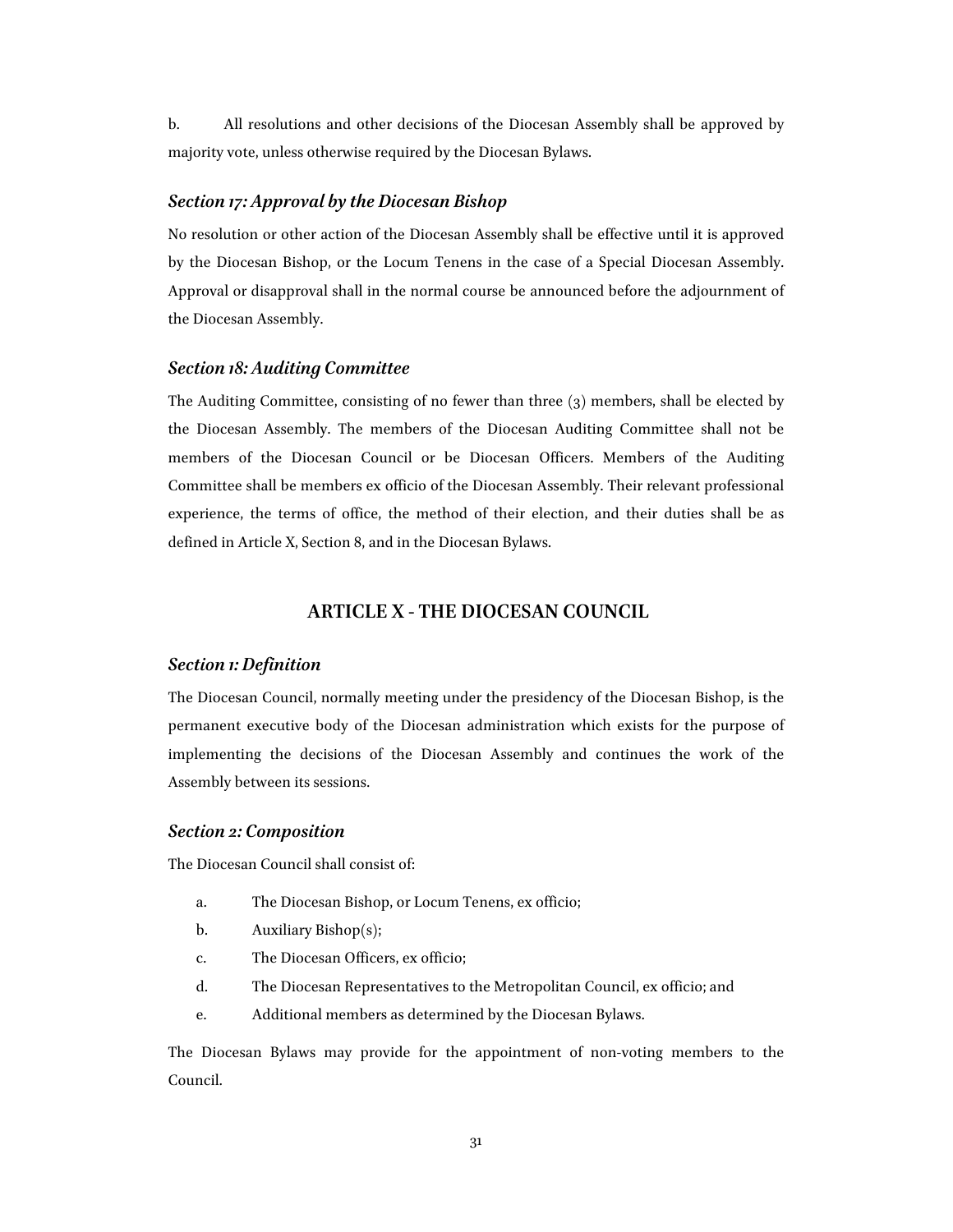The Diocesan Bishop, or Locum Tenens, shall be the chairman of the Diocesan Council, but in his absence, an Auxiliary Bishop or a priest designated by the Diocesan Bishop, or Locum Tenens, may preside at a particular meeting of the Council.

The Diocesan Council shall elect such other officers as may be needed to carry out its functions, as provided in the Diocesan Bylaws.

#### *Section 3: Periodicity*

a. The Diocesan Council shall convene at least twice each calendar year.

b. Extraordinary sessions of the Diocesan Council may be convened by the Diocesan Bishop, the Locum Tenens, or at the written request of at least one-half of the voting membership of the Council.

# *Section 4: Terms of Office and Vacancies in Office*

Terms of office and the means of filling vacancies on the Diocesan Council shall be as provided in the Diocesan Bylaws.

# *Section 5: Quorum and Voting*

a. The Diocesan Bishop, or Locum Tenens, or another presiding officer designated by him, plus one-half of the Voting Members of the Diocesan Council shall constitute a quorum for the conduct of business.

b. Decisions of the Diocesan Council shall be by majority vote of the members present and voting unless otherwise provided in the Diocesan Bylaws.

c. All decisions of the Diocesan Council shall become effective upon approval by the Diocesan Bishop, or Locum Tenens.

#### *Section 6: Competence*

The following matters are within the competence of the Diocesan Council. The Diocesan Council shall:

- a. Consider and act on matters affecting the Parishes and institutions of the Diocese in accordance with the directives of the Diocesan Bishop and the decisions of the Diocesan Assembly;
- b. Consider matters submitted by the Diocesan Bishop and make recommendations regarding his further action;
- c. Implement the decisions of the Diocesan Assembly;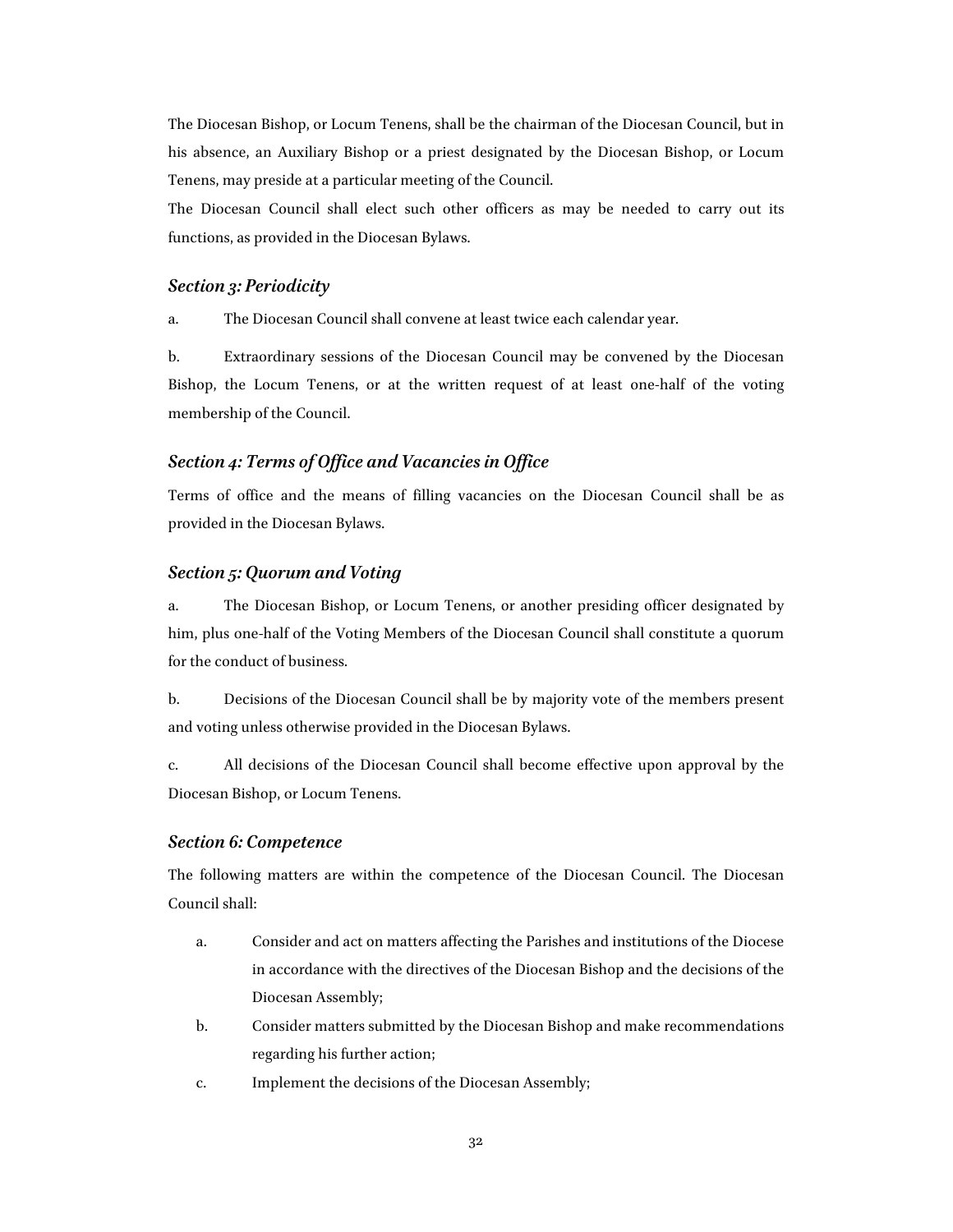- d. Cooperate in implementation on the Diocesan and parochial levels of the decisions of the Holy Synod, the All-American Council, the Metropolitan Council, and other Church authorities;
- e. Oversee Diocesan Officers and administrative bodies as provided in the Diocesan Bylaws, and provide for the employment of such personnel as necessary for the efficient functioning of the Diocesan administration;
- f. Allocate Diocesan funds for the general benefit of the Diocese, including, as necessary, the allocation of Diocesan funds to Parishes or institutions of the Diocese;
- g. Supervise the collection of regular financial obligations fixed by the Diocesan Assembly, and initiate and oversee special fund-raising projects;
- h. Examine and verify the financial records and reports, including the reports of the Auditing Committee;
- i. Oversee the management of all Diocesan investments and property, real and personal; and supervise and approve the acquisition, encumbrance and disposition of the same;
- j. Attend to legal matters affecting the interests and welfare of the Diocese;
- k. Advise the Diocesan Bishop on the establishment of Parishes and deaneries;
- l. Render a final decision regarding the authenticity of the minutes of the Diocesan Assembly should a question arise concerning their accuracy;
- m. Provide for the establishment and maintenance of institutions or organizations of philanthropy and education within the Diocese;
- n. Oversee preparation for the Diocesan Assembly; and
- o. Maintain the religious, cultural, and historical patrimony of the Diocese, its Parishes, and institutions.

#### *Section 7: The Diocesan Officers*

The Diocesan Bishop shall appoint a Chancellor and a Treasurer, who shall perform such duties as assigned to them by the Diocesan Bishop, the Diocesan Assembly, and the Diocesan Council. The Diocesan Bishop shall appoint such other officers as may be provided for in the Diocesan Bylaws to ensure the efficient operation of the Diocesan Administration.

The Diocesan Officers work under the direct supervision of the Bishop and report to the Diocesan Council of which they are ex officio members.

The Diocesan Officers shall implement the decisions of the Diocesan Council under the supervision of the Diocesan Bishop.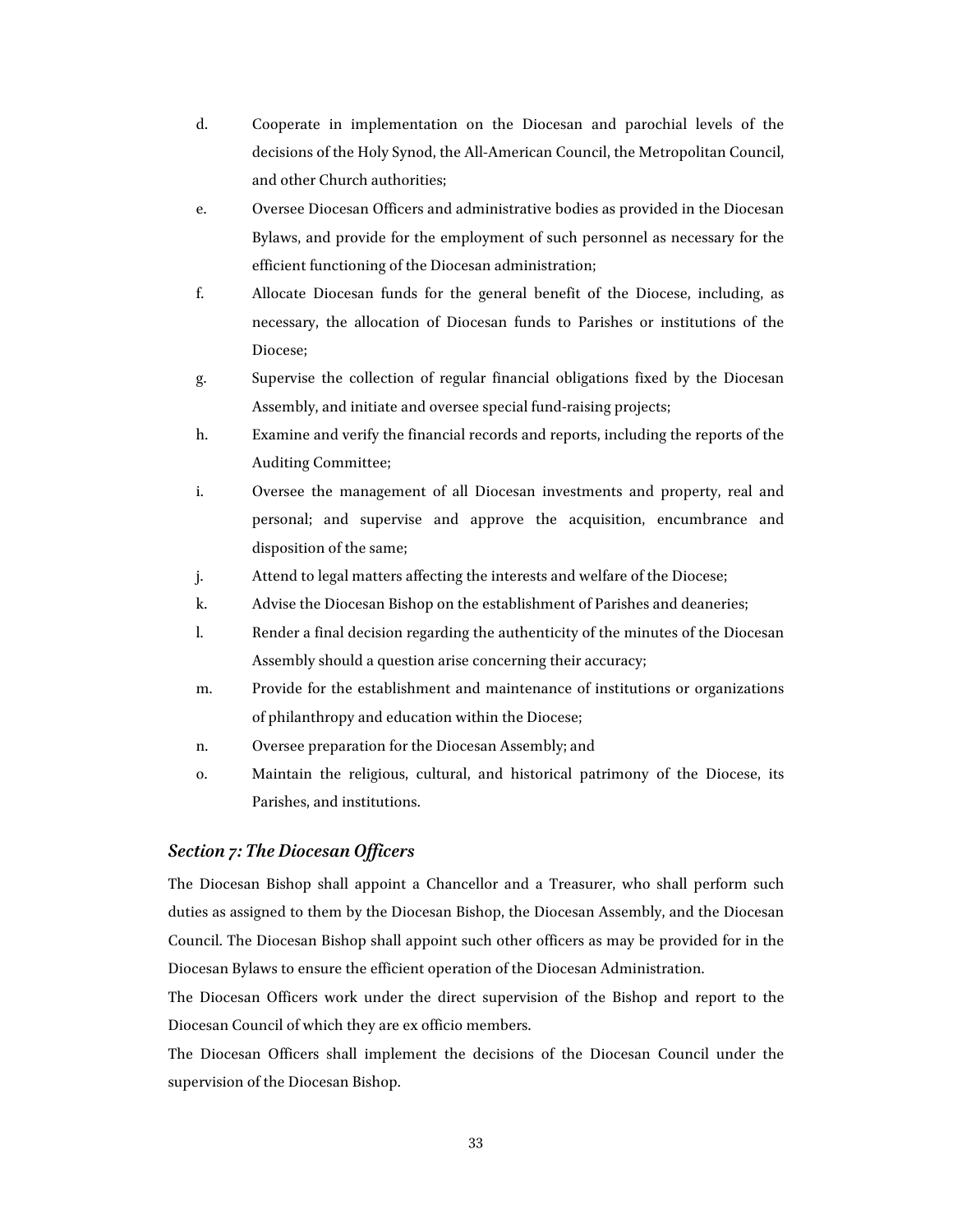The Diocesan Officers shall assure the proper maintenance of both the active and archival records of the Diocese and assist Parishes and institutions of the Diocese in the proper maintenance of their own active and archival records.

When the office of the Diocesan Bishop is vacant, the Chancellor shall safeguard the particular patrimony of the Diocese until a new Diocesan Bishop is elected.

#### *Section 8: Auditing Committee*

The Auditing Committee, consisting of three persons with relevant professional experience, shall be elected by the Diocesan Assembly. The Auditing Committee shall audit annually the accounts of the Diocesan administration with respect to all Diocesan funds and the funds of all Diocesan institutions. The Auditing Committee shall report its findings to the Diocesan Council and the Diocesan Assembly. Members of the Auditing Committee may attend sessions of the Diocesan Council to make its report. Vacancies in the Auditing Committee shall be filled by the Diocesan Bishop in consultation with the Diocesan Council, pending the convening of the next Diocesan Assembly. Matters relating to terms of office, method of election, and further duties shall be as defined in the Diocesan Bylaws.

# **ARTICLE XI - THE DEANERY**

#### *Section 1: Definition*

A Deanery is a specified administrative district, within the boundaries of a Diocese, usually encompassing Parishes in a defined geographical area, and established by the Diocesan Bishop in consultation with the Diocesan Council.

# *Section 2: The District Dean*

The District Dean is a priest who heads a deanery. He assists the Diocesan Bishop in the administration of the Deanery.

The District Dean shall be appointed by the Diocesan Bishop from among the Parish Priests of the Deanery in consultation with Deanery clergy or as provided for in the Diocesan Bylaws.

## *Section 3: Competence of the District Dean*

The following are within the competence of the District Dean. The District Dean shall:

- a. Oversee Deanery matters and the activities of its clergy;
- b. Assist the Diocesan Bishop by giving direction and fraternal counsel to deanery clergy in areas of pastoral concern in a private and circumspect manner,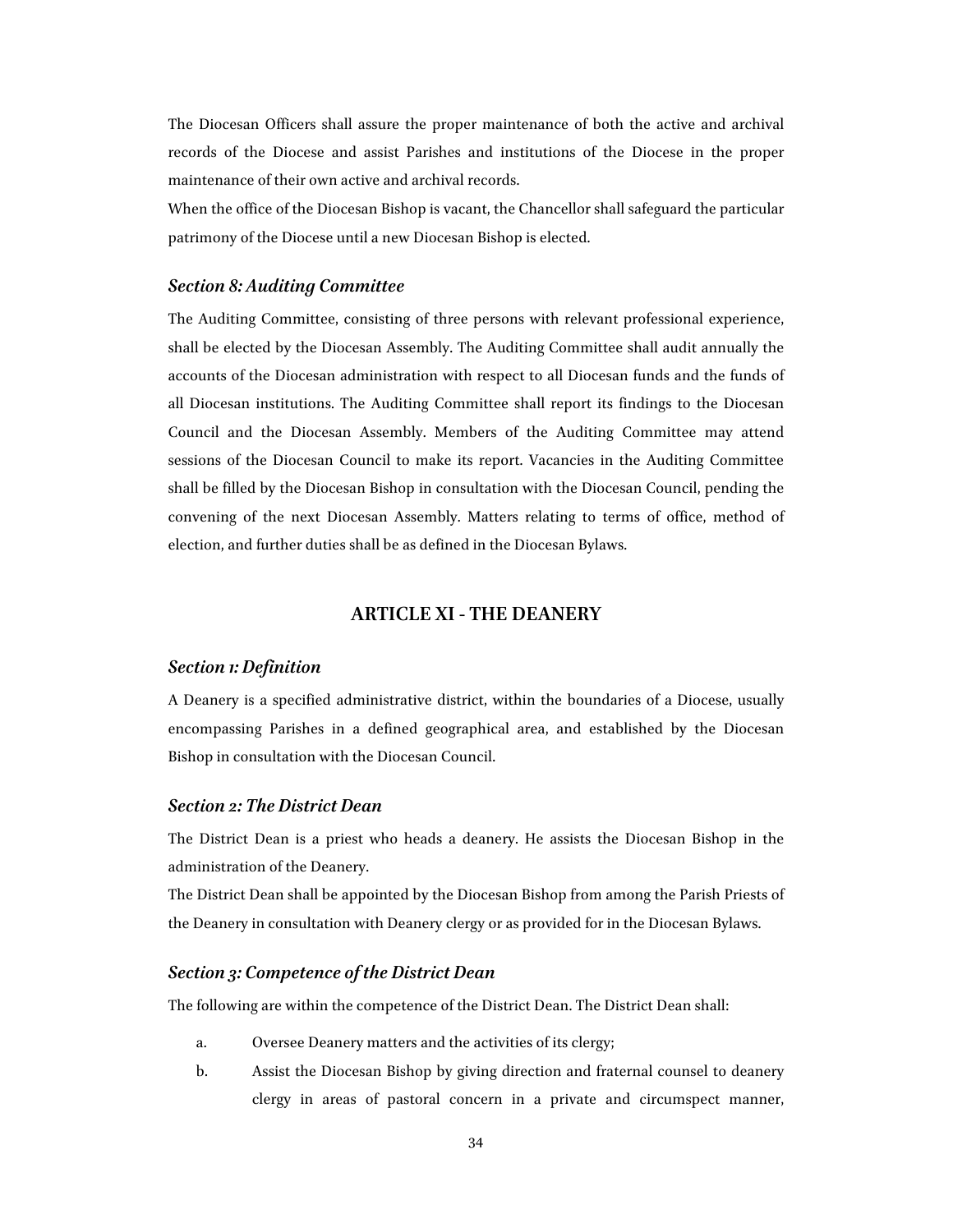whenever their personal conduct or manner of discharging their duties indicates the need for such counsel or action;

- c. Receive and investigate complaints against clergy and laity and against the decisions of Parish bodies and submit his report and recommendations to the Diocesan Bishop;
- d. Participate in Parish meetings at the direction of the Diocesan Bishop;
- e. Participate in Parish meetings at the request of the Parish Priest or the Parish Council with the permission of the Diocesan Bishop;
- f. Provide for services during temporary absence of Parish Clergy with the consent of the Diocesan Bishop;
- g. Assist the Diocesan Bishop in the planning and organization of new Parishes within the Deanery;
- h. Convene periodic meetings of Deanery clergy and submit the minutes of the meetings to the Diocesan Bishop; and
- i. Submit an annual report on the Deanery to the Diocesan Bishop and the Diocesan Assembly.

The District Dean shall fulfill other duties entrusted to him by the Diocesan Bishop.

# *Section 4: The Dean of Orthodox Military and Veterans Administration Chaplains*

a. The Dean of Orthodox Military and Veterans Administration Chaplains is appointed by and directly responsible to the Metropolitan.

b. The competence and duties of the Dean of Orthodox Military and Veterans Administration Chaplains shall be the same as those of the District Deans as described above insofar as they are applicable.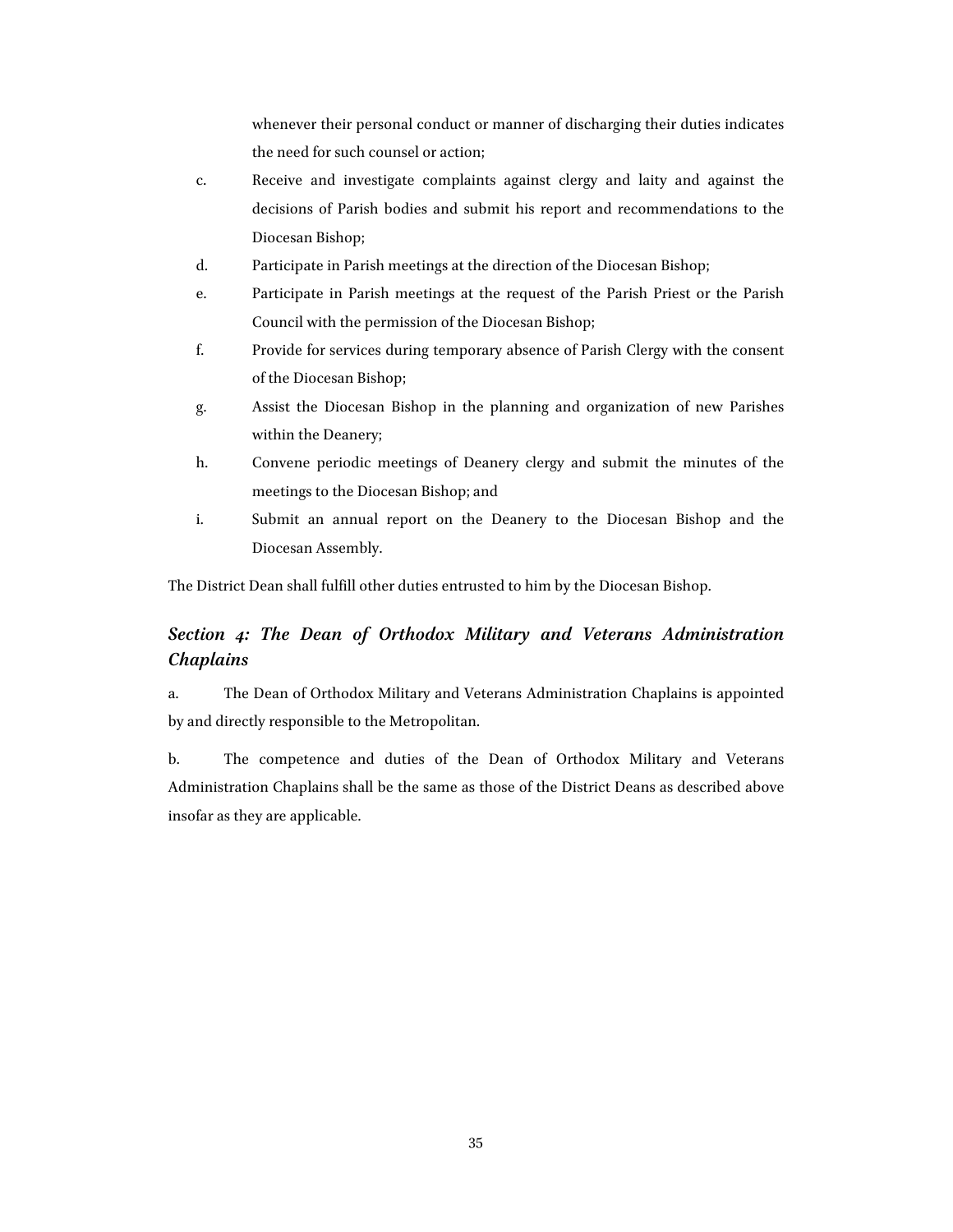# **ARTICLE XII – THE PARISH**

#### *Section 1: Definition*

a. The Parish is a local Orthodox Eucharistic community canonically established by and subject to the authority of the Diocesan Bishop. For purposes of the Statute, unless otherwise specified, the term Parish refers to Parishes, Missions, Provisional Missions, and Mission Stations.

b. The organization and administration of a Parish are subject to the Statute, the statute or Bylaws of the Diocese, and the Parish Bylaws approved by the Diocesan Authority. The Orthodox Church in general and The Orthodox Church in America in particular are hierarchical in structure.

c. A Chapel is a unique Orthodox Eucharistic community canonically established by and subject to the authority of the Diocesan Bishop. Although a Chapel is not a Parish, the Statute and this Article in particular apply to Chapels insofar as they are appropriate to their situation.

#### *Section 2: The Diocesan Bishop and the Parish*

a. The Bishop is the spiritual leader of all Parishes within his Diocese. In consultation with the Diocesan Council, he shall establish, territorially define, consolidate with another Parish, or suppress a Parish. He appoints Parish Clergy, maintaining a relationship with them that is at once hierarchical and conciliar, marked by obedience and collaboration. He has the obligation and right of visitation to the Parish and receives and approves regular reports on Parish life. In case of conflict and disorder within the Parish, he takes all necessary measures to resolve them consistent with the Sacred Canons and the Statute.

b. For the establishment of a Parish, a local group of faithful must demonstrate that it is stable and has the potential to become self-supporting and self-sustaining, and that it agrees that its corporate charter and Bylaws will be consistent with canonical requirements and the Statute. No corporate charter or Bylaws of any Parish shall be effective unless approved by the Diocesan Authority.

c. When the Bishop deems it appropriate, in consultation with the local group of faithful, he dedicates the new Parish to a feast day or places it under the protection of a patron saint.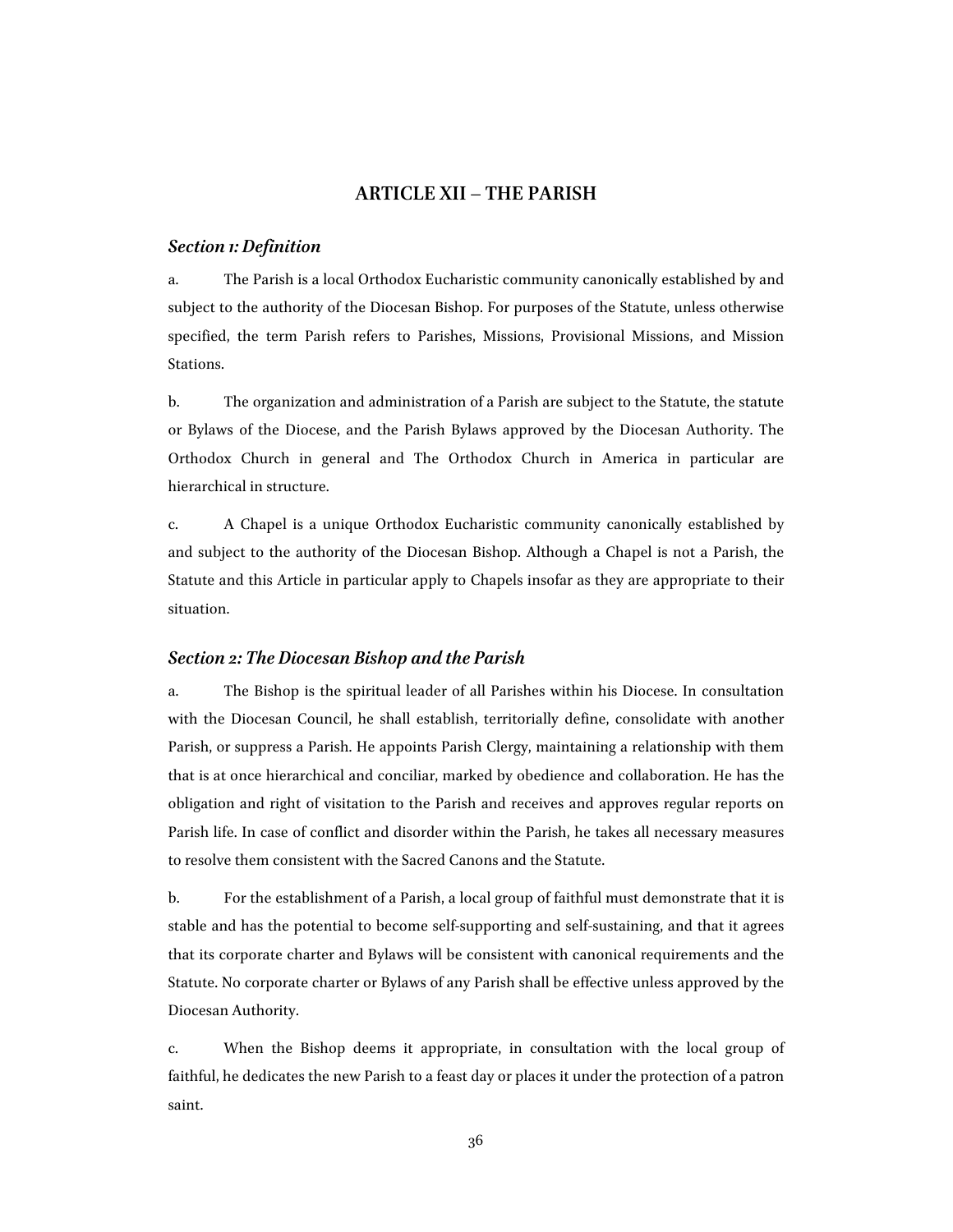d. Additional signs of the canonical status of the Parish and the sacramental communion that exists between it and the Bishop are the Holy Antimension given by the Bishop and the commemoration of the Bishop during liturgical services.

#### *Section 3: The Parish Priest*

a. The Parish Priest, also referred to as rector or priest-in-charge, by virtue of his ordination and canonical appointment, serves as the spiritual father and teacher of that portion of the flock of Christ entrusted to him, the first among the Parish Clergy, and presides over liturgical worship in accordance with the tradition and the norms of the Church.

b. By virtue of the authority delegated to him at his appointment by the Diocesan Bishop, the Parish Priest, as head of the Parish, shall:

- i. Teach, sanctify, and edify the faithful entrusted to his spiritual care with no partiality;
- ii. Provide for the administration of the sacraments and the celebration of all liturgical services;
- iii. Ensure that all educational, philanthropic, social, and cultural activities within the Parish or of the Parish are consistent with the mission of the Church;
- iv. Head and administer the Parish in a manner consistent with the provisions of the Statute, the governing documents of the Diocese and Parish, and the directives of the Diocesan Authority in cooperation with the Parish Council. No activities in the Parish can be initiated without his knowledge, approval, and blessing; neither should he do anything pertaining to the Parish without the knowledge of the appropriate Parish bodies, so that always and everywhere there may be mutual trust, cooperation, unity, and love;
- v. Normally preside over the Parish Assembly and Parish Council, except in cases when the Bishop is present or when the Bishop's delegate is present for this purpose;
- vi. Head the Parish office and be entrusted with the care, custody, and maintenance of sacramental and administrative records, inventories, and the official Parish seal; and
- vii. Represent the Parish before local civil and judicial authorities and other third parties, either personally or through his delegate.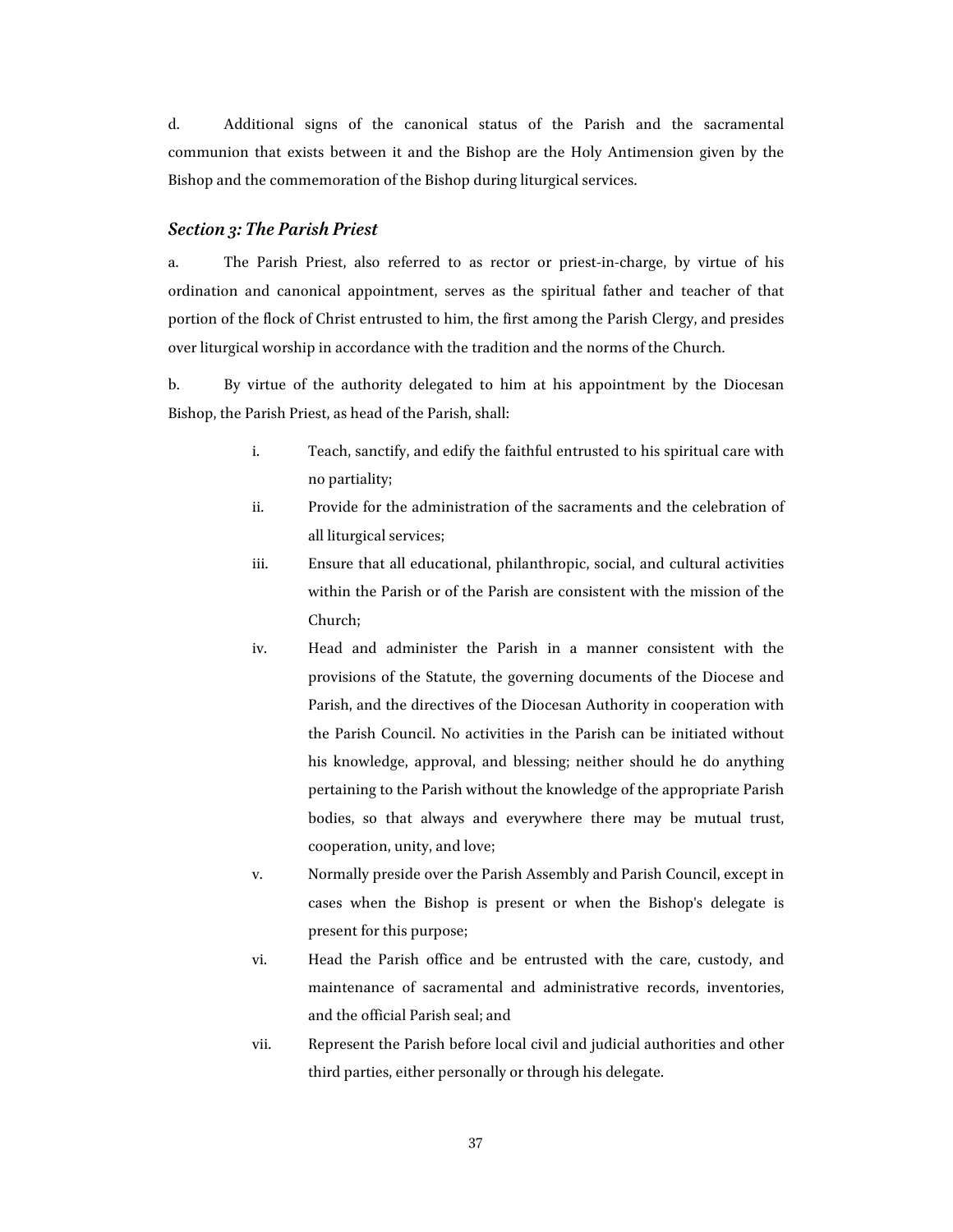c. The Parish shall compensate the Parish Priest. His compensation shall be determined according to established Diocesan procedures and norms. His compensation is to be clearly agreed upon prior to his appointment.

d. The Parish Priest possesses the rights and exercises the responsibilities stipulated by the Sacred Canons, the Statute, and the directives of the Holy Synod and the Diocesan Authority.

e. The Parish Priest cannot vacate his Parish, change his status, or seek to transfer to another Parish or Diocese without the permission of the Diocesan Bishop.

#### *Section 4: Other Parish Clergy*

a. An Associates Priest is a Priest who has been appointed to a Parish by the Diocesan Bishop, receives compensation from the Parish, and carries out ministries within the Parish as directed by the Parish Priest in consultation with the Parish Council. His role in the governance of the Parish is determined by the established Diocesan procedures and norms.

b. An Assigned Deacon is a Deacon who has been appointed by the Bishop to service within a Parish, receives compensation from the Parish, and carries out ministries within the Parish as directed by the Parish Priest in consultation with the Parish Council. His role in the governance of the Parish is determined by the established Diocesan procedures and norms.

c. Attached clergy are priests or deacons who are canonically attached to a Parish by the Bishop without necessary compensation from the Parish and without involvement in Parish governance.

d. Like the Parish Priest, all Parish Clergy, including those in minor orders, possess the rights and exercise the responsibilities stipulated for their order by the Sacred Canons, the Statute, and the directives of the Holy Synod and the Diocesan Authority.

e. Parish Clergy cannot vacate the Parish to which they are assigned or attached, change their status, or seek to transfer to another Parish or Diocese without the permission of the Diocesan Bishop.

#### *Section 5: Parishioner*

a. A Parishioner is one who, by virtue of Baptism and Chrismation, is a member of the Body of Christ and incorporated into a local Parish community as a Parish member.

b. A Parishioner has a reasonable expectation for pastoral care in accordance with the Orthodox tradition. He or she enjoys full benefits of participation in Parish life. He or she has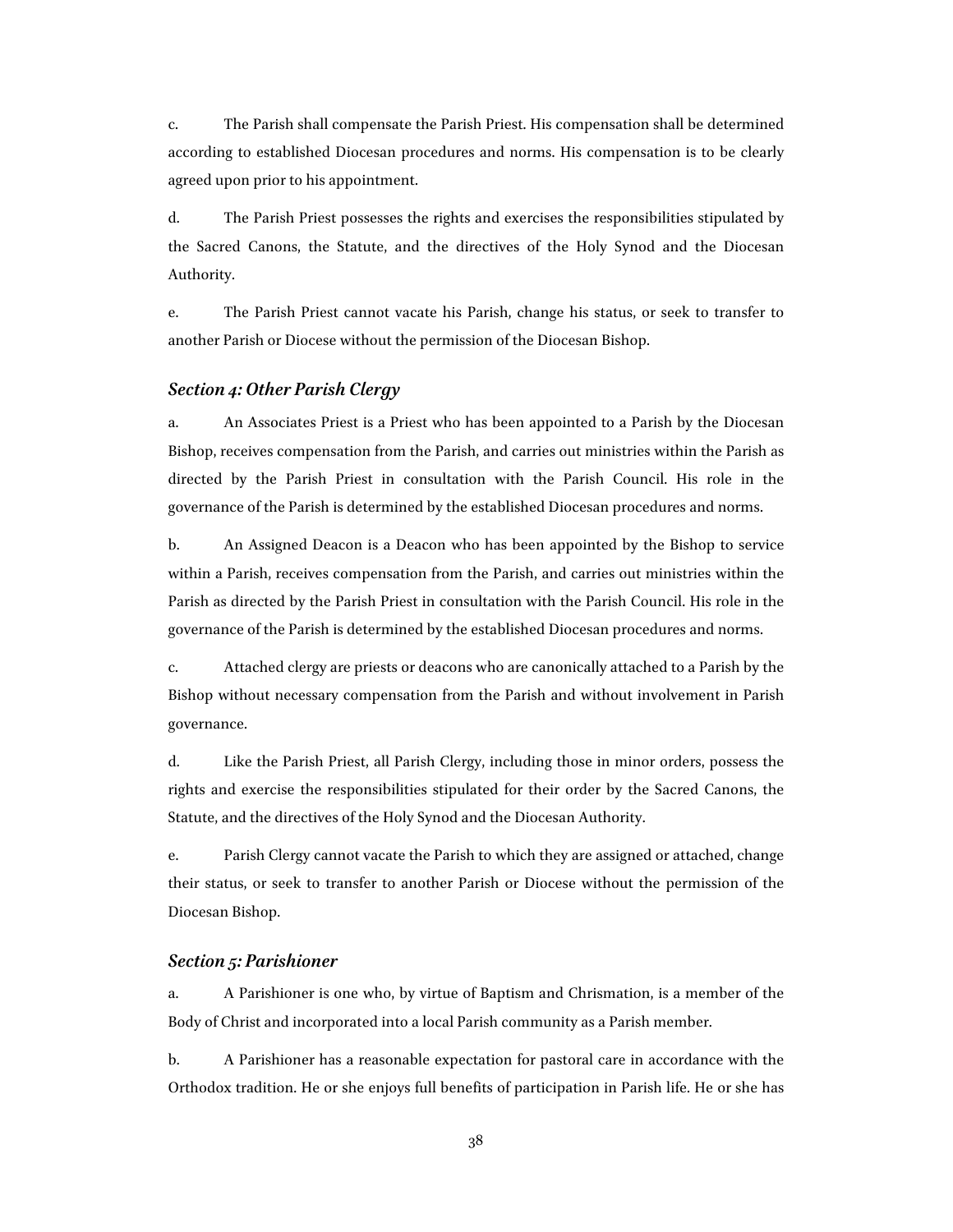the duty to sustain, strengthen and witness to the Orthodox Faith; to live according to the teaching of the Church; to participate in the religious services; to partake of the Holy Sacraments; to fulfill acts of Christian mercy; to support and help the Church.

c. Parish membership may be suspended or revoked by the Parish Priest or the Diocesan Bishop for due cause, such as:

- i. Open rejection of the Orthodox Faith;
- ii. Public and open defamation of, defiance of, or rebellion against ecclesiastical authority;
- iii. Grave moral transgression; or
- iv. Formal association with a non-Orthodox religious body.
- d. A Voting Member of the Parish is a Parishioner who:
	- i. Is at least eighteen years of age;
	- ii. Receives the Sacrament of Confession at least once a year in the Parish or, with the permission of the Parish Priest, elsewhere;
	- iii. Receives Holy Communion at least once a year in the Parish;
	- iv. Has been a Parishioner for a period of time fixed by the Diocesan Authority; and
	- v. Fulfills financial obligations as established by the All-American Councils, Diocesan Assemblies, and the Parish.

Voting Membership shall be denied if these criteria are not met.

e. A Voting Member has accepted the right, privilege, and responsibility to vote in Parish Assemblies. A Voting Member may be considered for election to office in appropriate Parish bodies. A Voting Member is eligible for election as a delegate to the Diocesan Assembly and the All-American Council.

#### *Section 6: Financial Obligation*

Each year, the Parish shall remit to the Diocesan Treasurer its minimum financial support to the Diocese and through it to The Orthodox Church in America as determined by the All-American Council and in conformity with local civil law.

#### *Section 7: The Parish Assembly*

a. The Parish Assembly, sometimes known as the Parish Meeting, meets annually to consider matters pertaining to the life of the Parish and to conduct necessary elections relating to the Parish as a whole. The Parish Assembly is comprised of the Voting Members of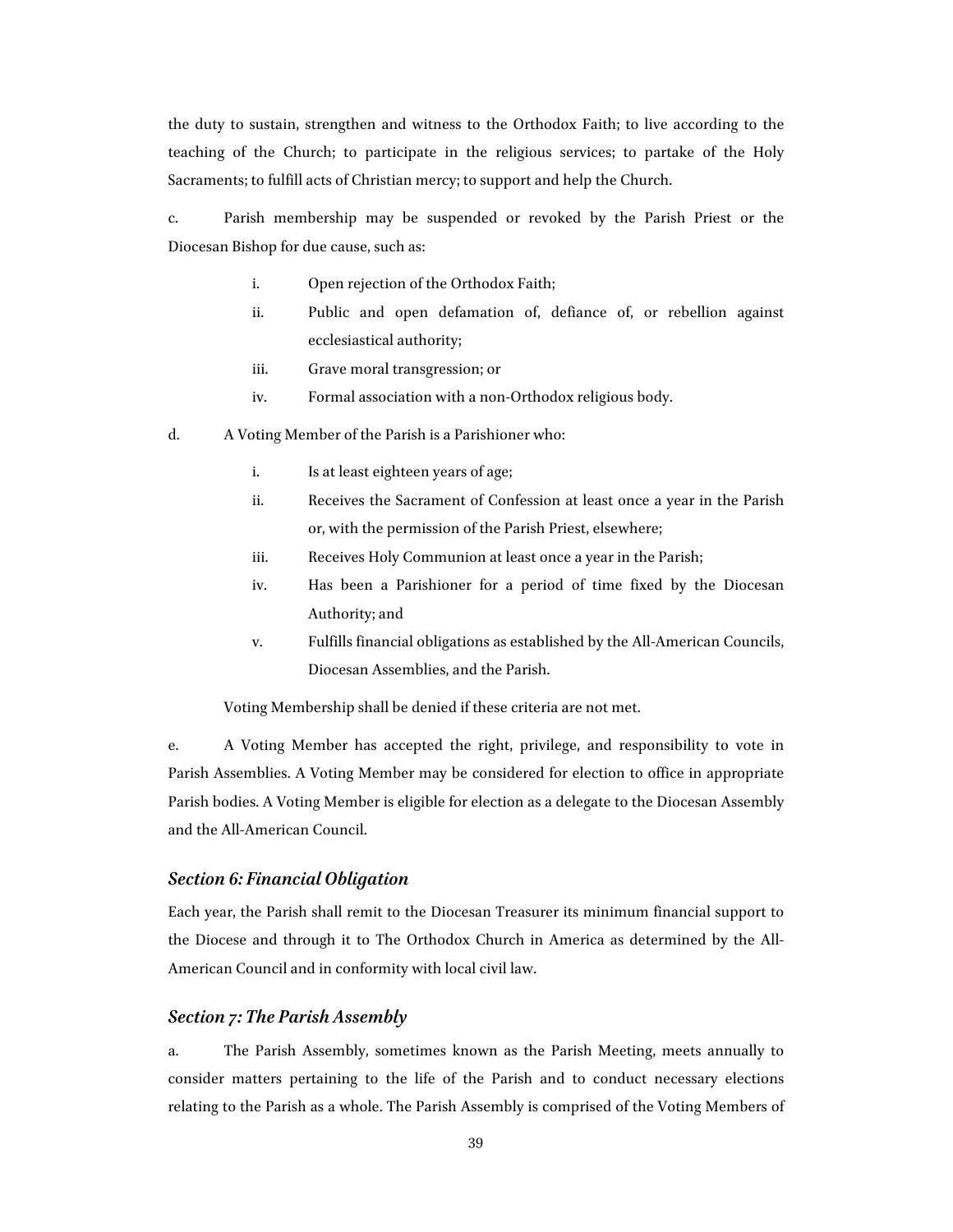the Parish, and such additional persons as shall be provided for by Diocesan and Parish Bylaws, established procedures and norms, normally meeting under the presidency of the Parish Priest, or the Diocesan Bishop or the Bishop's delegate. The Parish Priest together with the Parish Council may invite additional persons with or without the right to speak but without the right to vote.

b. The Parish Priest together with the Parish Council, or the Diocesan Bishop, may call a special Parish Assembly to consider matters of specific concern.

c. Procedures for the call, conduct, and recording of the annual and any special Parish Assemblies shall be provided by the Diocesan and Parish Bylaws.

d. The following matters are within the competence of the Parish Assembly. The Parish Assembly shall:

- i. Hear and approve annual or special reports by committees and Parish organizations;
- ii. Consider and decide on matters concerning the purchase, improvement, or sale of real property; investment of Parish funds (other than in savings accounts); and the transfer of any interest in or change of ownership and the incurring of indebtedness or otherwise encumbering Parish funds or property, subject to the approval of the Diocesan Authority;
- iii. Approve the annual operating budget submitted by the Parish Council;
- iv. Provide for the adoption and amendment of Parish Bylaws, if this is not otherwise provided for; and
- v. Elect members of the Parish Council, the auditing committee, and the lay delegates to the Diocesan Assembly and to the All-American Council, if the latter is to meet during that current year.

e. In case the Parish Priest disagrees with one or more decisions of the Parish Assembly, his reasoned opinion shall be recorded in the minutes and the matter submitted to the Bishop. So also, if an officer of the Parish Council disagrees with one or more decisions of the Parish Assembly, his or her motivated opinion shall be recorded in the minutes and the matter submitted to the Bishop. The manner in which further dissent is recorded and possibly transmitted to the Bishop shall be dealt with by Diocesan and Parish Bylaws and established procedures and norms.

f. No Parish Assembly, either annual or special, shall take any action which is contrary to or not in accord with the Statute. Should there be any such conflict, the Statute shall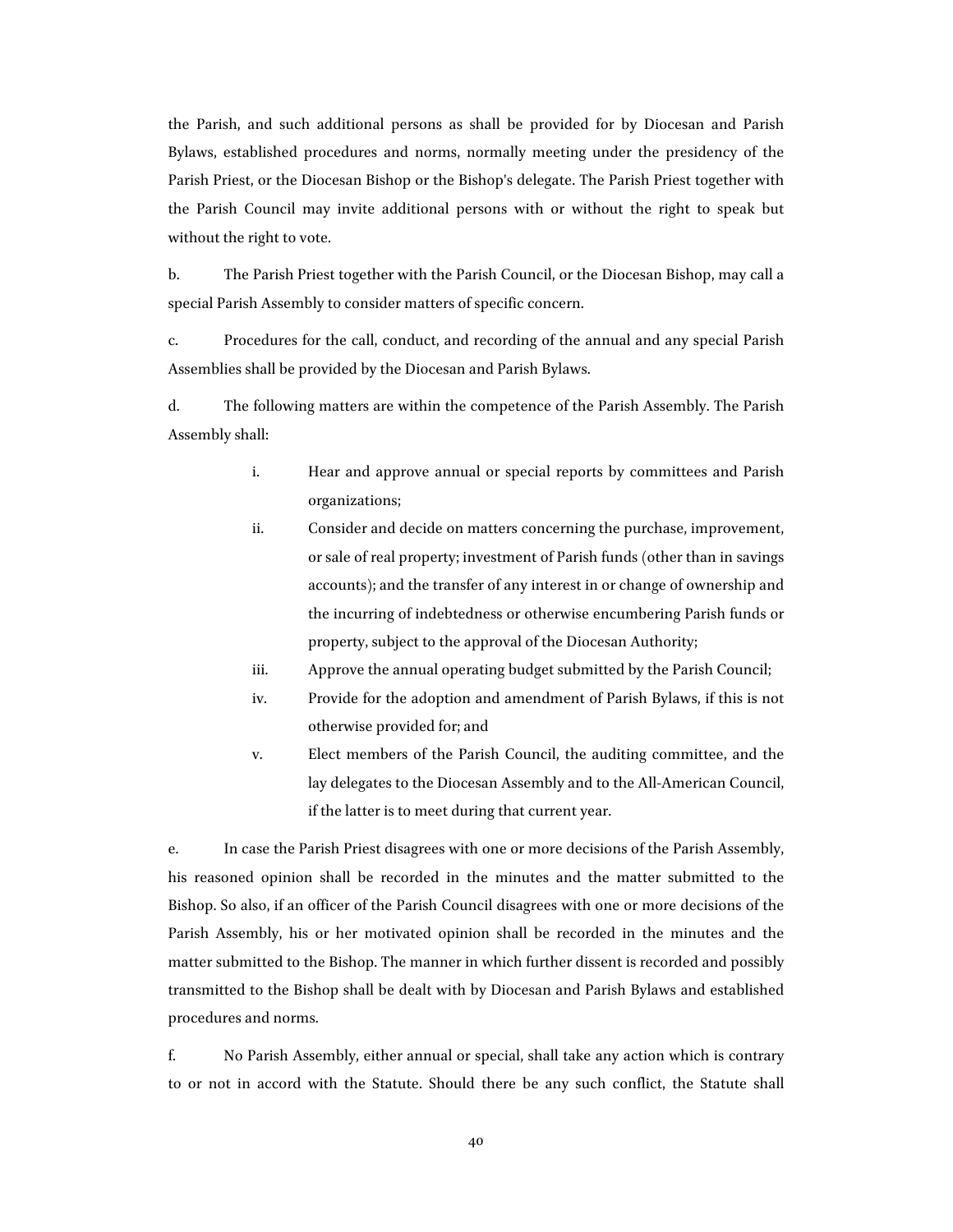prevail. Should there be a question whether an action of a Parish Assembly is valid or lawful under the Statute, the issue shall be submitted to the Diocesan Authority for determination.

# *Section 8: The Parish Council*

a. The Parish Council is the executive body that assists the Parish Priest in administration of the Parish and normally meets under his presidency. The Parish Council is comprised of the Parish Priest, ex officio, and members elected by the Parish Assembly and any ex officio and appointed members as may be provided for by Diocesan or Parish Bylaws. The Parish Council seeks to foster the spiritual and material welfare of the Parish.

b. The number of members of the Parish Council and their terms of office shall be determined by Diocesan and Parish Bylaws. The mode of election, terms of office, titles, and duties of Parish Council officers shall also be determined by Diocesan and Parish Bylaws. All members of the Parish Council shall be installed by the Parish Priest according to Diocesan procedures and norms.

c. Periodicity of meetings and procedures for the normal conduct of business for the regular and special Parish Council meetings shall be provided by the Diocesan and Parish Bylaws.

d. The following matters are within the competence of the Parish Council. The Parish Council shall:

- i. Exercise fiduciary responsibility for the Parish;
- ii. Implement within its competence the decisions of the Parish Assembly, the Diocesan Authority, and the All-American Council;
- iii. Formulate, implement, and direct stewardship programs;
- iv. Oversee implementation of the budget adopted by the Parish Assembly;
- v. Authorize any fundraising activity within the Parish;
- vi. Manage, inventory, and maintain Parish properties, both real and personal;
- vii. Regulate use of Parish facilities;
- viii. Maintain and verify the official roster of the Parish's general and voting membership;
- ix. Oversee and regularly receive reports from Parish ministries and organizations;
- x. Prepare reports on aspects of Parish life within its competence for the annual Parish Assembly;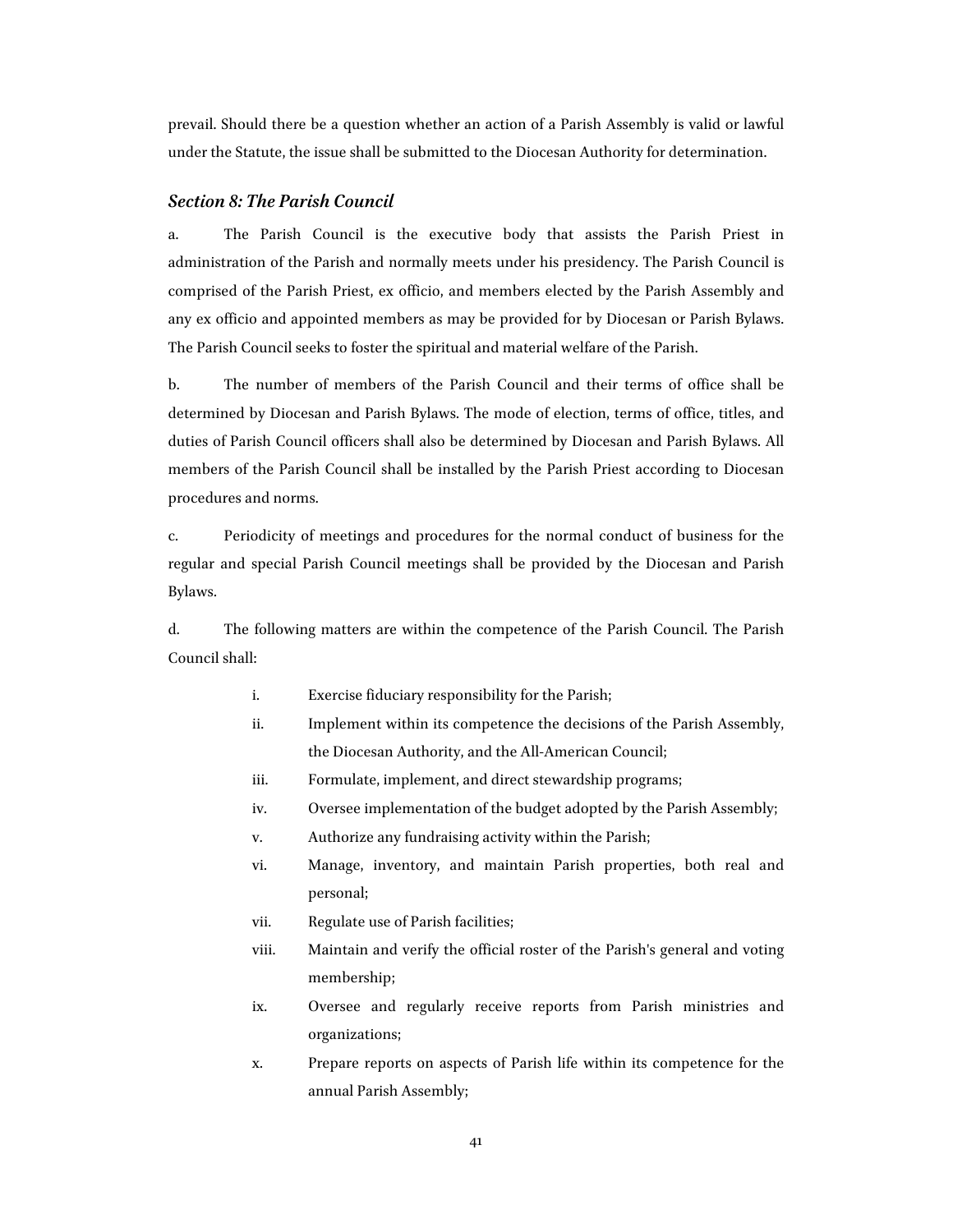- xi. Propose an annual budget for consideration at the annual Parish Assembly; and
- xii. Set a date and propose an agenda for Parish Assemblies.

e. No regular or special meeting of the Parish Council shall be held without the knowledge and blessing of the Parish Priest. If the Parish Priest is unable to preside over a meeting of the Parish Council, the senior elected officer of the Parish Council shall preside with the blessing of the Parish Priest or the Bishop. In case the office of Parish Priest is vacant, until the appointment of the new Parish Priest, the senior elected officer of the Parish Council shall preside, unless the Bishop or his delegate is present.

f. The official minutes of all meetings of the Parish Council shall, in accordance with Diocesan or Parish Bylaws, be approved, signed, properly maintained, and made available as appropriate.

g. In case the Parish Priest disagrees with one or more decisions of the Parish Council, his reasoned opinion shall be recorded in the minutes and the matter referred to the Diocesan Authority.

#### *Section 9: Parish Property*

a. The Parish corporation holds legal title to all Parish property, assets, and funds. In administering them, the Parishioners and the officers elected by them must always remember the religious nature, purposes, and goal of the Parish and act as trustees of such property dedicated to the service of God and the use of the Church.

b. All Parish property, assets and funds are and shall be owned and held by the Parish or Parish corporation in trust for the use, purpose, and benefit of the Diocese of The Orthodox Church in America of which it is a part. This provision shall not limit the authority of the Parish or Parish corporation in its administration of such property, assets, and funds in accord with the faith, governance, and discipline of The Orthodox Church in America.

c. In the event the Diocese shall be dissolved or attempt to disaffiliate from The Orthodox Church in America in a disorderly manner, all Parish property, assets and funds of such Diocese are and shall remain subject to the use, purpose, and benefit of The Orthodox Church in America.

d. If the Parish is canonically suppressed or otherwise ceases to exist, its real and personal property shall be disposed of in accord with Section 9, b, above. In all cases, the sacred and untouchable items, viz. the Holy Antimension, the Tabernacle, and the Sacred Vessels, as well as all Parish records, shall be surrendered to the Diocesan Bishop or his designee.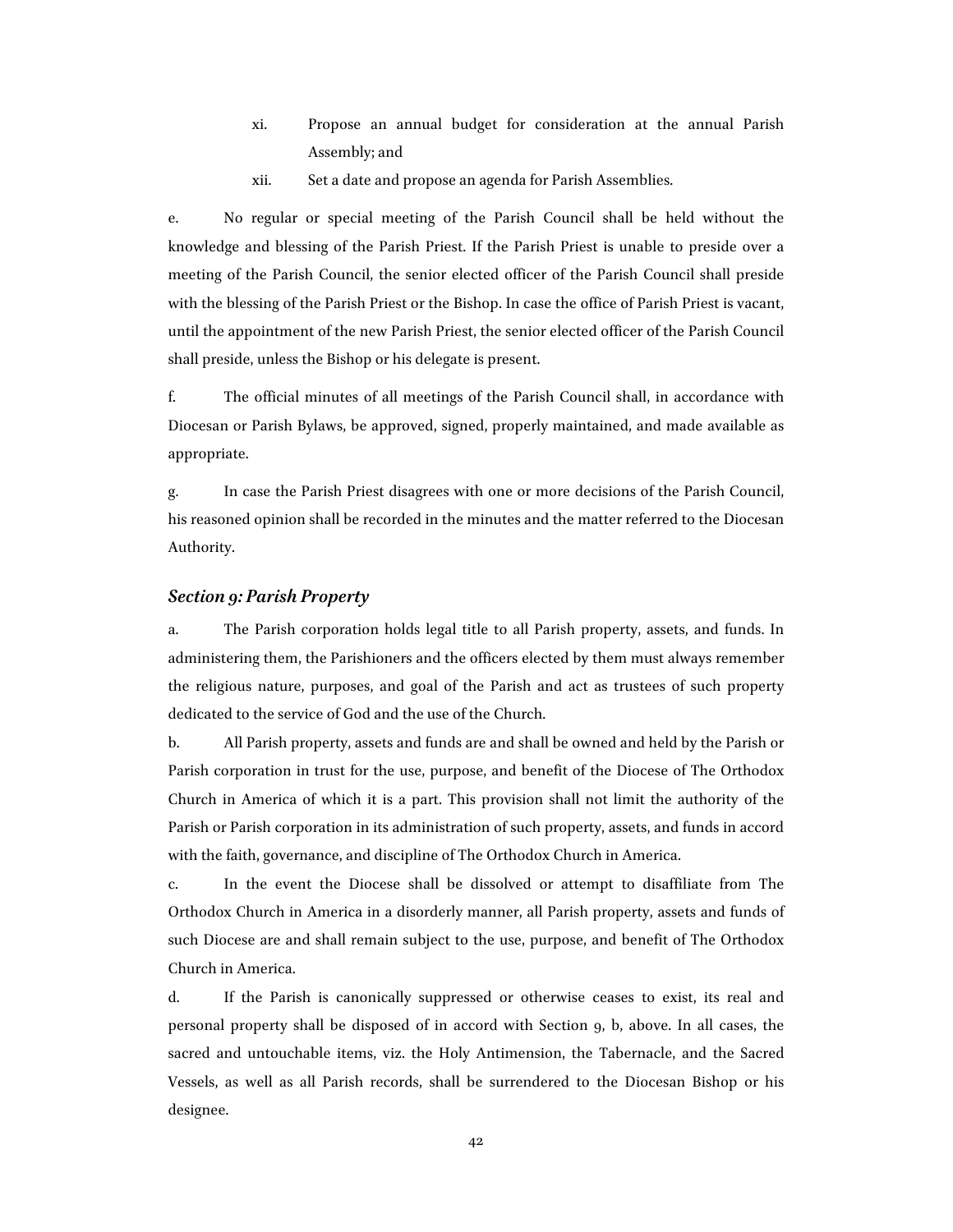# **ARTICLE XIII – MONASTICISM**

#### *Section 1: Definition*

a. A monastery is a local Orthodox Eucharistic community of men or women who have willingly chosen to live the monastic life and which functions under the immediate canonical supervision and pastoral care of the Bishop, who is the canonical and spiritual leader of the monastery. For purpose of the Statute, unless otherwise specified, the term monastery refers to and includes monasteries, monastic communities, sketes, metochia, and cells.

i. The Metropolitan shall be the canonical and spiritual leader of all stavropegial monasteries.

ii. The Diocesan Bishop shall be the canonical and spiritual leader of all Diocesan monasteries within his Diocese.

b. The organization of monastic life and the administration of the monasteries are subject to the Sacred Canons, the Statute, regulations for monasteries and monasticism as developed by the Holy Synod, the statute or Bylaws of a Diocese, where applicable, and the monastery's own statutes or Bylaws approved by the Bishop, in consultation with the Holy Synod. The Orthodox Church in general and The Orthodox Church in America in particular are hierarchical in structure.

#### *Section 2: Monastery Leadership*

a. The Bishop supervises all the monasteries under his canonical supervision. In all matters related to the administration of monasteries, he seeks only the welfare of the monasteries. He appoints or confirms monastery superiors, maintaining a relationship with them that is at once hierarchical and conciliar, marked by obedience and collaboration. He ordains and appoints monastic clergy at his discretion. He has the obligation and right of visitation to the monastery and receives from it and approves annual reports on the life of the monastery. In cases of conflict or disorder within the monastery, he takes all necessary measures to resolve them consistent with the Sacred Canons and the Statute.

b. By virtue of the authority delegated at his or her appointment or confirmation by the Bishop, the superior of the monastery is responsible for all administrative and spiritual matters of the monastery, being assisted by monastic councils and assemblies as provided for in monastic regulations and statutes or Bylaws.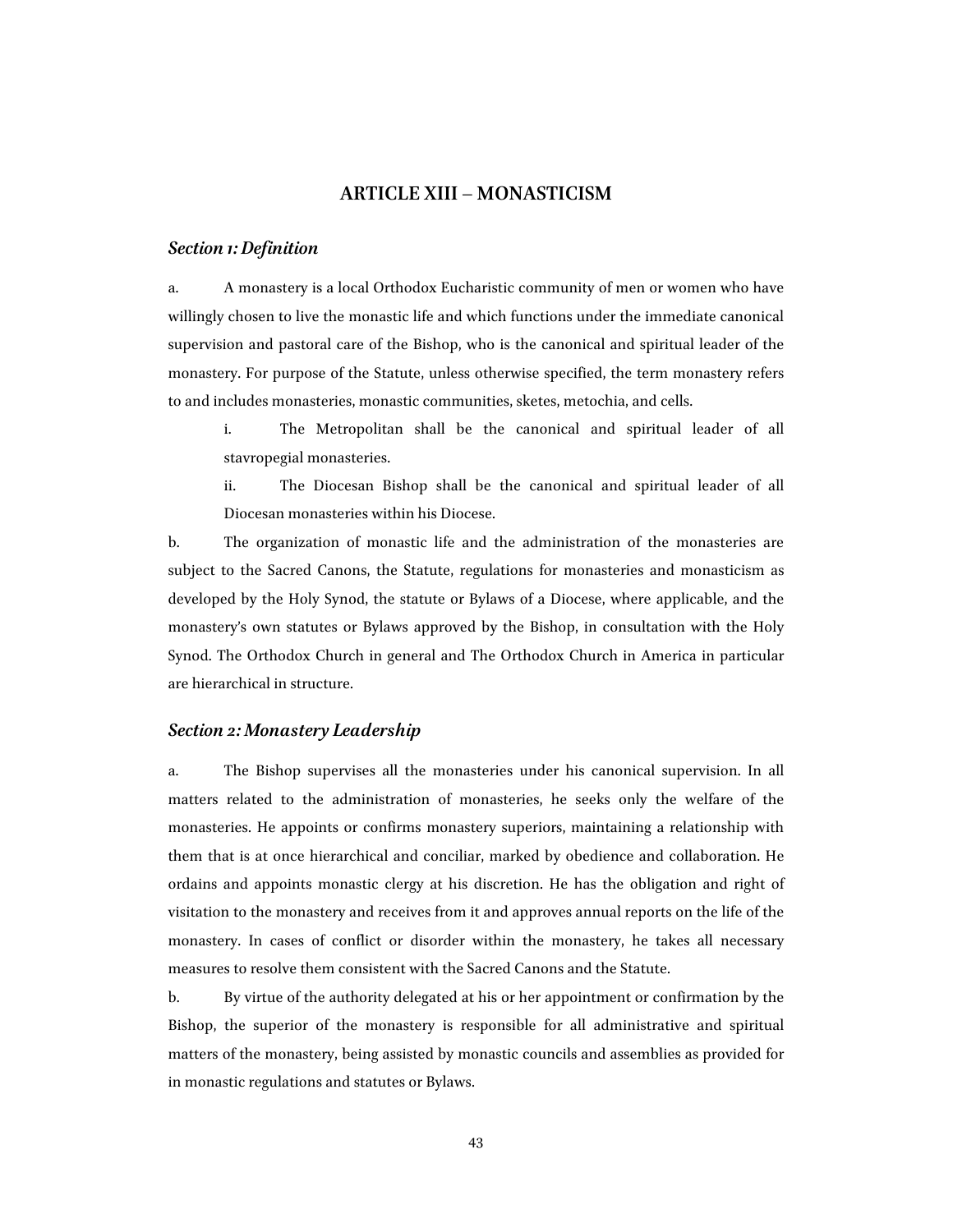# *Section 3: Establishment of a Monastery*

Establishment, suppression, or other significant alterations in the status or operation of a monastery shall be initiated by, and require the approval of, the Bishop who is the canonical and spiritual leader of the monastery. The Bishop shall, in taking such action, give careful and thorough assessment of the reasons, material base, necessary monastic personnel, and local missionary conditions which bear on his decision. He shall consult in such matters with the Holy Synod, and the appropriate Council (the Diocesan Council in the case of a monastery whose canonical and spiritual leader is the Diocesan Bishop and the Metropolitan Council in the case of a monastery whose canonical and spiritual leader is the Metropolitan) with respect to any matters within the competence of that Council.

#### *Section 4: Monastic Property*

a. The monastery corporation holds title to all its own monastery property, assets, and funds, whether of a legal or equitable character. In administering them, the monastery leadership must always remember the religious nature, purposes, and goal of the monastery and act as trustees of such property dedicated to the service of God and the use of the Church.

b. All monastic property, assets and funds, whether of a legal or an equitable character, are and shall be owned and held by the monastery in trust for the use, purpose, and benefit of the Diocese of The Orthodox Church in America of which it is a part and in trust for the use, purpose, and benefit of The Orthodox Church in America.

c. In the event that a Diocese of The Orthodox Church in America shall be dissolved or attempt to disaffiliate from The Orthodox Church in America in a disorderly manner, all monastery property, assets and funds of such Diocese, whether of a legal or an equitable character, are and shall remain subject to the use, purpose, and benefit of The Orthodox Church in America.

d. If a monastery of which the Diocesan Bishop is the canonical and spiritual leader is canonically suppressed or otherwise ceases to exist, its real and personal property, whether of a legal or an equitable character, shall be disposed of in accordance with the directives of the Diocesan Bishop. The Diocesan Bishop shall consult with the Holy Synod in the formulation of his directives in this regard and he shall moreover consult with his Diocesan Council with regard to any matters within its competence which may be implicated in or by his directives.

e. If a monastery of which the Metropolitan is the canonical and spiritual leader is canonically suppressed or otherwise ceases to exist, its real and personal property, whether of a legal or an equitable character, shall be disposed of in accordance with the directives of the Metropolitan. The Metropolitan shall consult with the Holy Synod in the formulation of his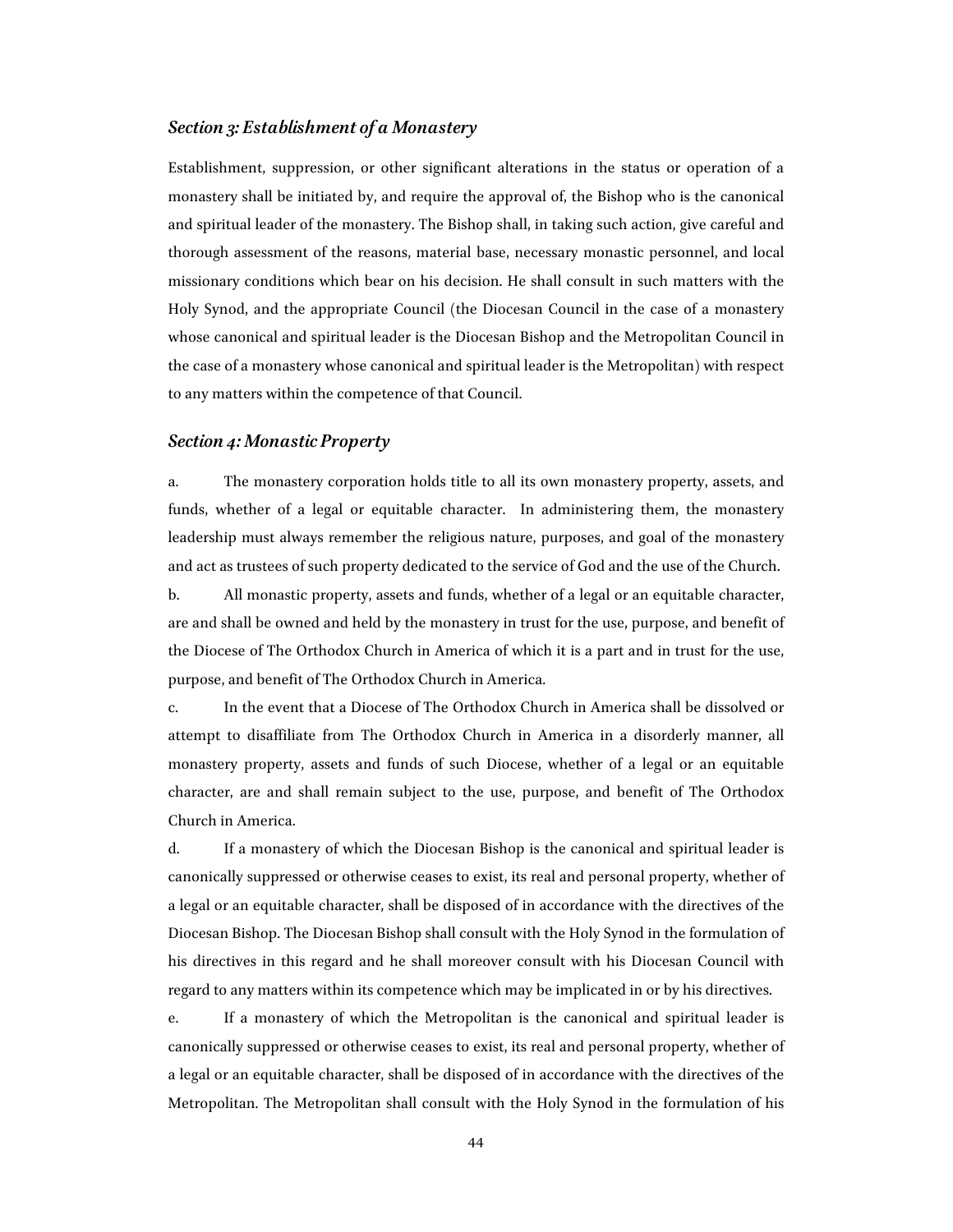directives in this regard and moreover he shall consult with the Metropolitan Council with regard to any matters within its competence which may be implicated in or by his directives.

f. In all monastic establishments of The Orthodox Church of America, the founders, donors and benefactors of any monastic establishment shall have no right or privilege, whether legal or equitable, of ownership, use, or interference in their management, their administration, or their spiritual life. Moreover, none of those who have made donations or contributed financially or materially toward the construction, alteration, expansion or maintenance of any monastic establishment shall have any right, whether in law or in equity, to the return of any donated property, whether real or personal, or its monetary equivalent.

# **ARTICLE XIV – STAVROPEGIAL INSTITUTIONS**

#### *Section 1: Definition*

The term stavropegial refers to certain monasteries, theological schools, institutes, chapels and organizations that are under the immediate canonical supervision and pastoral care of the Metropolitan in his capacity as Primate of the Church, inasmuch as the purpose, mission and activities of these institutions typically extend beyond the limits of a single Diocese to the entire Church.

The purpose, mission and activities of a Stavropegial Institution, including any auxiliary or affiliated operations, shall be consonant with the teachings, canonical tradition and moral principles of the Orthodox Church.

# *Section 2: Regulation*

Establishment, suppression, or significant change in purpose of a Stavropegial Institution requires approval by the Holy Synod, acting at the request of the Metropolitan, after consultation with the Metropolitan Council concerning any matters within its competence. Stavropegial Institutions are regulated by the Statute, by such regulations as may be established by the Holy Synod, and by their own charters and governing documents. Every Stavropegial Institution shall incorporate as a religious, non-profit corporation in accordance with applicable civil law, and shall submit copies of the relevant documentation to the Metropolitan, who deposits them in the Church archives and fully and accurately reports on the matter to the Holy Synod and the Metropolitan Council.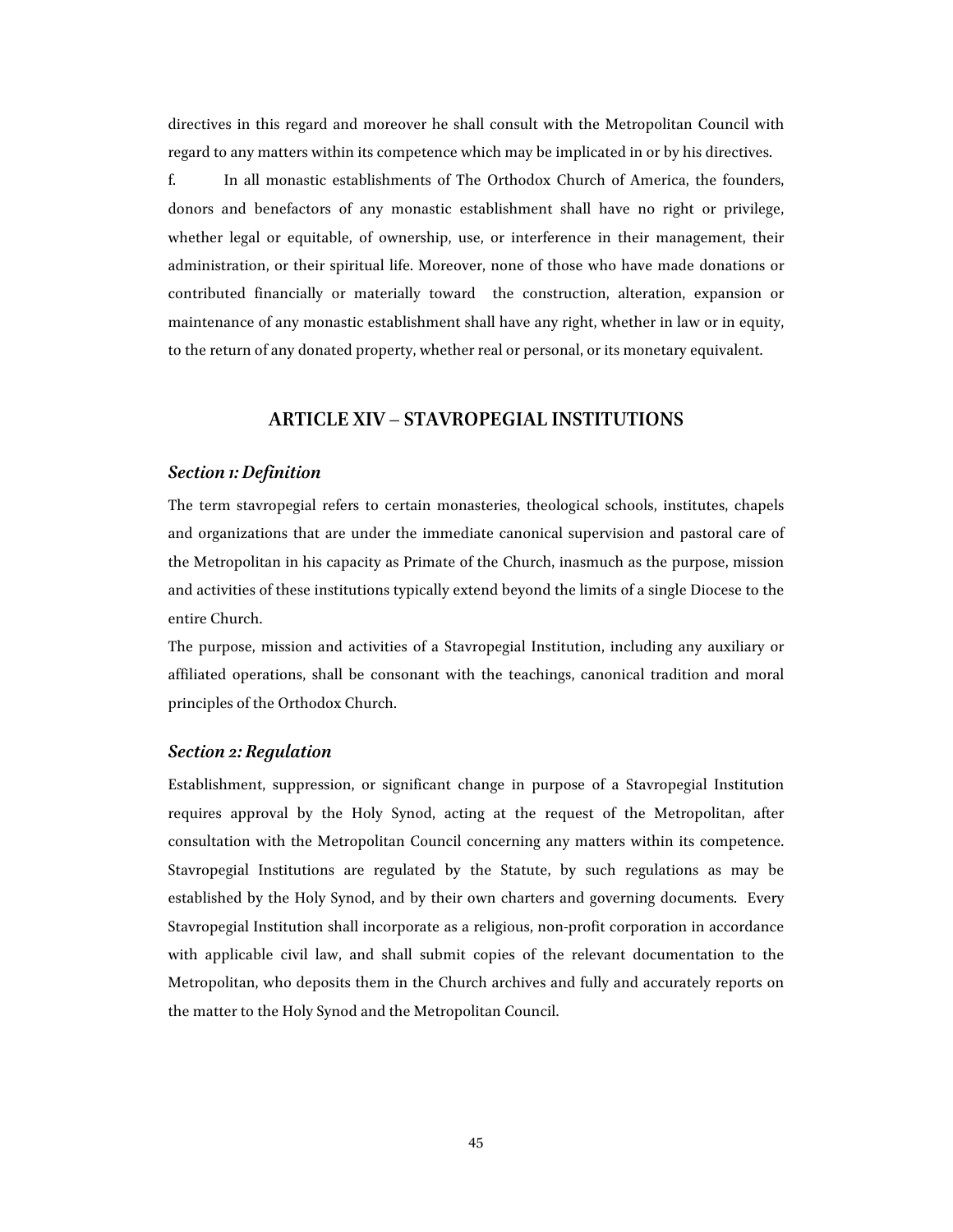# *Section 3: Accountability*

Every Stavropegial Institution shall submit an annual written report to the Metropolitan, and through him to the Holy Synod and the Metropolitan Council, concerning institutional life and activities.

Every Stavropegial Institution shall submit on an annual basis audited financial accounts, including those of any auxiliary and affiliated operations, for review by the Church's Auditing Committee.

# **ARTICLE XV – ECCLESIASTICAL COURTS**

#### *Section 1: The Right to Canonical Process*

Every member of the Church, whether cleric, monastic, or lay, is entitled to canonical process in the Courts of the Church and can defend and vindicate their legitimate rights in the competent ecclesiastical forum according to the norm of law.

#### *Section 2: Standards, Norms and Procedures*

The Holy Synod, as the highest canonical authority within the Church, shall establish standards, norms, and procedures to be observed in all matters involving cases presented before the Courts of the Church at all levels.

The standards, norms, and procedures established by the Holy Synod and observed in the Courts of the Church shall be those set forth in the Sacred Canons and traditions of the Holy Orthodox Church and shall include, but not be limited to:

- a. The determination by the Court of the accuser's good and irreproachable character and lack of motivations stemming from personal advantage or personal animosity;
- b. The right of the accused that accusations against the accused be in a writing addressed to the Diocesan Bishop of the accused;
- c. The right of the accused to a written summons to the relevant Church Court setting forth the name of the accuser and the nature of the accusation;
- d. The right of the accused to the advice and assistance of any third-party in connection with all procedures of the Church Court;
- e. The right of the accused to a reasonable time for the preparation of a defense before any hearing in a Church Court;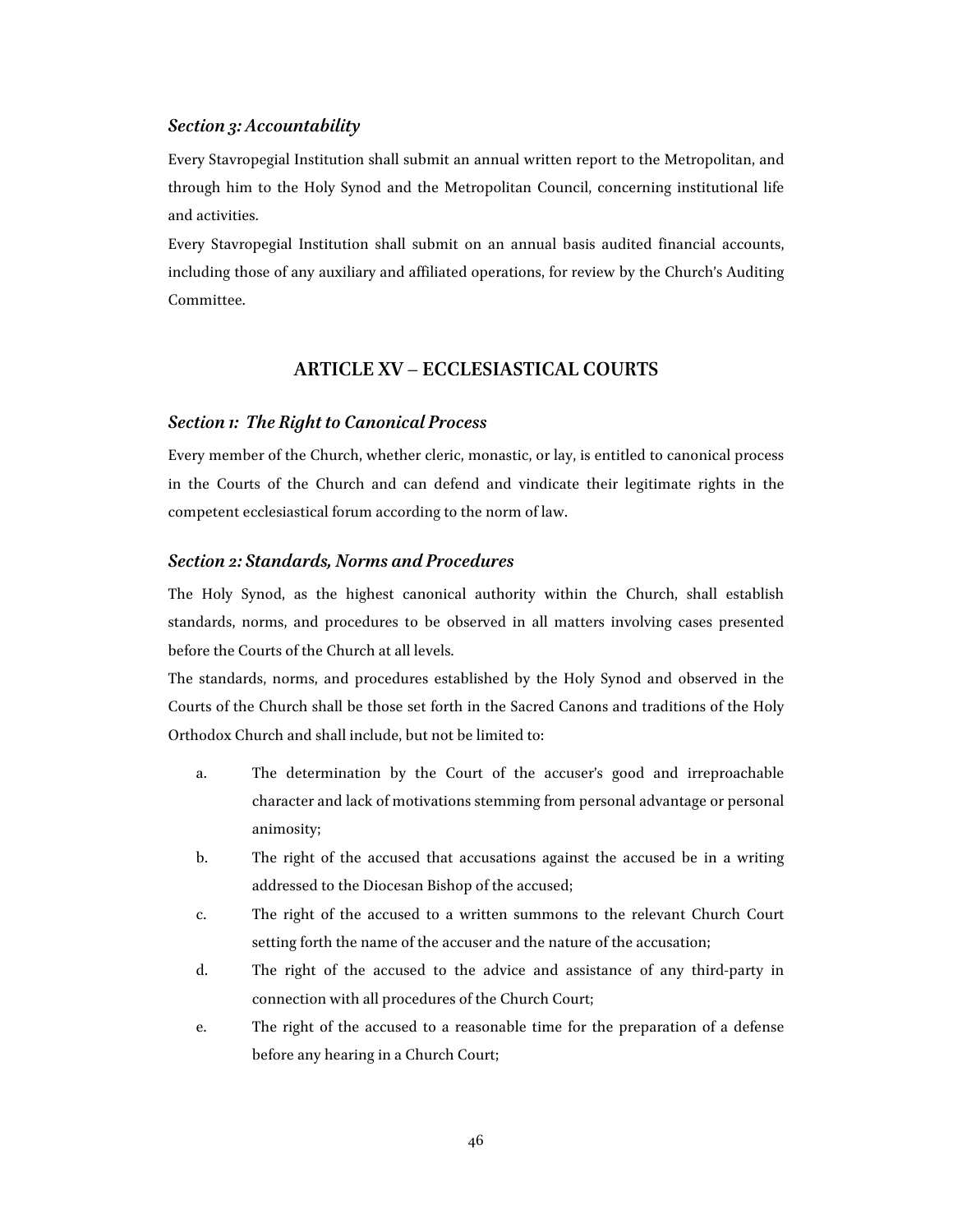- f. The right of the accused to be present at and participate in the proceeding of the Church Court except in extraordinary and unusual circumstances; and
- g. The right of the accused to present a defense to any accusation, including the presentation of documents on behalf of the accused, the hearing of witnesses designated by the accused, and the presentation of the testimony of experts acceptable to the Court.

In all instances, the accused shall have the right to testify on his or her own behalf. The standards, norms, and procedures approved and promulgated by the Holy Synod shall remain in effect until they are amended or abrogated by the approval and promulgation of subsequent texts by the Holy Synod.

#### *Section 3: The Diocesan Court*

The Diocesan Court shall be established by the Diocesan Bishop and shall be the Court of first instance in all matters concerning clergy and laity of the Diocese or otherwise under the authority of the Diocesan Bishop.

#### *Section 4: Competence of the Diocesan Court*

The Diocesan Court shall be competent to adjudicate cases involving allegations of unorthodox belief or teaching, breaches of canonical or moral discipline, issues relating to marriage, disputes between individuals, administration of Parish and other Diocesan institutions, and other matters involving good Church order.

# *Section 5: The Stavropegial Court*

The Stavropegial Court shall be established by the Metropolitan and shall be the Court of first instance in all matters within its competence concerning the clergy and laity canonically assigned or attached to, or who freely associate themselves with, Stavropegial Institutions.

# *Section 6: Competence of the Stavropegial Court*

The Stavropegial Court shall be competent to adjudicate cases involving allegations of unorthodox belief or teaching, breaches of canonical or moral discipline, issues relating to marriage, disputes between individuals, administration of Stavropegial Institutions, and other matters involving good Church order.

# *Section 7: The Synodal Court*

The Synodal Court, comprised of the members of the Holy Synod and presided over by the Metropolitan, shall be convened at regular sessions of the Holy Synod and at other times, as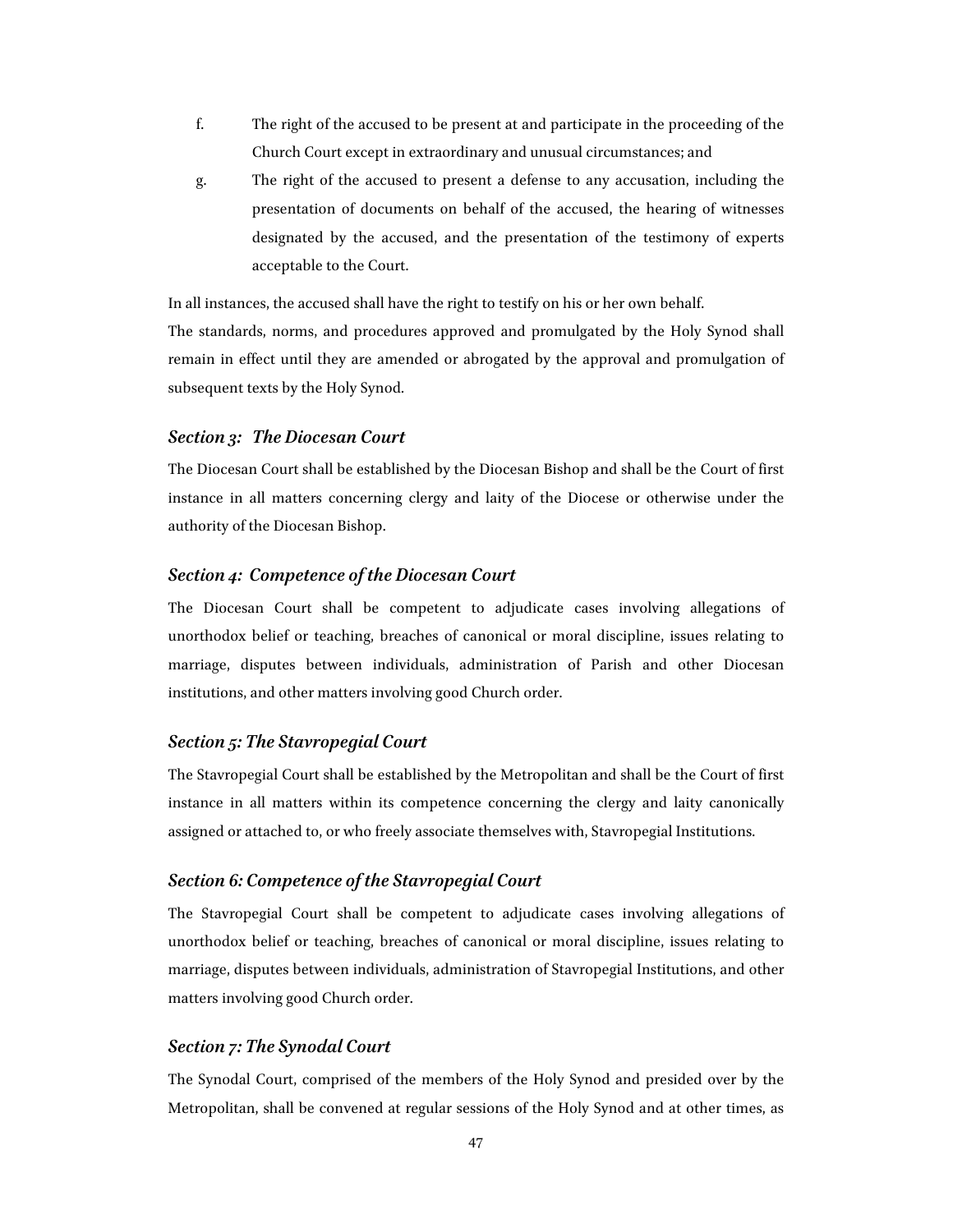necessary, to address judicial matters that are within its competence. If judgment requires the augmentation of the number of bishops, Diocesan Bishops from other Orthodox Churches shall be invited to participate.

### *Section 8: Competence of the Synodal Court*

The Holy Synod shall act as the Court of first instance in all matters involving a bishop and as the regular Court of final instance in all matters involving a bishop, a member of the clergy, or a member of the laity. The Synodal Court shall never act as Court of first instance in cases within the competence of Diocesan or Stavropegial Courts. The judgments of the Holy Synod are not subject to appeal, except those cases which involve the deposition of a bishop or those cases which the Sacred Canons reserve to the judgment of the worldwide communion of Orthodox Churches.

### *Section 9: Standing Committee for Canonical Procedure*

The Holy Synod may in its discretion establish a Standing Committee for Canonical Procedure to which it may appoint experts in canon law, civil law, and other relevant disciplines in order to provide assistance and advice to Ecclesiastical Courts, including Diocesan, Stavropegial, and Synodal Courts. Any Standing Committee for Canonical Procedure may be charged by the Holy Synod to recommend to it for its approval and adoption of general rules for canonical procedure for use and application in all or several Courts of the Church. The Holy Synod may also charge any Standing Committee for Canonical Procedure to recommend to it for its approval and adoption special rules of canonical procedure as may be warranted by particular circumstances, provided however that no such special rules may be promulgated for use in application in any specific, individual case then pending.

# **ARTICLE XVI – NATIONAL GROUPS**

When the good of the Church requires that particular national groups receive an assurance of identity, the Holy Synod may establish Dioceses and/or deaneries and set standards for their participation in the life of The Orthodox Church in America by mutual agreement with the group and until such time as the Diocesan structure of the Church can be organized on an exclusively territorial basis. If a given group is organized as a Diocese, the bishop of this Diocese is a member of the Holy Synod and receives an episcopal title defined territorially. The Statute shall constitute the fundamental law for the existence of all such groups within The Orthodox Church in America.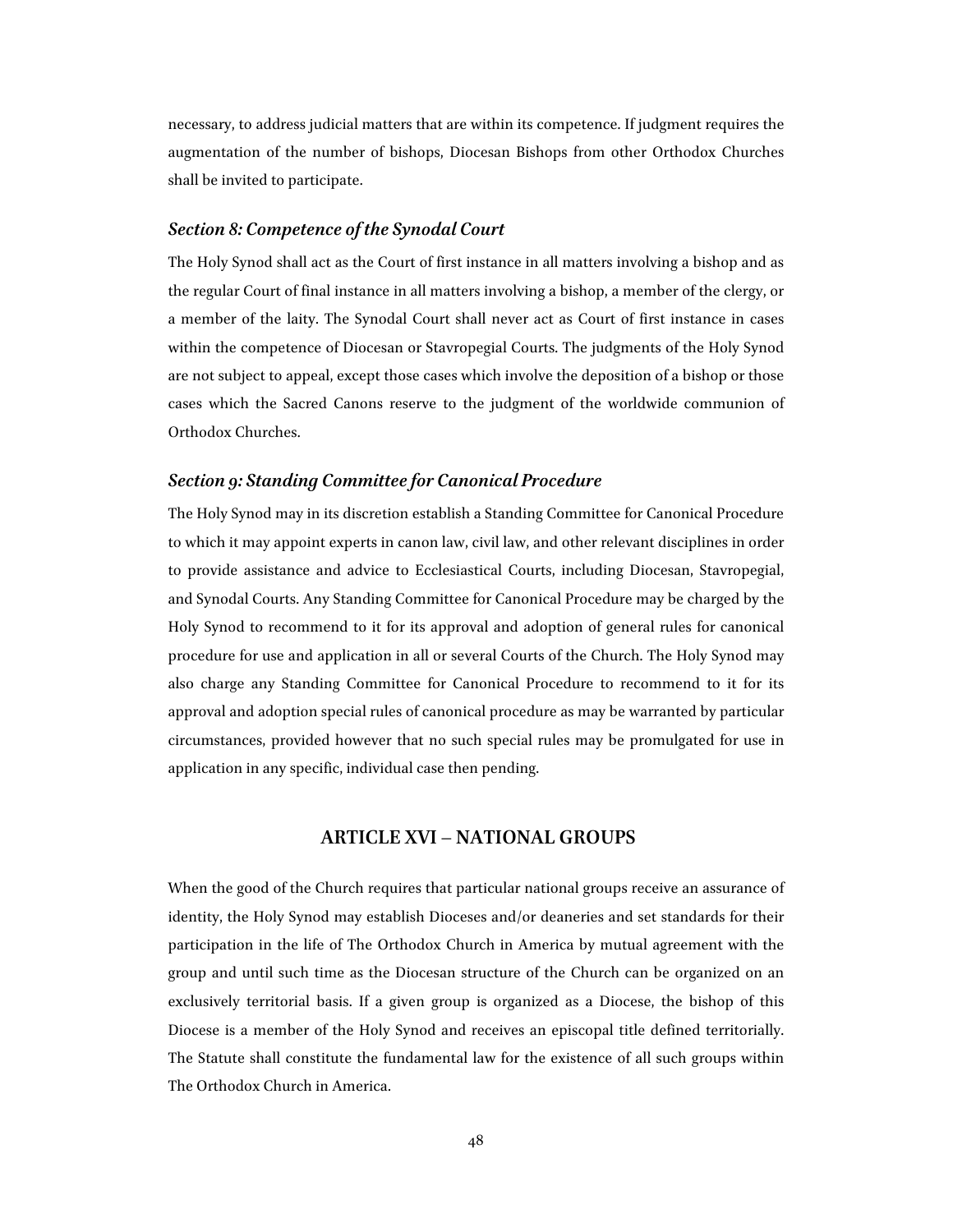# **ARTICLE XVII - AMENDMENTS**

# *Section 1*

The Statute may be amended by a regular All-American Council or an extraordinary All-American Council called for that purpose. An amendment can be proposed by the Holy Synod, the Metropolitan Council, Diocesan Assemblies, Diocesan Councils, Deaneries, Parish Assemblies, Parish Councils, Monasteries, and Seminaries.

#### *Section 2*

A proposed amendment must be submitted to the Commission on Canons and Statute at least ninety (90) days prior to the date set for the convening of an All-American Council. The Commission on Canons and Statute shall consider proposed amendments and may either approve, consolidate, or return proposed amendments.

# *Section 3*

Final drafts of proposed amendments, together with recommendations of the Commission on Canons and Statute, shall be disseminated at least sixty (60) days prior to the date set for the convening of the All-American Council.

# *Section 4*

An amendment of the Statute requires a two-thirds majority of the delegates of an All-American Council present and voting.

#### *Section 5*

Upon adoption, amendments take effect immediately upon final adjournment of the All-American Council unless otherwise indicated in the amendment itself.

# **ARTICLE XVIII – EFFECTIVE DATE**

The Statute shall become effective on November 1, 2015. Upon its effective date, the Statute replaces and supplants all previous versions, which shall then stand repealed.

Dioceses, Parishes, monasteries, institutions, offices, and organizations of the Church shall review their governing documents and administrative practices and conform them to the Statute by December 31, 2017.